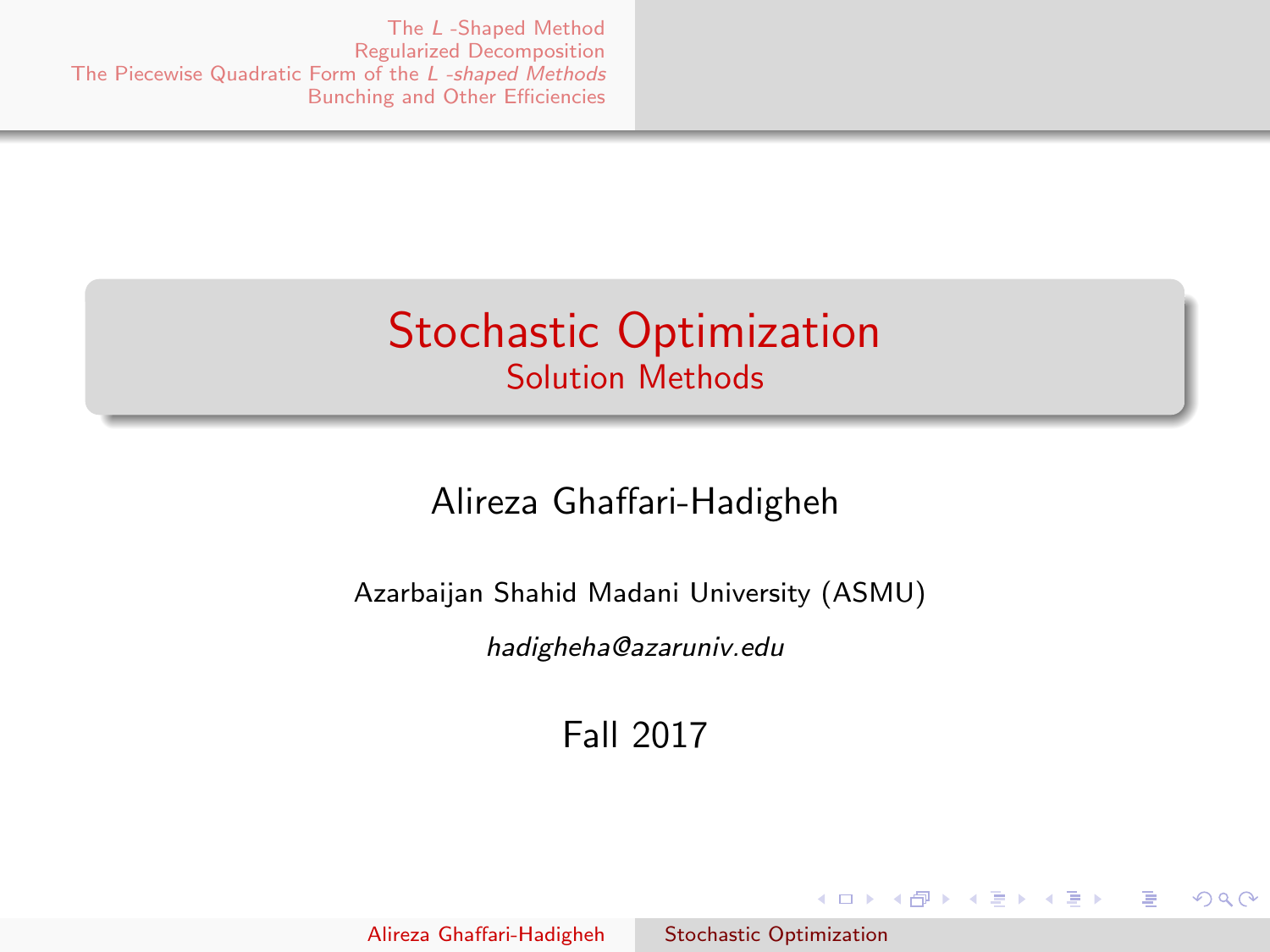### <span id="page-1-0"></span>**Overview**

- The L[-Shaped Method](#page-2-0)
	- [Basic Idea](#page-2-0)
	- [L -Shaped Algorithm](#page-5-0)
	- **[Optimality Cuts](#page-8-0)**
	- **•** [Feasibility cuts](#page-20-0)
	- **[The multicut version](#page-25-0)**
- [Regularized Decomposition](#page-29-0)
	- **[The Regularized Decomposition Algorithm](#page-29-0)**
- [The Piecewise Quadratic Form of the](#page-34-0) L-shaped Methods
	- **•** [Assumptions](#page-34-0)
	- **•** [Examples](#page-36-0)
	- **•** [An Algorithm](#page-40-0)
- [Bunching and Other Efficiencies](#page-41-0)
	- **•** [Full decomposability](#page-43-0)
	- **•** [Bunching](#page-46-0)

4 0 8

→ 何 ▶ → 手 ▶

**ALCOHOL:** 

 $200$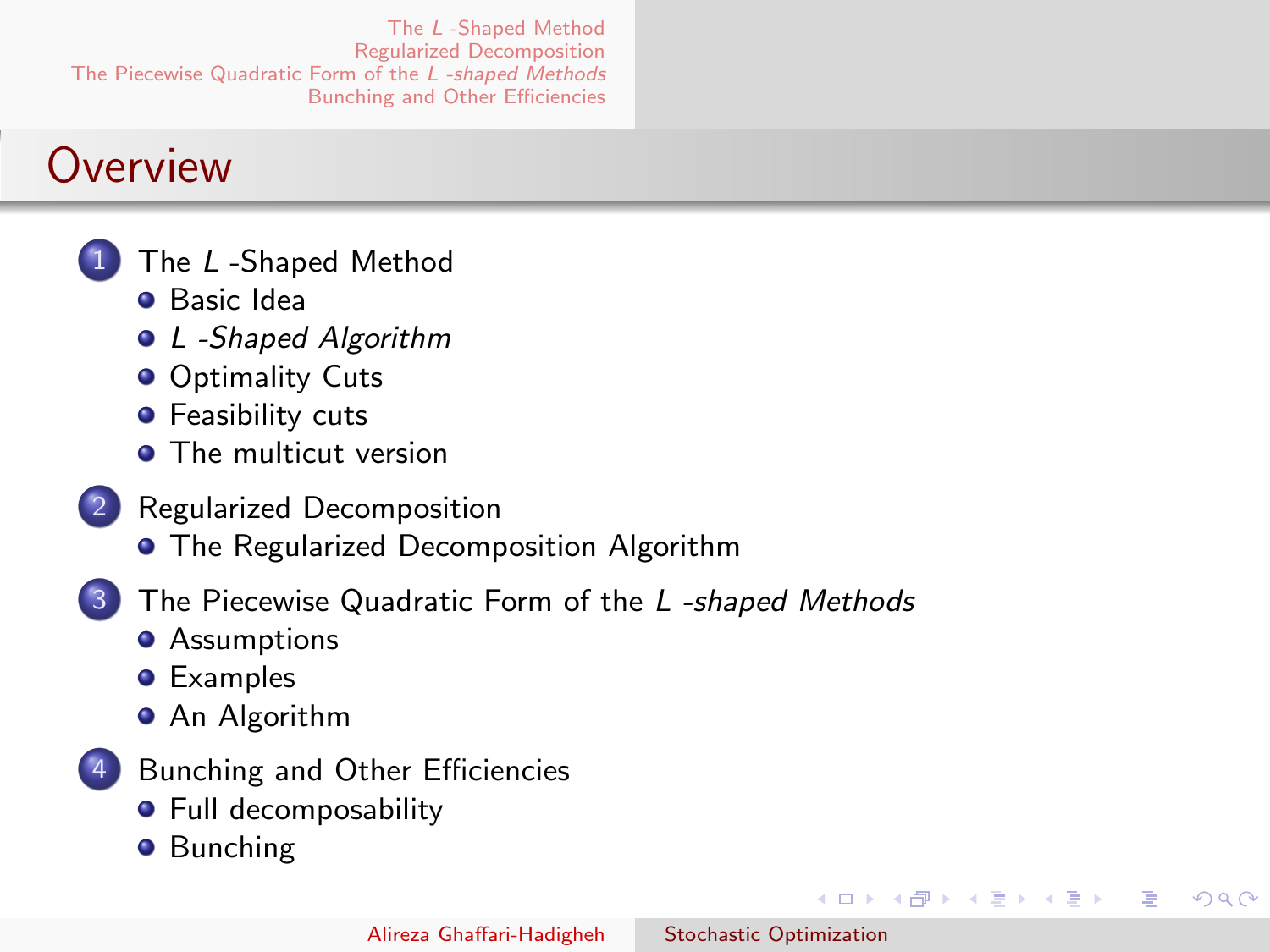[Basic Idea](#page-2-0) [L -Shaped Algorithm](#page-5-0) [Optimality Cuts](#page-8-0) [Feasibility cuts](#page-20-0) [The multicut version](#page-25-0)

# <span id="page-2-0"></span>Basic Idea

• Basic two-stage stochastic linear program

$$
\min z = c^T x + Q(x) \ns.t. \quad Ax = b \quad x \ge 0,
$$
\n(1)

$$
\bullet \ \mathcal{Q}(x) = E_{\xi} Q(x, \xi(\omega))
$$

 $Q(x,\xi(\omega)) = \min_{y} \{q(\omega)^{T} y | Wy = h(\omega) - T(\omega)x, y \ge 0\}.$ 

- The nonlinear objective term involves a solution of all second-stage recourse linear programs, we want to avoid numerous function evaluations for it.
- The basic idea: To approximate the nonlinear term in the objective.
- $\bullet$  A master problem in x,
- Evaluate the recourse function exactly [as](#page-1-0) a [s](#page-3-0)[u](#page-1-0)[bp](#page-2-0)[r](#page-3-0)[o](#page-1-0)[b](#page-2-0)[l](#page-4-0)[e](#page-5-0)[m](#page-1-0)[.](#page-2-0)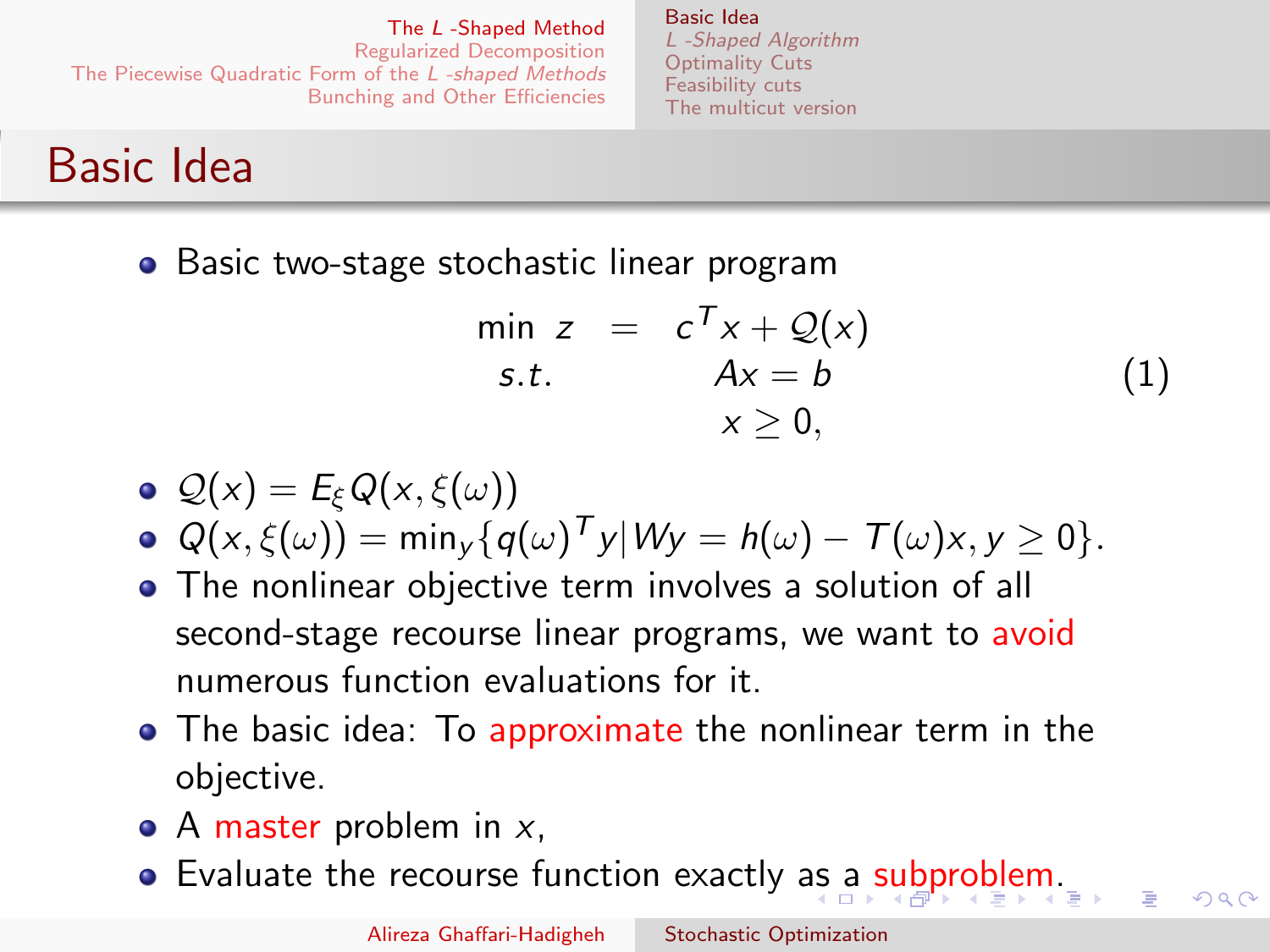[Basic Idea](#page-2-0) [L -Shaped Algorithm](#page-5-0) [Optimality Cuts](#page-8-0) [Feasibility cuts](#page-20-0) [The multicut version](#page-25-0)

#### <span id="page-3-0"></span>Assumption

The random vector  $\xi$  has finite support.  $k = 1, \ldots, K$  index its possible realizations  $p_k$  are their probabilities.

#### The deterministic equivalent program

Associate one set of second-stage decisions, say,  $v_k$ , to each realization  $\xi$ , i.e., to each realization of  $q_k$ ,  $h_k$ , and  $T_k$ . Extensive form ( EF )

$$
\min z = c^T x + \sum_{k=1}^K p_k q_k^T y_k
$$
\n*s.t.*\n
$$
Ax = b
$$
\n
$$
T_k x + W y_k = h_k, \quad k = 1, ..., K
$$
\n
$$
x \ge 0, y_k \ge 0, \qquad k = 1, ..., K
$$
\n(2)

イロメ イ母メ イヨメ イヨメ

Þ

つへへ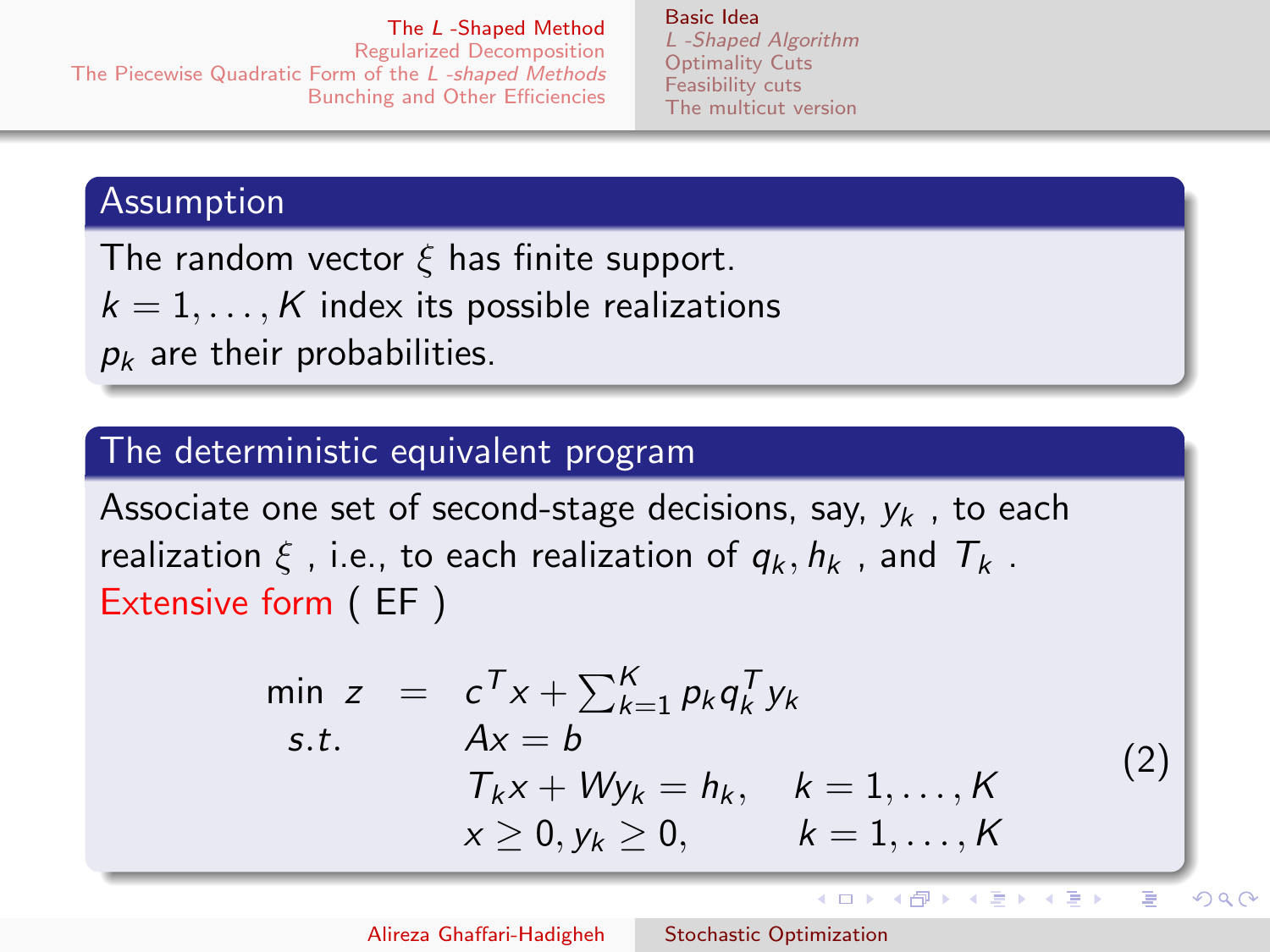#### The L [-Shaped Method](#page-2-0)

#### [Basic Idea](#page-2-0)

<span id="page-4-0"></span>[Regularized Decomposition](#page-29-0) [The Piecewise Quadratic Form of the](#page-34-0) L -shaped Methods [Bunching and Other Efficiencies](#page-41-0)

[L -Shaped Algorithm](#page-5-0) [Optimality Cuts](#page-8-0) [Feasibility cuts](#page-20-0) [The multicut version](#page-25-0)



- This picture has given rise to the name.
- Taking the dual of the extensive form, one obtains a dual block-angular structure.
- Exploit this dual structure by performing a Dantzig-Wolfe [1960] decomposition (inner linearization) of the dual or a Benders [1962] decomposition (outer linearization) of the primal. イロメ イ何メ イヨメ イヨメ

つへへ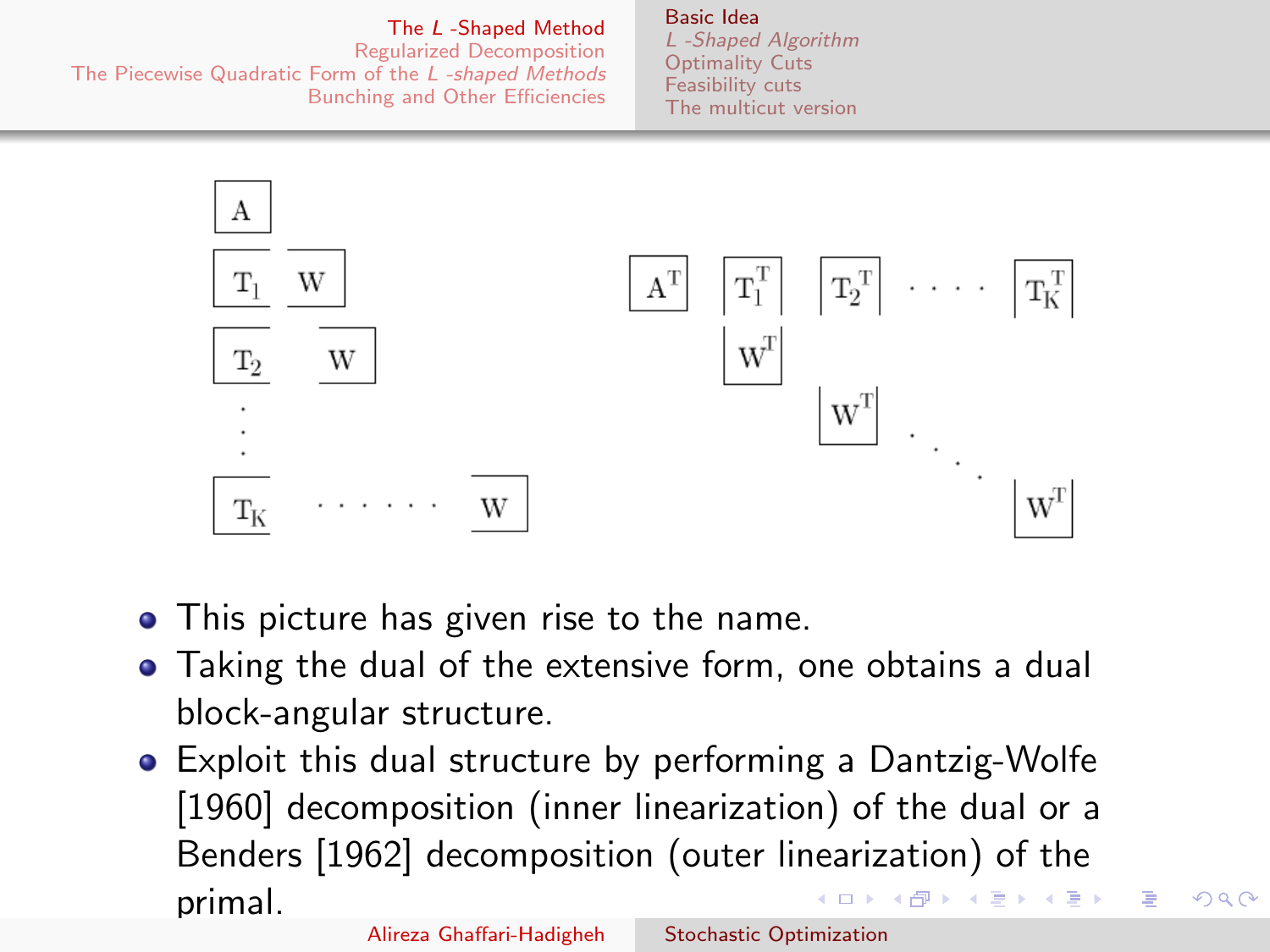<span id="page-5-3"></span><span id="page-5-2"></span><span id="page-5-1"></span>[Basic Idea](#page-2-0) [L -Shaped Algorithm](#page-5-0) [Optimality Cuts](#page-8-0) [Feasibility cuts](#page-20-0) [The multicut version](#page-25-0)

# <span id="page-5-0"></span>L -Shaped Algorithm

Step 0 Set  $r = s = \nu = 0$ . Step 1 Set  $\nu = \nu + 1$ . Solve min  $z = c^T x + \theta$  (3) s.t.  $Ax = b$ .  $D_{\ell} \times \geq d_{\ell}, \qquad \ell = 1, \ldots, r,$  (4)  $E_{\ell} x + \theta \ge e_{\ell}, \quad \ell = 1, \ldots, s,$  (5)  $x > 0, \theta \in \mathbb{R}$ .

Let  $(x^{\nu}, \theta^{\nu})$  be an optimal solution. If no constraint [\(5\)](#page-5-1) is presented,  $\theta^{\nu}$  is set equal to  $-\infty$  and is not considered in the computation of  $x^{\nu}$  . Step 2 Check if  $x \in K_2$  If not, add at least one cut [\(4\)](#page-5-2) and return to Step 1. Otherwise, g[o t](#page-4-0)[o](#page-6-0) [S](#page-4-0)[te](#page-5-0)[p](#page-6-0) [3](#page-4-0)[.](#page-5-0)  $\Omega$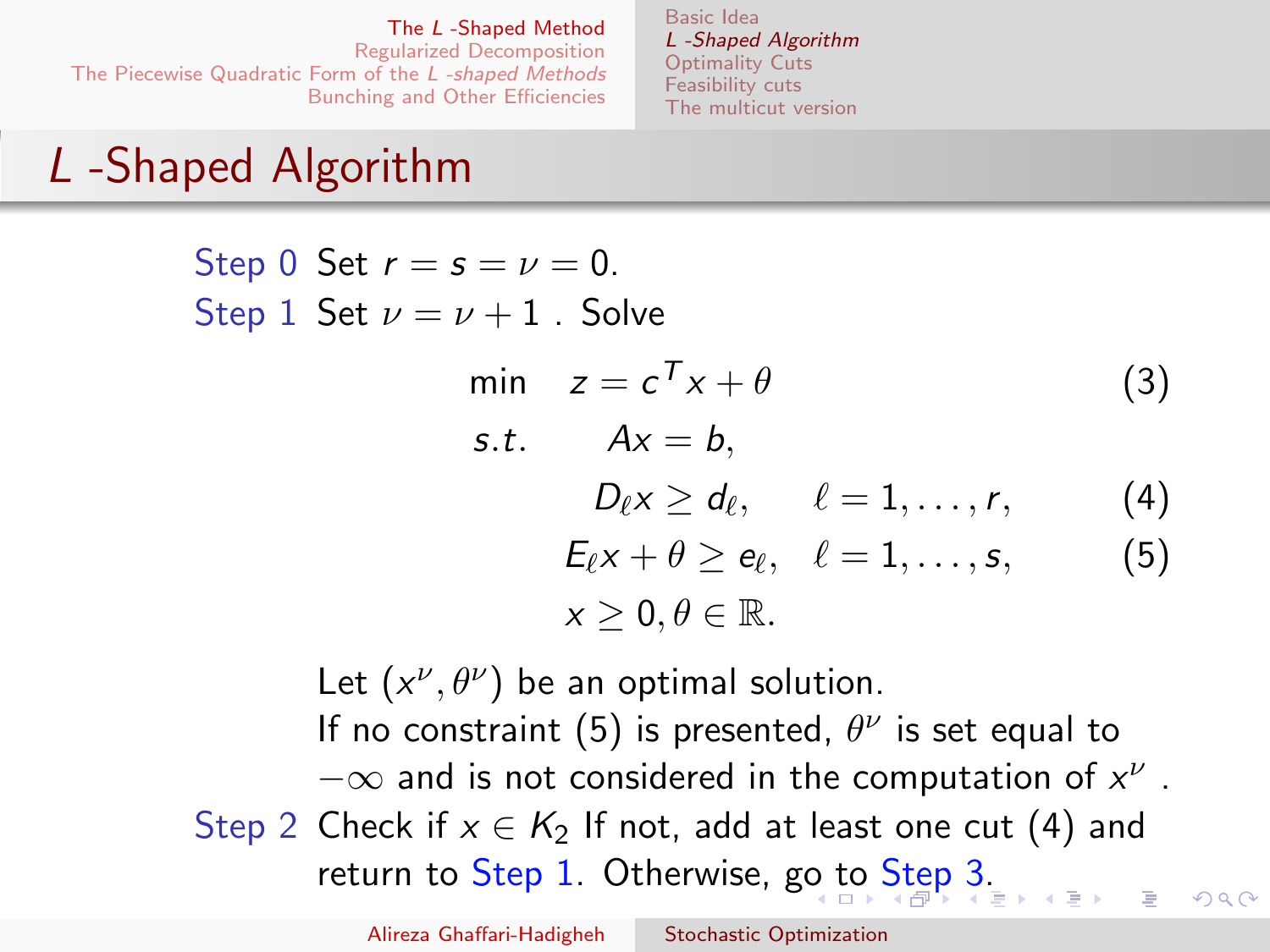[Basic Idea](#page-2-0) [L -Shaped Algorithm](#page-5-0) [Optimality Cuts](#page-8-0) [Feasibility cuts](#page-20-0) [The multicut version](#page-25-0)

# <span id="page-6-0"></span>L -Shaped Algorithm

Step 3 For  $k = 1, ..., K$  solve the linear program

<span id="page-6-1"></span>
$$
\begin{array}{ll}\n\min & w = q_k^T y \\
\text{s.t.} & Wy = h_k - T_k x^\nu, \\
& y \ge 0\n\end{array} \tag{6}
$$

Let  $\pi_k^{\nu}$  be the simplex multipliers associated with the optimal solution of Problem  $k$  of type  $(6)$ . Define

<span id="page-6-3"></span>
$$
E_{s+1} = \sum_{k=1}^{k} p_k \cdot (\pi_k^{\nu})^T T_k.
$$
 (7)

<span id="page-6-2"></span>
$$
e_{s+1} = \sum_{k=1}^{K} p_k . (\pi_k^{\nu})^T h_k.
$$
 (8)

Let  $w^{\nu} = e_{s+1} - E_{s+1}x^{\nu}$ . If  $\theta^{\nu} \geq w^{\nu}$  , stop;  $x^{\nu}$  is an optimal solution. Otherwise, set  $s = s + 1$ , add to the constraint set [\(5\)](#page-5-1), and return to  $Step 1.07 \rightarrow 1.77 \rightarrow 1.77$  $Step 1.07 \rightarrow 1.77 \rightarrow 1.77$  $Step 1.07 \rightarrow 1.77 \rightarrow 1.77$  $Step 1.07 \rightarrow 1.77 \rightarrow 1.77$  $2990$ Alireza Ghaffari-Hadigheh [Stochastic Optimization](#page-0-0)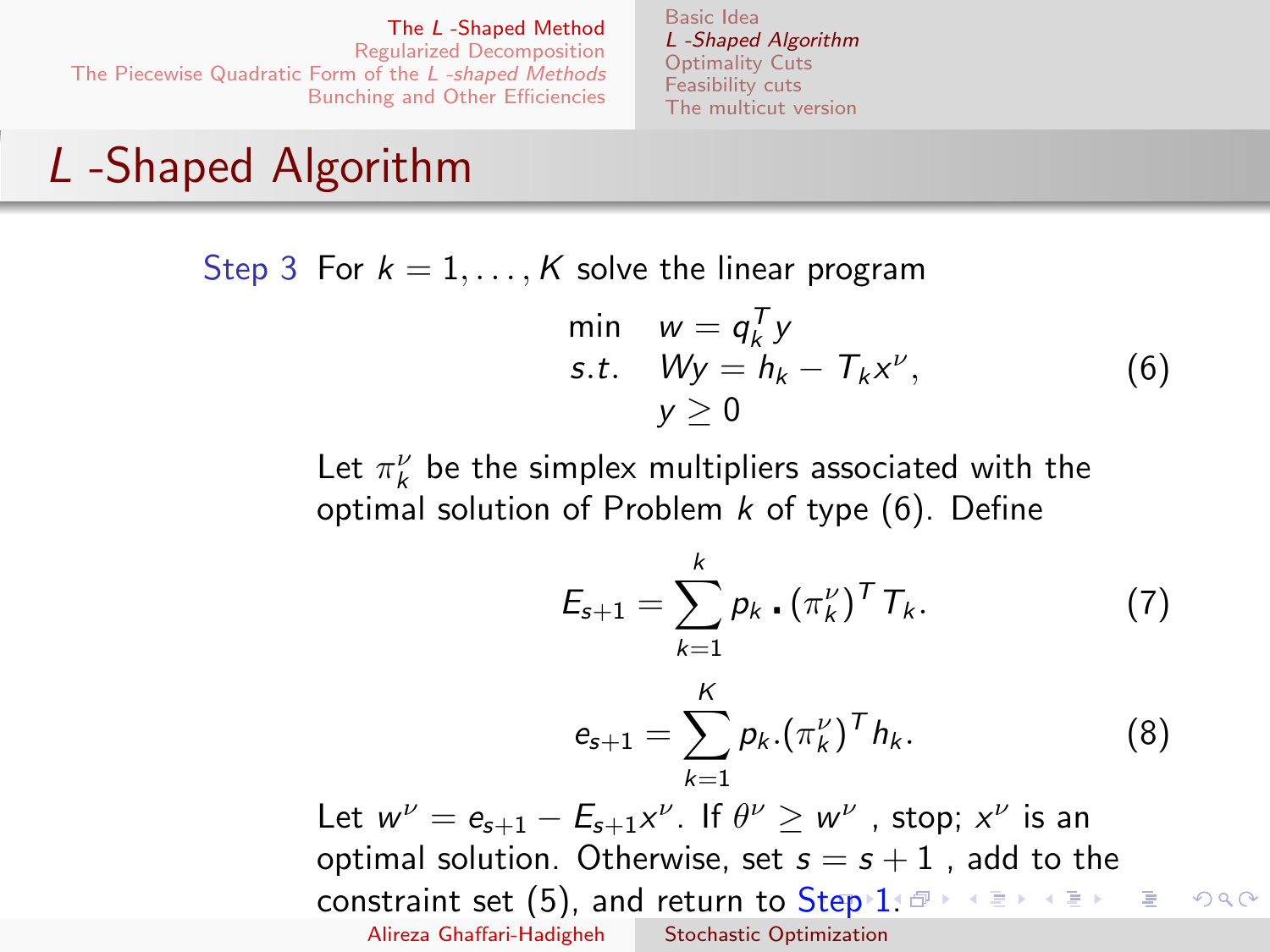[Basic Idea](#page-2-0) [L -Shaped Algorithm](#page-5-0) [Optimality Cuts](#page-8-0) [Feasibility cuts](#page-20-0) [The multicut version](#page-25-0)

- <span id="page-7-0"></span>• The method consists of solving an approximation of [\(4\)](#page-5-2) by using an outer linearization of Q .
- This approximation is program [\(3\)](#page-5-3)-[\(5\)](#page-5-1). It is called the master program.
- It consists of finding a proposal  $x$ , sent to the second stage.
- Two types of constraints are sequentially added:
	- (i) feasibility cuts [\(4\)](#page-5-2) determining  $\{x|Q(x) < +\infty\}$
	- $\bullet$  (ii) optimality cuts [\(5\)](#page-5-1), which are linear approximations to Q on its domain of finiteness.

イロメ イ何メ イヨメ イヨメー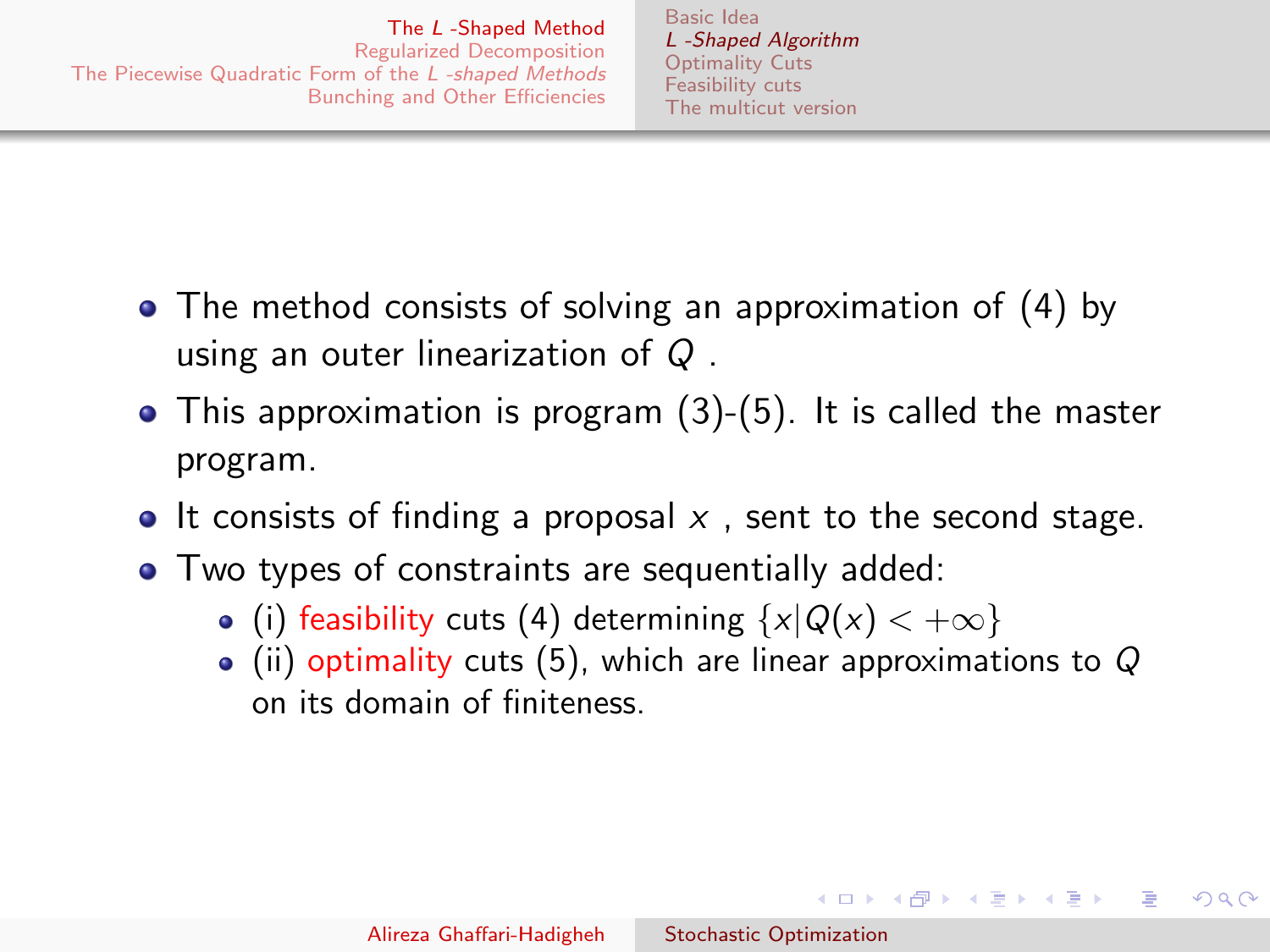[Basic Idea](#page-2-0) [L -Shaped Algorithm](#page-5-0) [Optimality Cuts](#page-8-0) [Feasibility cuts](#page-20-0) [The multicut version](#page-25-0)

# <span id="page-8-0"></span>Optimality cuts

### Example

$$
z = \min 100x_1 + 150x_2 + E_{\xi}(q_1y_1 + q_2y_2)
$$

s.t. 
$$
x_1 + x_2 \le 120
$$
,  
\n $6y_1 + 10y_2 \le 60x_1$ ,  
\n $8y_1 + 5y_2 \le 80x_2$ ,  
\n $y_1 \le d_1, y_2 \le d_2$ ,  
\n $x_1 \ge 40, x_2 \ge 20, y_1, y_2 \ge 0$ 

 $\mathbf{\xi}^{\mathcal{T}}=\left(d_1,d_2,q_1,q_2\right)$  takes on the values  $(500,100,-24,-28)$  with probability 0.4 and  $(300, 300, -28, -32)$  with probability 0.6 The second stage is always feasible (  $y = (0,0)^T$  is always feasible as  $x > 0$  and  $d > 0$  ). Thus  $x \in K_2$  is always true and Step 2 can be omitted.

 $($   $\Box$   $)$   $($   $\overline{f}$  $)$   $($   $\overline{f}$  $)$   $($   $\overline{f}$  $)$   $($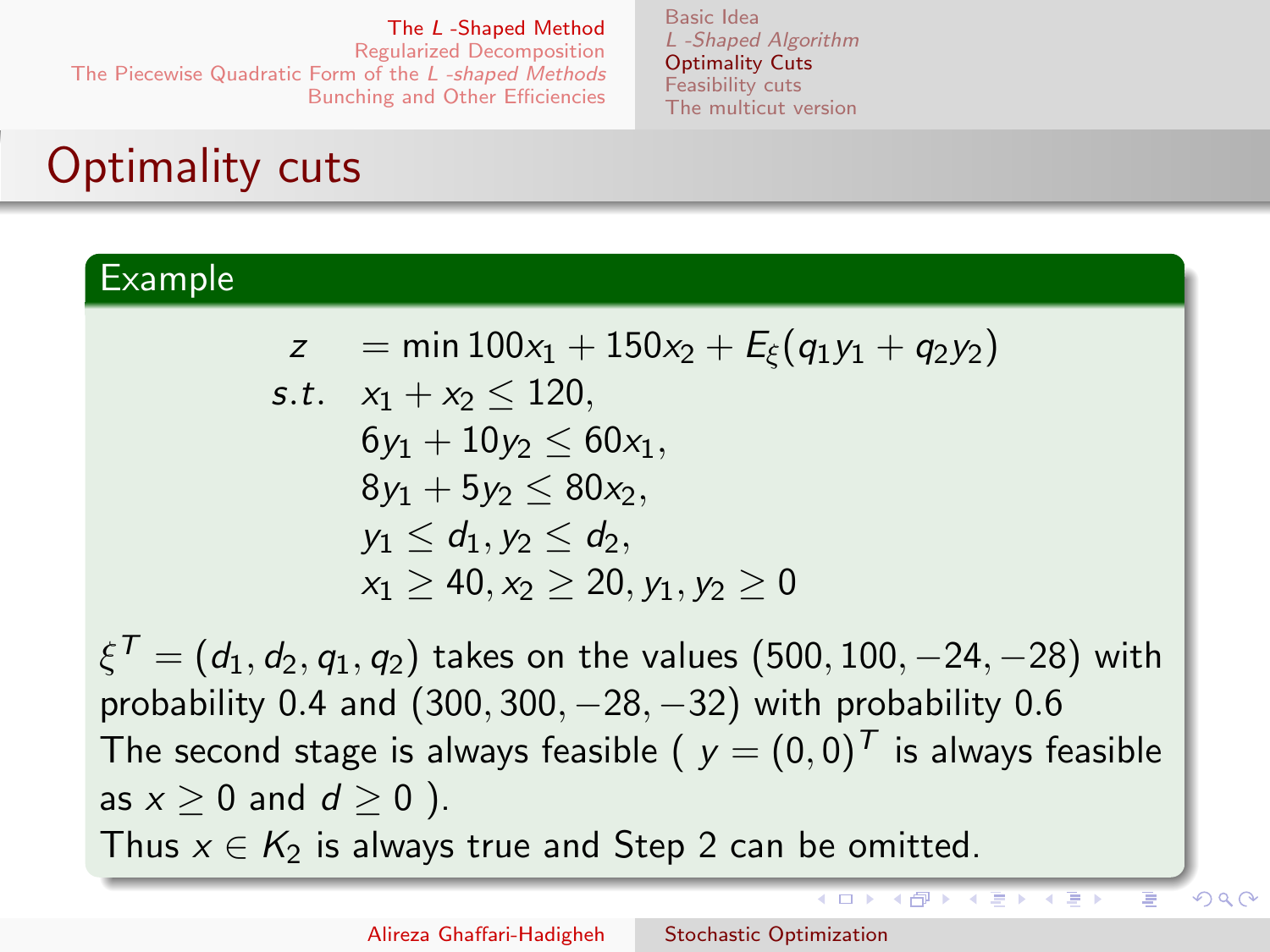[Basic Idea](#page-2-0) [L -Shaped Algorithm](#page-5-0) [Optimality Cuts](#page-8-0) [Feasibility cuts](#page-20-0) [The multicut version](#page-25-0)

## <span id="page-9-0"></span>Solution

Iteration 1: Step 1 Ignoring  $\theta$ , the master program is  $z =$  $\min\{100x_1+150x_2|x_1+x_2\leq 120, x_1\geq 40, x_2\geq 20\}$ with solution  $x^1=(40,20)^{\textstyle \mathcal{T}}$  and  $\theta^1=-\infty.$ Step 3  $\blacktriangleright$  For  $\xi = \xi_1$ , solve the program  $w = min\{-24y_1 - 28y_2|6y_1 + 10y_2 \le 2400$ ,  $8y_1 + 5y_2 < 1600$ ,  $0 < y_1 < 500$ ,  $0 < y_2 < 100$ . The solution is  $w_1 = -6100$ .  $y^{\mathcal{T}} = (137.5, 100), \pi_1^{\mathcal{T}} = (0, -3, 0, -13)$  .  $\blacktriangleright$  For  $\xi = \xi_2$ , solve the program  $w = min\{-28y_1 - 32y_2|6y_1 + 10y_2 \le 2400,$  $8y_1 + 5y_2 < 1600$ ,  $0 < y_1 < 300$ ,  $0 < y_2 < 300$ . The solution is  $w^2 = -8384$  ,  $y^{\mathcal{T}} = (80, 192), \pi_2^{\mathcal{T}} = (-2.32, -1.76, 0.0)_{\pm 1}$  $y^{\mathcal{T}} = (80, 192), \pi_2^{\mathcal{T}} = (-2.32, -1.76, 0.0)_{\pm 1}$  $y^{\mathcal{T}} = (80, 192), \pi_2^{\mathcal{T}} = (-2.32, -1.76, 0.0)_{\pm 1}$  $y^{\mathcal{T}} = (80, 192), \pi_2^{\mathcal{T}} = (-2.32, -1.76, 0.0)_{\pm 1}$  $y^{\mathcal{T}} = (80, 192), \pi_2^{\mathcal{T}} = (-2.32, -1.76, 0.0)_{\pm 1}$  $y^{\mathcal{T}} = (80, 192), \pi_2^{\mathcal{T}} = (-2.32, -1.76, 0.0)_{\pm 1}$  $y^{\mathcal{T}} = (80, 192), \pi_2^{\mathcal{T}} = (-2.32, -1.76, 0.0)_{\pm 1}$  $y^{\mathcal{T}} = (80, 192), \pi_2^{\mathcal{T}} = (-2.32, -1.76, 0.0)_{\pm 1}$  $y^{\mathcal{T}} = (80, 192), \pi_2^{\mathcal{T}} = (-2.32, -1.76, 0.0)_{\pm 1}$ 

Alireza Ghaffari-Hadigheh [Stochastic Optimization](#page-0-0)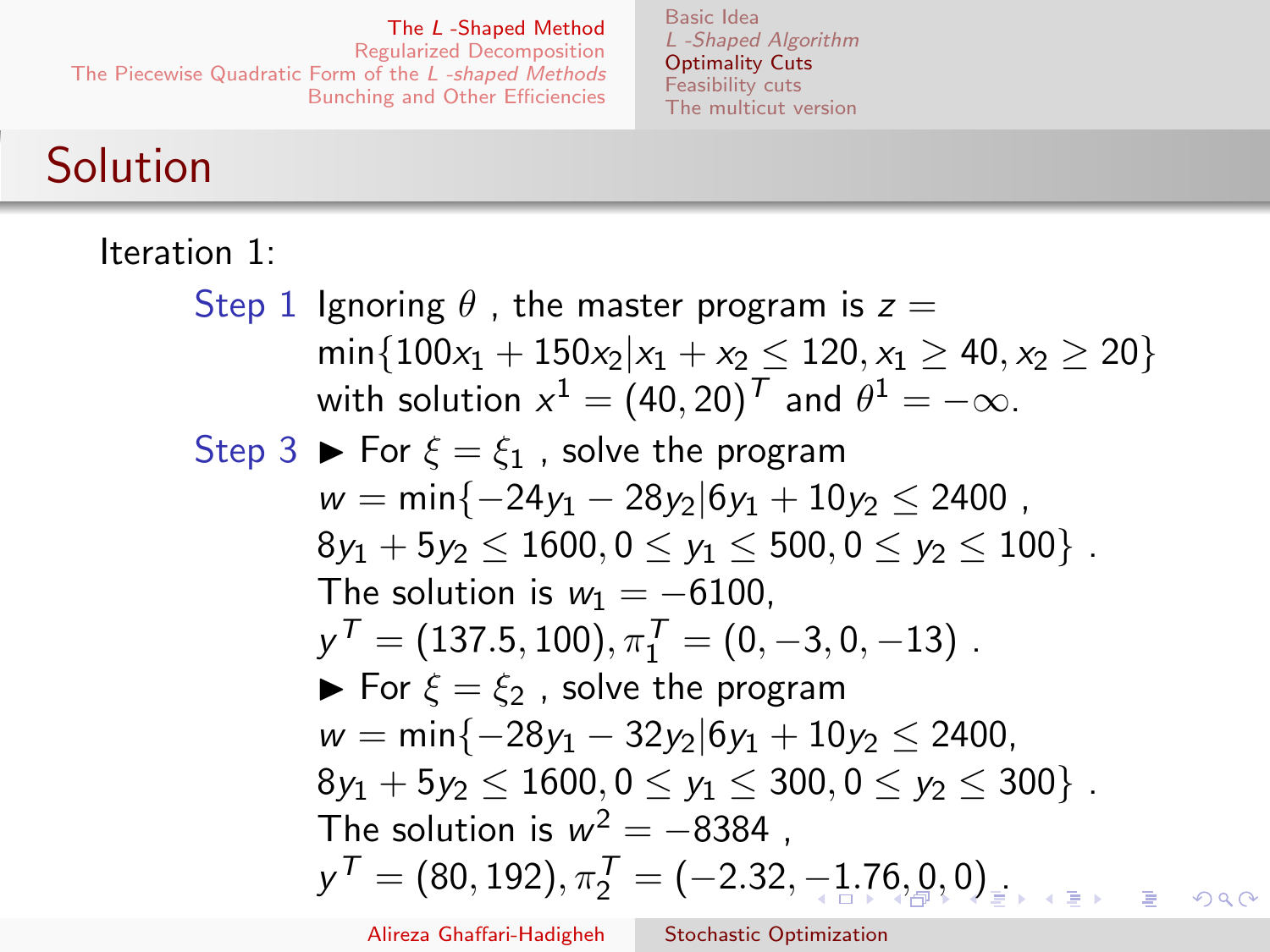[Basic Idea](#page-2-0) [L -Shaped Algorithm](#page-5-0) [Optimality Cuts](#page-8-0) [Feasibility cuts](#page-20-0) [The multicut version](#page-25-0)

<span id="page-10-0"></span>Using  $h_1 = (0, 0, 500, 100)^T$  and  $h_2 = (0, 0, 300, 300)^T$  in [\(8\)](#page-6-2),  $e_1 = 0.4 \cdot \pi_1^T \cdot h_1 + 0.6 \cdot \pi_2^T \cdot h_2 = 0.4 \cdot (-1300) + 0.6 \cdot (0) = -520.$ 

 $\bullet$  The matrix  $T$  is identical in the two scenarios.

$$
\begin{bmatrix} -60 & 0 \\ 0 & -80 \\ 0 & 0 \\ 0 & 0 \end{bmatrix}
$$

Thus, [\(7\)](#page-6-3) gives  $E_1 = 0.4 \cdot \pi_1^T T + 0.6 \cdot \pi_2^T T$  $= 0.4(0, 240) + 0.6(139.2, 140.8) = (83.52, 180.48).$ Finally, as  $x^1 = (40, 20)^T$ ,  $w^1 = -520 - (83.52, 180.48).x^1 = -7470.4.$ Thus,  $w_1 = -7470.4 > \theta^1 = -\infty$ , add the cut  $83.52x_1 + 180.48x_2 + \theta \ge -520.$  $83.52x_1 + 180.48x_2 + \theta \ge -520.$  $83.52x_1 + 180.48x_2 + \theta \ge -520.$  $83.52x_1 + 180.48x_2 + \theta \ge -520.$  $83.52x_1 + 180.48x_2 + \theta \ge -520.$  $83.52x_1 + 180.48x_2 + \theta \ge -520.$  $83.52x_1 + 180.48x_2 + \theta \ge -520.$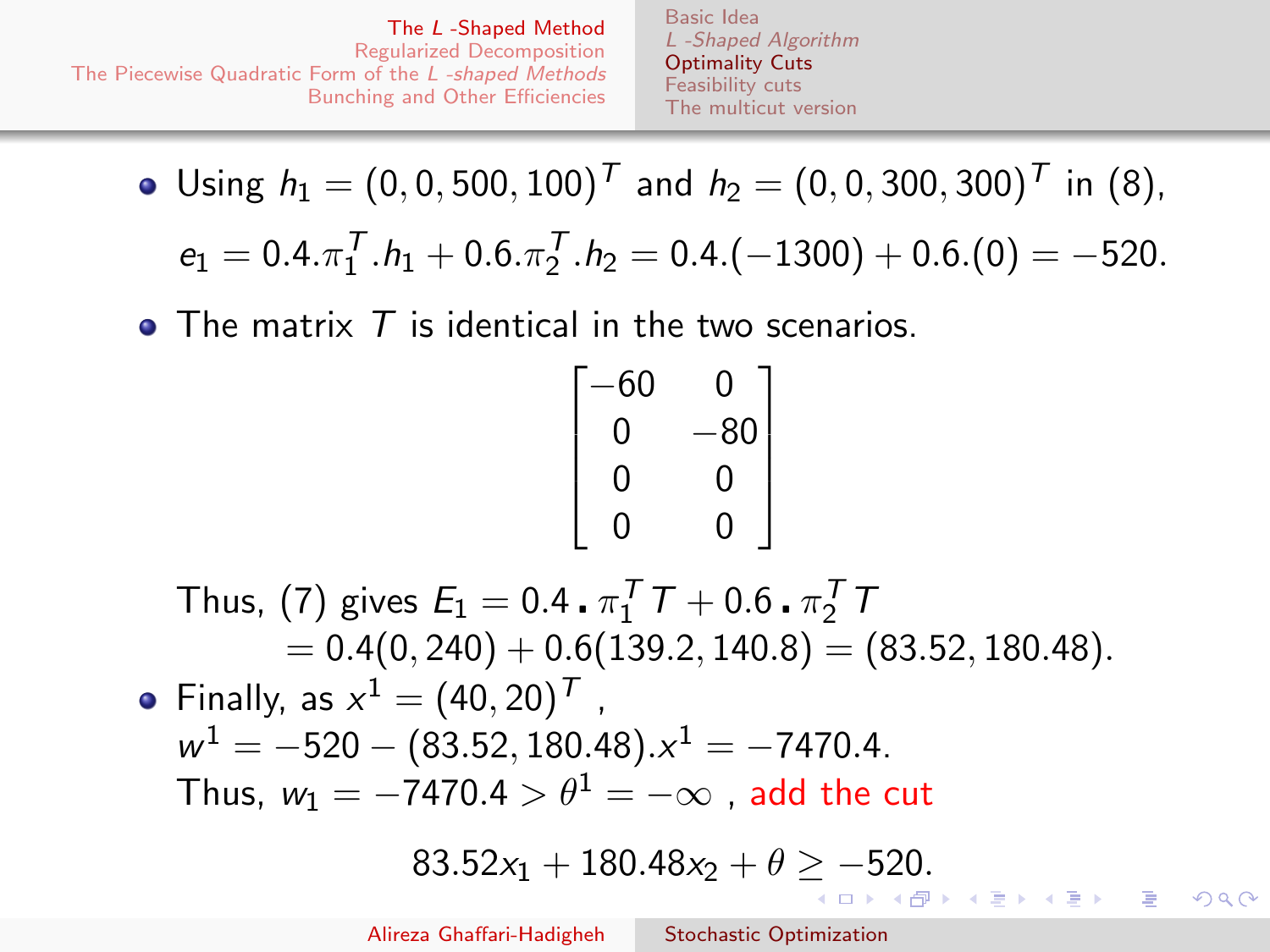[Basic Idea](#page-2-0) [L -Shaped Algorithm](#page-5-0) [Optimality Cuts](#page-8-0) [Feasibility cuts](#page-20-0) [The multicut version](#page-25-0)

<span id="page-11-0"></span>Iteration 2:

Step 1. Solve  $z = min\{100x_1 + 150x_2 + \theta | x_1 + x_2 \le 120$ ,  $x_1 \ge 40$ ,  $x_2 \ge 20$ ,  $83.52x_1 + 180.48x_2 + \theta \ge -520$ with solution  $z=-2299.2, x^2=(40,80)^T, \theta^2=-18299.2$  . Step 3  $\triangleright$  For  $\xi = \xi_1$  the program  $w = min\{-24y_1 - 28y_2|6y_1 + 10y_2 \le 2400,$  $8y_1 + 5y_2 < 6400$ ,  $0 < y_1 < 500$ ,  $0 < y_2 < 100$ has solution  $w_1 = -9600$ .  $y^{\mathcal{T}} = (400, 0), \pi_1^{\mathcal{T}} = (-4, 0, 0, 0)^{\mathcal{T}}$  .  $\blacktriangleright$  For  $\xi = \xi_2$  the program  $w = min\{-28y_1 - 32y_2|6y_1 + 10y_2 \le 2400$  $8v_1 + 5v_2 < 6400$ ,  $0 < v_1 < 300$ ,  $0 < v_2 < 300$ } has solution:  $w_2 = -10320, y^T = (300, 60), \pi_2^T =$  $(-3.2, 0, -8.8, 0)$ . イロメ イ母メ イヨメ イヨメ

つくい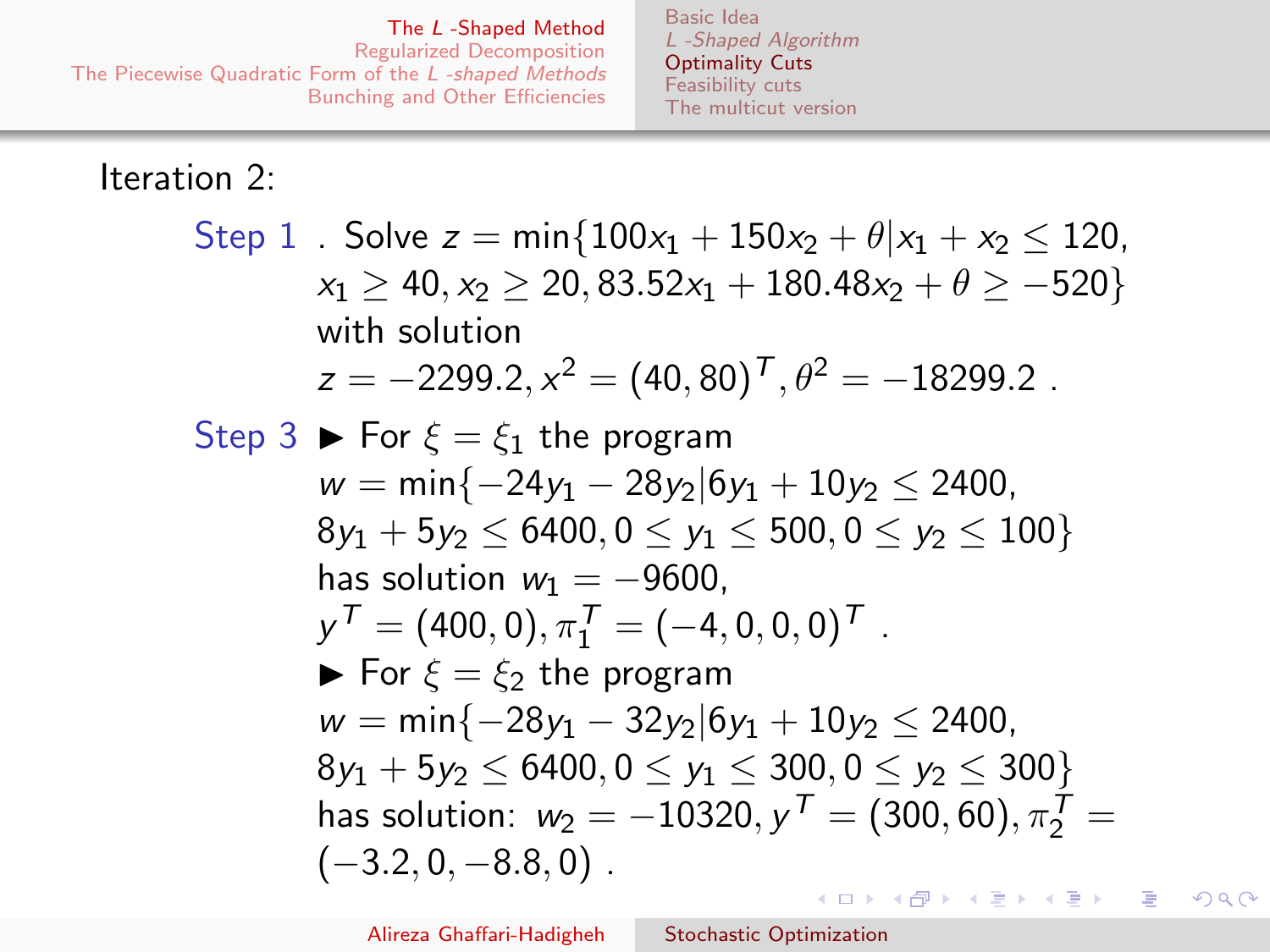[Basic Idea](#page-2-0) [L -Shaped Algorithm](#page-5-0) [Optimality Cuts](#page-8-0) [Feasibility cuts](#page-20-0) [The multicut version](#page-25-0)

• Apply  $(7)$  and  $(8)$ ,

$$
e_1 = 0.4.(0) + 0.6.(-2640) = -1584.
$$
  
\n
$$
E_1 = 0.4.(240,0) + 0.6.(192,0) = (211.2,0).
$$

• As 
$$
w_2 = -1584 - 211.2 \times 40 = -10032 > -18299.2
$$
,  
add the cut  $211.2x_1 + \theta \ge -1584$ .

Iteration 3:

Step 1 Master program has solution  $z = -1039.375$ ,  $x^3 = (66.828, 53.172)^{\mathsf{T}}$  ,  $\theta^3 = -15697.994$  . Step 3 Add the cut  $115.2x_1 + 96x_2 + \theta > -2104$ . Iteration 4:

Step 1 Master program has solution  $z = -889.5$ .  $x^4 = (40, 33.75)^T$  ,  $\theta^4 = -9952$ . Step 3 The second-stage program for  $\xi = \xi_2$  has multiple solutions. Selecting one of them, add the cut  $133.44x_1 + 130.56x_2 + \theta \geq 0$ メロメ メ都 メメ きょくきょう  $\Omega$ Alireza Ghaffari-Hadigheh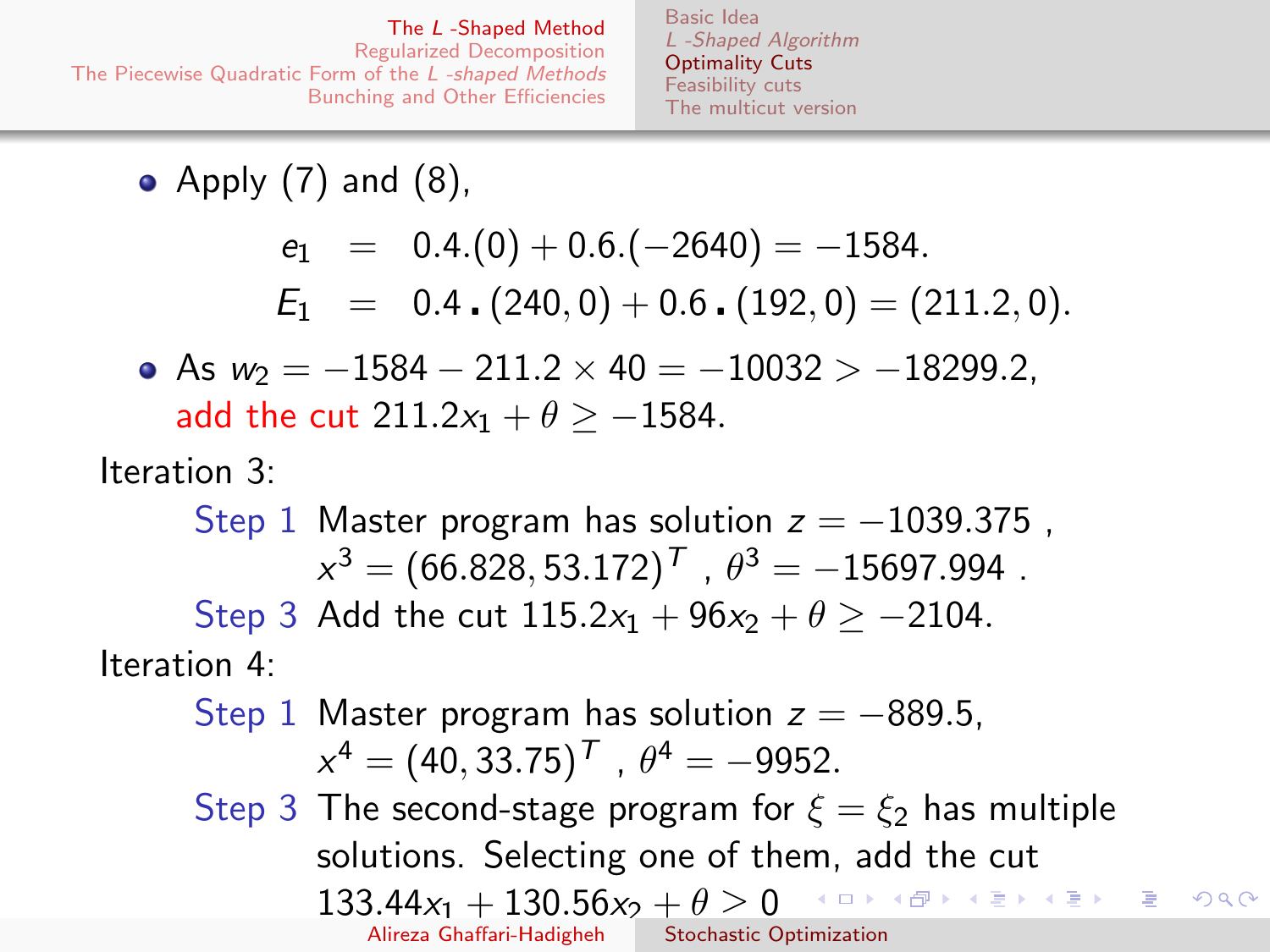[Basic Idea](#page-2-0) [L -Shaped Algorithm](#page-5-0) [Optimality Cuts](#page-8-0) [Feasibility cuts](#page-20-0) [The multicut version](#page-25-0)

#### Iteration 5:

Step 1 Solve first stage program  
\n
$$
z = \min\{100x_1 + 150x_2 + \theta | x_1 + x_2 \le 120, x_1 \ge 55, x_2 \ge 25, 83.52x_1 + 180.48x_2 + \theta \ge -520,
$$
\n
$$
211.2x_1 + \theta \ge -1584, 115.2x_1 + 96x_2 + \theta \ge -2104,
$$
\n
$$
133.44x_1 + 130.56x_2 + \theta \ge 0\}.
$$
 It has solution  
\n
$$
z = -855.833, x^5 = (46.667, 36.25)^T, \theta^5 = -10960.
$$
\nStep 3 **b** For  $\xi = \xi_1$  the program  
\n
$$
w = \min\{-24y_1 - 28y_2|6y_1 + 10y_2 \le 2800,
$$
\n
$$
8y_1 + 5y_2 \le 2900, 0 \le y_1 \le 500, 0 \le y_2 \le 100\}
$$
\nhas the solution  $w_1 = -10000$ ,  $y^T = (300, 100)$ ,  
\n
$$
\pi_1^T = (0, -3, 0, -13).
$$
\n**b** For  $\xi = \xi_2$  the program  
\n
$$
w = \min\{-28y_1 - 32y_2|6y_1 + 10y_2 \le 2800,
$$
\n
$$
8y_1 + 5y_2 \le 2900, 0 \le y_1 \le 300, 0 \le y_2 \le 300\}
$$
\nhas the solution  $w_2 = -11600$ ,  $y^T = (300, 100)$ ,  
\n
$$
\pi_2^T = (-2.32, -1.76, 0, 0).
$$

 $299$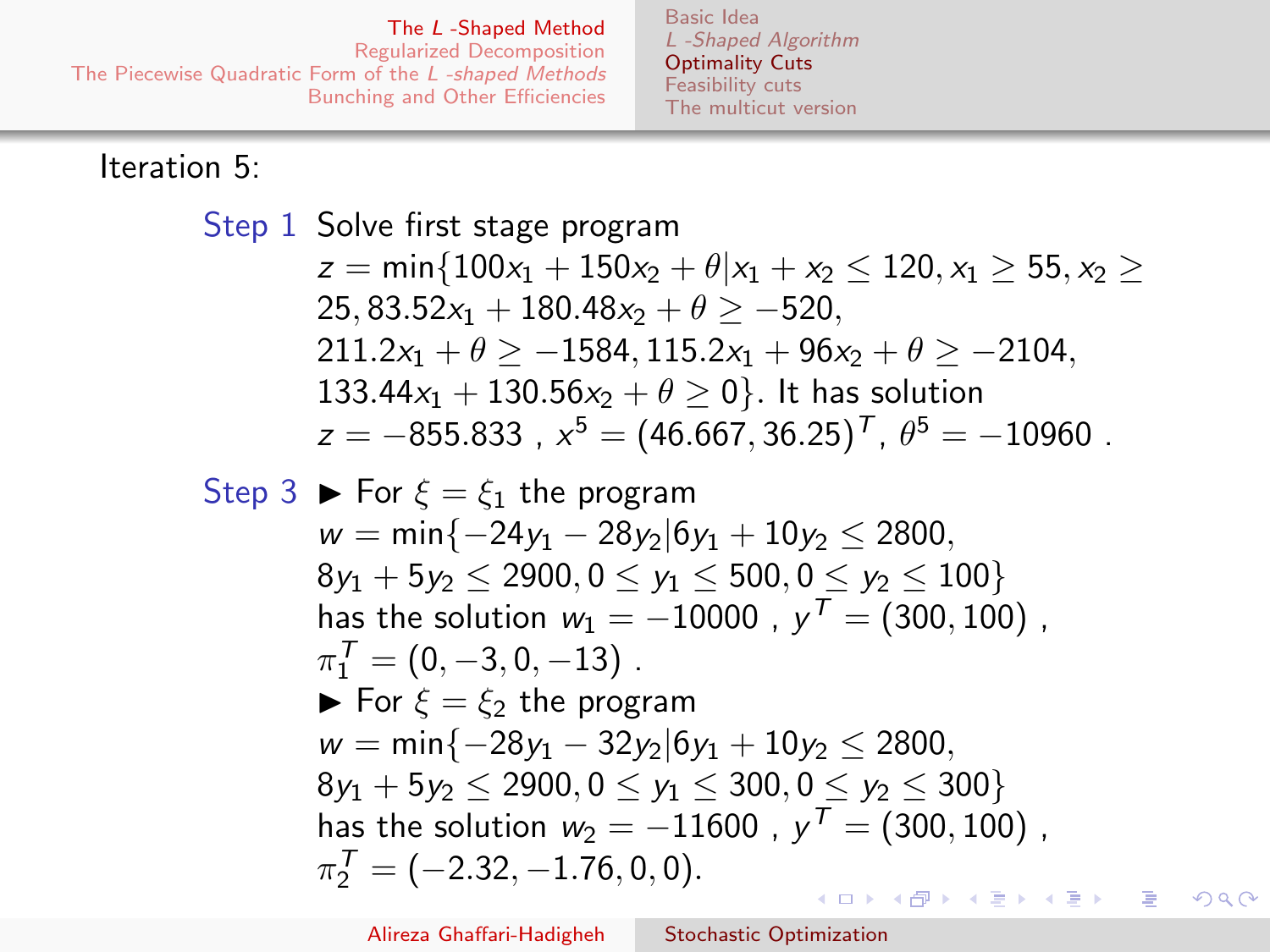[Basic Idea](#page-2-0) [L -Shaped Algorithm](#page-5-0) [Optimality Cuts](#page-8-0) [Feasibility cuts](#page-20-0) [The multicut version](#page-25-0)

• Apply formulaes [\(7\)](#page-6-3) and [\(8\)](#page-6-2) to obtain

$$
e_5 = 0.4 \times (-1300) + 0.6 \times (0) = -520,
$$
  
\n $E_5 = 0.4 \cdot (0, 240) + 0.6 \cdot (139.2, 140.8) = (83.52, 180.48).$ 

As 
$$
w_5 = -520 - (83.52, 180.48) \cdot x^5 = -10960 = \theta^5
$$
, stop.  
 $x^5 = (46.667, 36.25)^T$  is the optimal solution.

 $\blacktriangleright$  This example is small, it is easy to write down the extensive form and solve it with an LP-solver to check whether  $(46.667, 36.25)^T$  is the optimal solution.

• The second-stage program for  $\xi = \xi_2$  at Iteration 4 has multiple solutions. An alternative cut is  $165.12x_1 + 46.08x_2 + \theta > -1584.$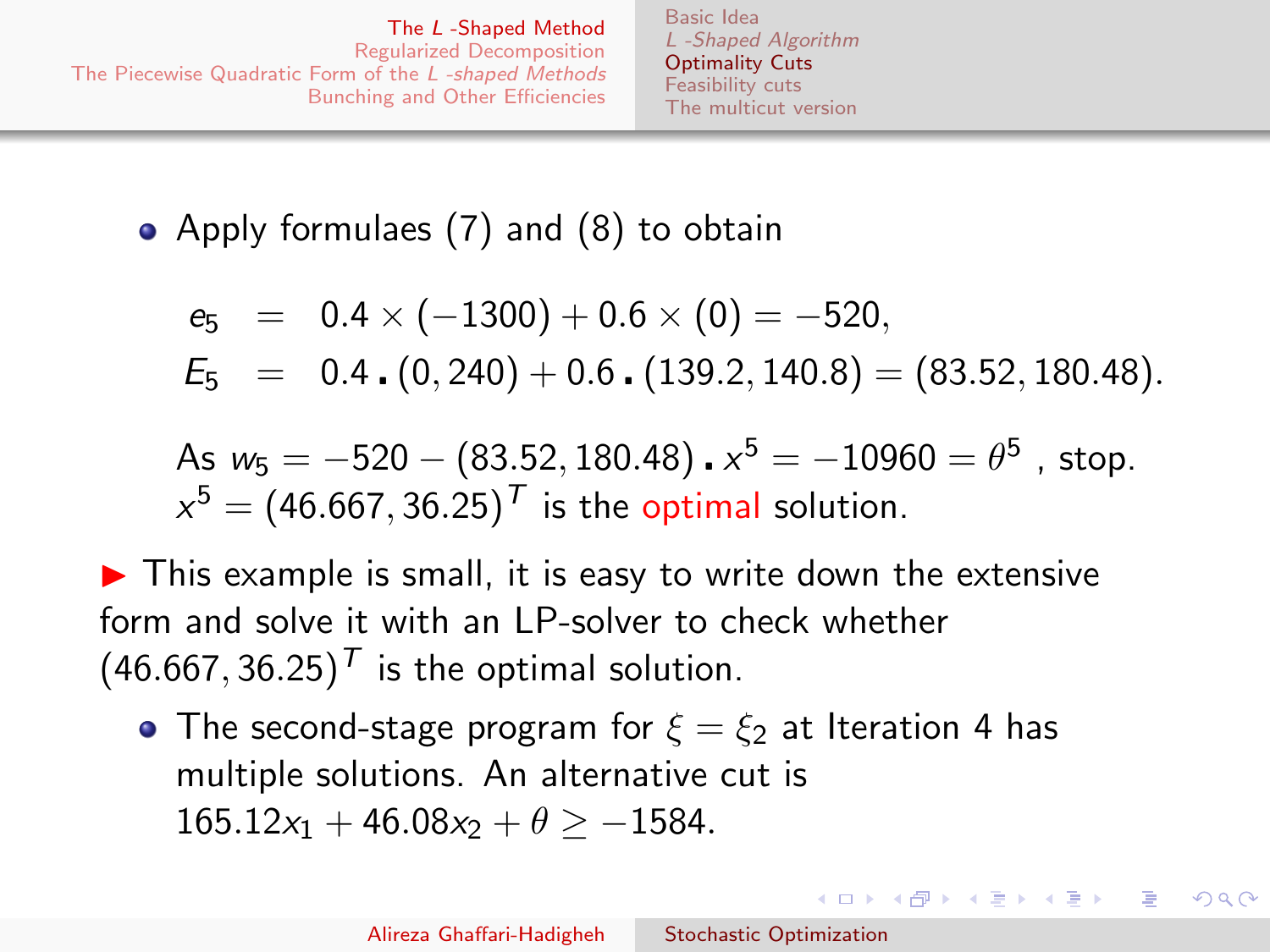The L [-Shaped Method](#page-2-0)

<span id="page-15-0"></span>[Regularized Decomposition](#page-29-0) [The Piecewise Quadratic Form of the](#page-34-0) L -shaped Methods [Bunching and Other Efficiencies](#page-41-0)

[Basic Idea](#page-2-0) [L -Shaped Algorithm](#page-5-0) [Optimality Cuts](#page-8-0) [Feasibility cuts](#page-20-0) [The multicut version](#page-25-0)

### Example

$$
z = \min E_{\xi}(y_1 + y_2)
$$
  
s.t. 
$$
0 \le x \le 10,
$$

$$
y_1 - y_2 = \xi - x,
$$

$$
y_1, y_2 \ge 0,
$$

- $\xi$  takes the values  $1$  ,  $2$  and  $4$  with probability  $\frac{1}{3}$  each.
- $h = \xi$ ,  $T = [1]$  and x are all scalars.
- Step 2 can be omitted.

 $\left\{ \begin{array}{ccc} 1 & 0 & 0 \\ 0 & 1 & 0 \end{array} \right.$ 

つへへ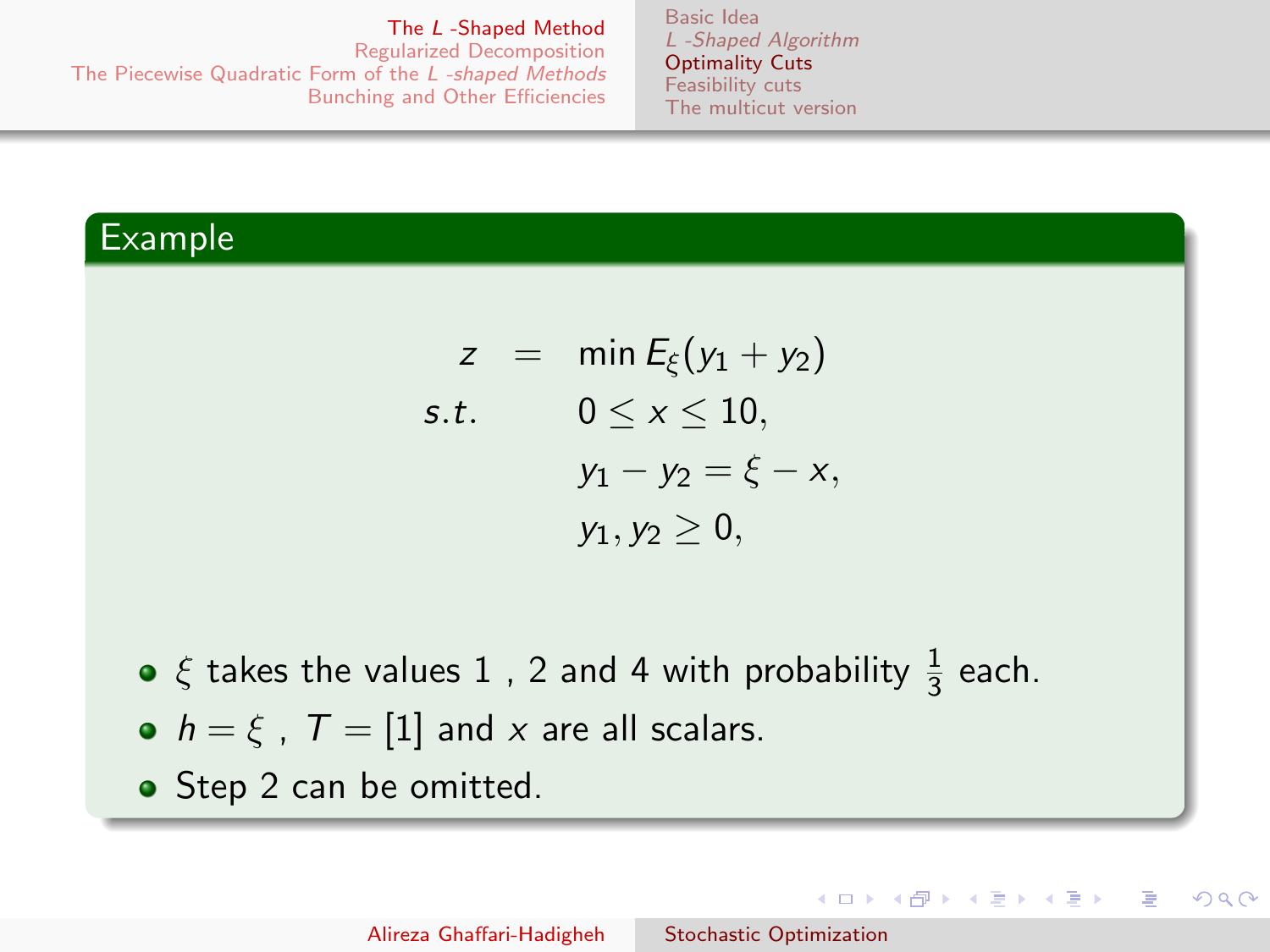[Basic Idea](#page-2-0) [L -Shaped Algorithm](#page-5-0) [Optimality Cuts](#page-8-0) [Feasibility cuts](#page-20-0) [The multicut version](#page-25-0)

Iteration 1. Take  $x^1 = 0$  as starting point.

> Step 3  $\blacktriangleright$  For  $\xi = \xi_1$ , solve the program  $w = min{y_1 + y_2|y_1 - y_2} = 1, y_1, y_2 \ge 0$ . The solution is  $w_1=1$  ,  $y^{\mathcal{T}}=(1,0)$  ,  $\pi_1=(1)$  .  $\blacktriangleright$  For  $\xi = \xi_2$ , solve the program  $w = min\{y_1 + y_2|y_1 - y_2 = 2, y_1, y_2 \ge 0\}$ . The solution is  $w_2 = 2$  ,  $y^T = (2, 0)$  ,  $\pi_2 = (1)$ .  $\triangleright$  For  $\xi = \xi_3$ , solve the program  $w = min{y_1 + y_2|y_1 - y_2} = 4, y_1, y_2 > 0$ . The solution is  $w_3 = 4$  ,  $y^T = (4, 0)$  ,  $\pi_3 = (1)$ .  $\blacktriangleright$  Using  $h_k = \mathcal{E}_k$ , one obtains  $e_1 = \frac{1}{3}$  $\frac{1}{3}$  **.** 1  $\boldsymbol{\cdot}$   $(1+2+4)=\frac{7}{3}$  . Formula [\(7\)](#page-6-3) gives  $\frac{1}{3}$  ,  $1$  ,  $(1+1+1)=1$  . Finally, as  $x^1=(0)$  ,  $E_1 = \frac{1}{3}$  $w^1 = \frac{7}{3} > -\infty$  $w^1 = \frac{7}{3} > -\infty$  $w^1 = \frac{7}{3} > -\infty$  ; add the cut,  $\theta \geq \frac{7}{3} - x$  . つくい

> > Alireza Ghaffari-Hadigheh [Stochastic Optimization](#page-0-0)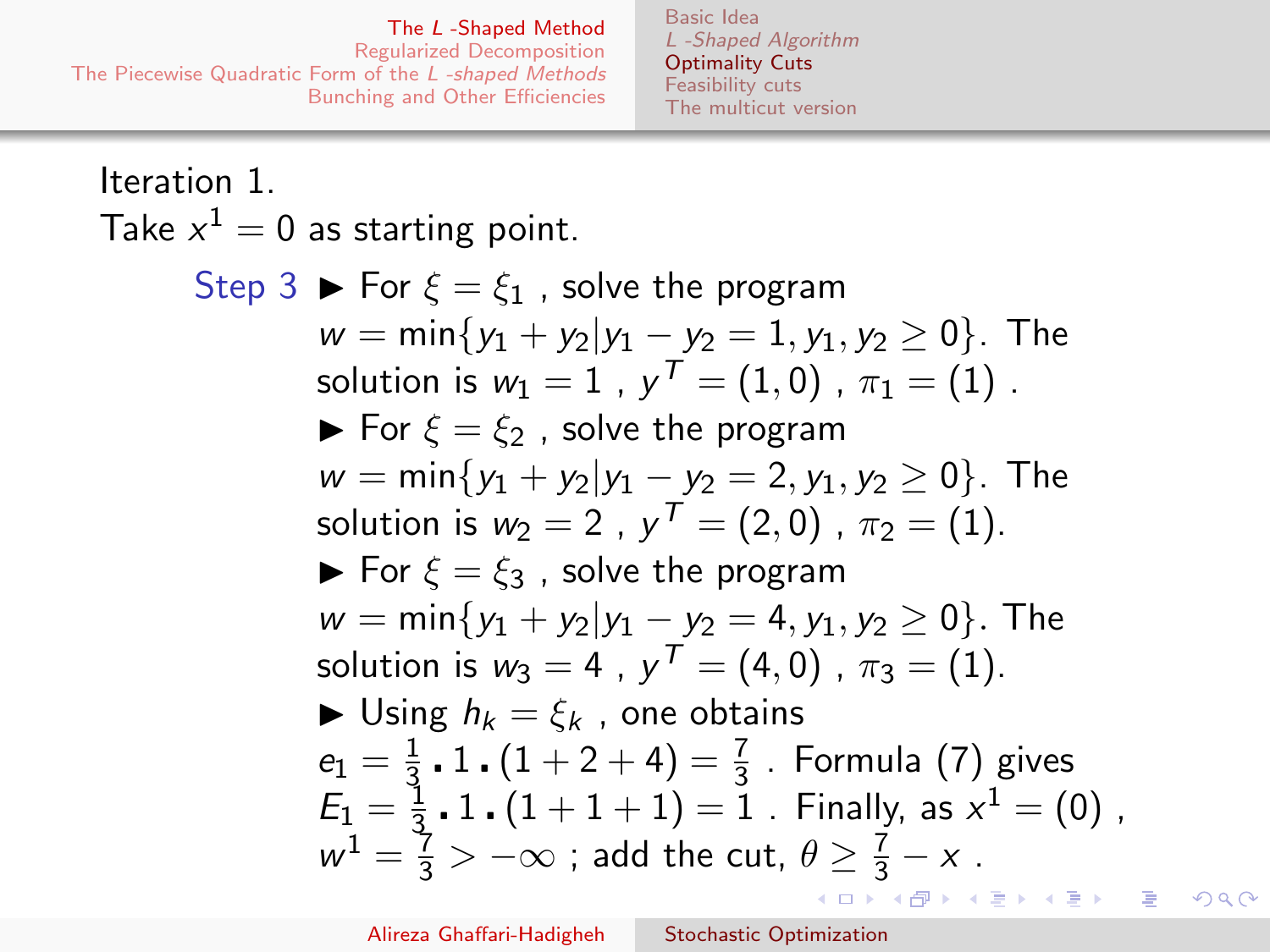[Basic Idea](#page-2-0) [L -Shaped Algorithm](#page-5-0) [Optimality Cuts](#page-8-0) [Feasibility cuts](#page-20-0) [The multicut version](#page-25-0)

<span id="page-17-0"></span>Iteration 2: Step  $1 x^2 = 10$ , Step 3 .  $x^2$  is not optimal; add the cut  $\theta \geq x - \frac{7}{3}$ 3 Iteration 3: Step 1  $x^3 = \frac{7}{3}$  $rac{1}{3}$ , Step 3 .  $x^3$  is not optimal; add the cut  $\theta \geq \frac{x-1}{3}$ 3 Iteration 4: Step  $1 x^4 = 1.5$ , Step 3 .  $x^4$  is not optimal; add the cut  $\theta \geq \frac{5-x}{3}$ 3 Iteration 5:

Step 1 
$$
x^5 = 2
$$
,  
Step 3 .  $x^5$  is optimal.

 $\left\{ \begin{array}{ccc} 1 & 0 & 0 \\ 0 & 1 & 0 \end{array} \right.$ 

 $200$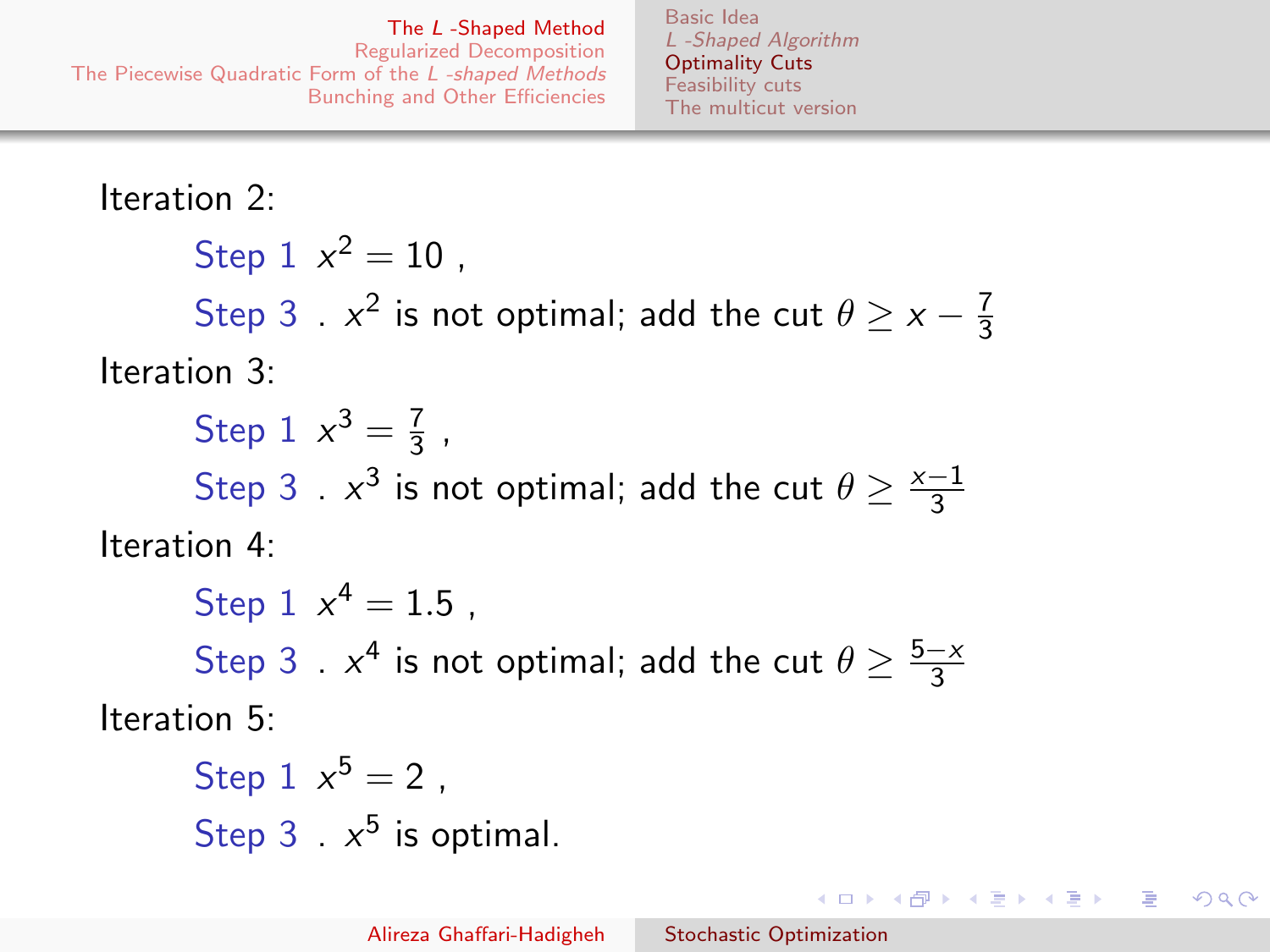[Basic Idea](#page-2-0) [L -Shaped Algorithm](#page-5-0) [Optimality Cuts](#page-8-0) [Feasibility cuts](#page-20-0) [The multicut version](#page-25-0)

### <span id="page-18-0"></span>• These cuts are supporting hyperplanes of  $Q(x)$ .



$$
\bullet \ \mathcal{Q}(x) = E_{\xi} Q(x,\xi) = \sum_{k=1}^{K} p_k Q(x,\xi_k) \ ,
$$

• 
$$
Q(x, \xi) = \min\{y_1 + y_2 | y_1 - y_2 = \xi - x, y_1, y_2 \ge 0\}
$$
.

• If 
$$
x \le \xi
$$
, the second-stage optimal  
solution is  $y^T = (\xi - x, 0)$  and  
 $y^T = (0, x - \xi)$  if  $x \ge \xi$ .

$$
Q(x,\xi) = \begin{cases} \xi - x & \text{if } x \leq \xi, \\ x - \xi & \text{if } x \geq \xi. \end{cases}
$$

イロメ イ母メ イヨメ イヨメ

 $299$ 

э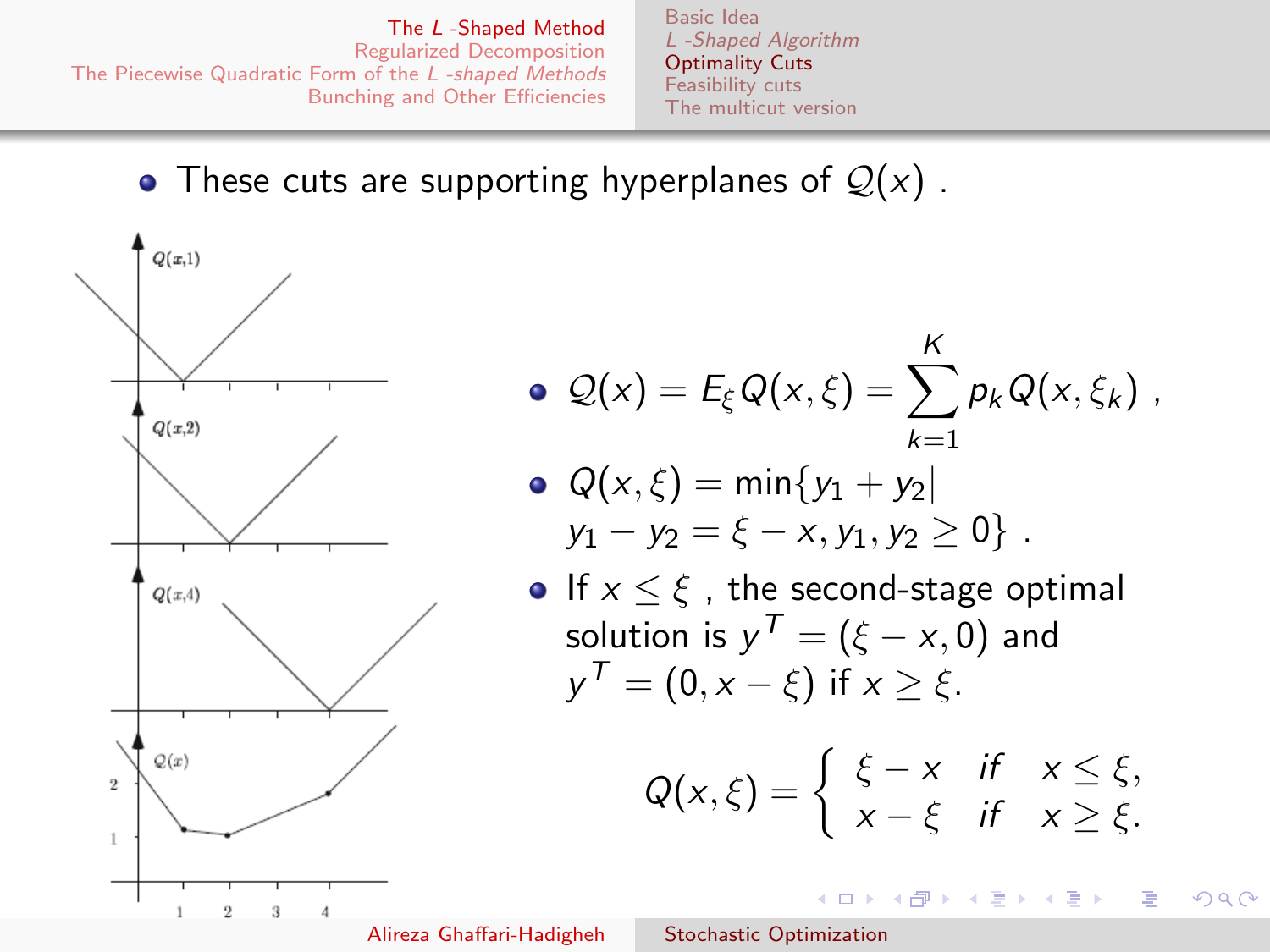[Basic Idea](#page-2-0) [L -Shaped Algorithm](#page-5-0) [Optimality Cuts](#page-8-0) [Feasibility cuts](#page-20-0) [The multicut version](#page-25-0)

- <span id="page-19-0"></span>Consider Iteration 1.  $x^1 = 0$  is the starting point.
- Step 3 obtains the cut  $\theta \geq \frac{7}{3} x$ .
- For  $x = x^1$  ,  $Q(x, 1) = 1$ ,  $Q(x, 2) = 2$ ,  $Q(x, 4) = 4$  and  $Q(x) = \frac{7}{3}$ .
- Around  $x = x^1$  ,  $Q(x, 1) = 1 - x$ ,  $Q(x, 2) = 2 - x$ ,  $Q(x, 4) = 4 - x$  and  $Q(x) = \frac{7}{3} - x$ .
- Around  $x = x^1$  is simply  $0 \le x \le 1$  .
- This can be seen from the construction of  $Q(x, 1)$  where  $Q(x, 1)$  changes when  $x = 1$ .
- In general, such a range can be obtained by linear programming sensitivity analysis around the second stage optimal solutions.
- We conclude that  $\mathcal{Q}(x) = \frac{7}{3} x$  within  $0 \le x \le 1$  .
- The optimality cut at the end of Iterati[on](#page-18-0) [1](#page-20-0) [is](#page-18-0)  $\theta \geq \frac{7}{3} x$  $\theta \geq \frac{7}{3} x$  $\theta \geq \frac{7}{3} x$  $\theta \geq \frac{7}{3} x$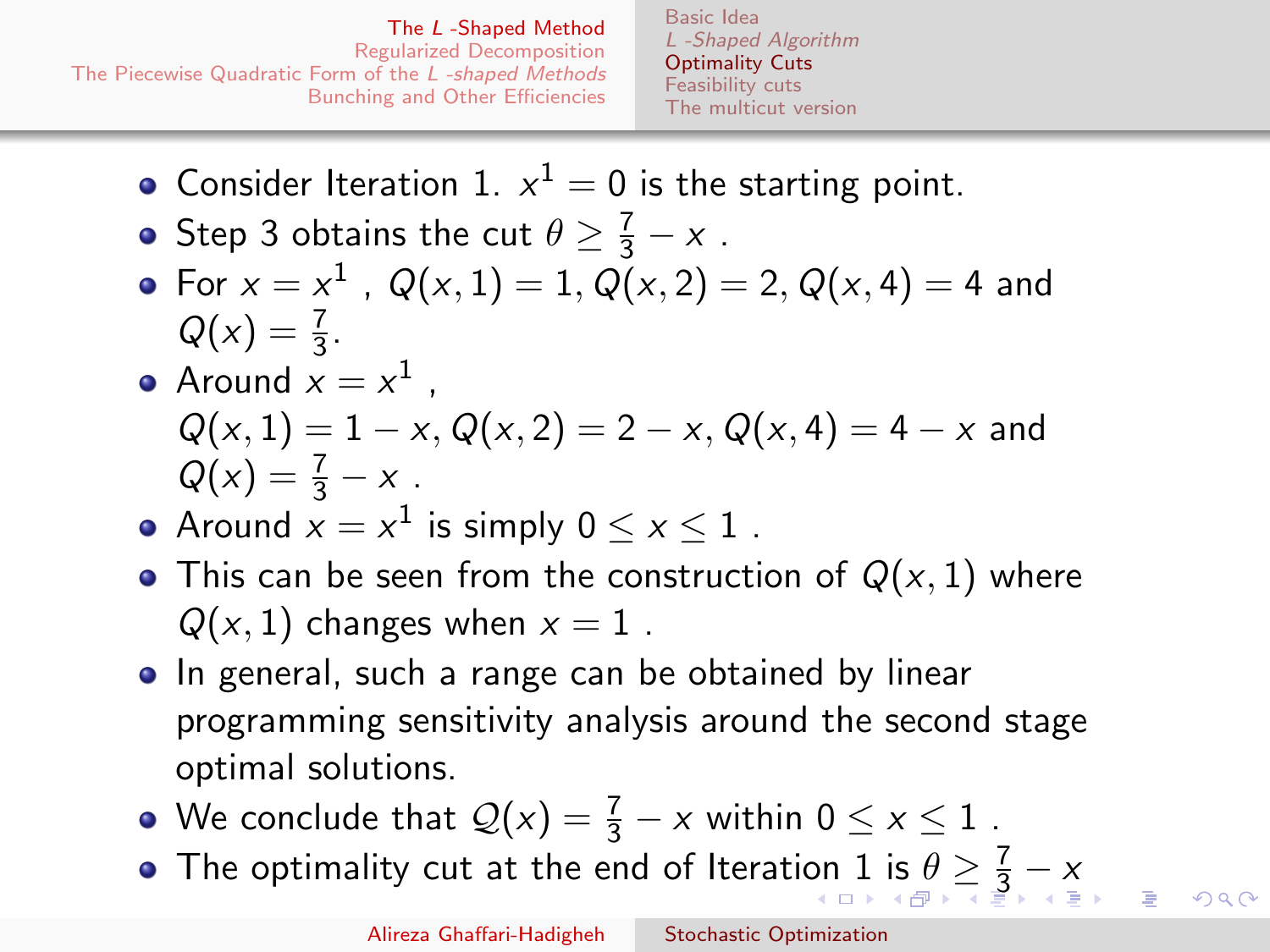[Basic Idea](#page-2-0) [L -Shaped Algorithm](#page-5-0) [Optimality Cuts](#page-8-0) [Feasibility cuts](#page-20-0) [The multicut version](#page-25-0)

<span id="page-20-0"></span>• Step 2 of the L-shaped method consists of determining whether a first-stage decision  $x \in K_1$  is also second stage feasible, i.e.  $x \in K_2$ .

Step 2 For  $k = 1, ..., K$  solve the linear program

$$
\min w' = e^T \nu^+ + e^T \nu^- \tag{9}
$$

<span id="page-20-1"></span>s.t. 
$$
Wy + Iv^{+} - Iv^{-} = h_{k} - T_{k}x^{\nu}
$$
, (10)  
 $y \ge 0, \nu^{+} \ge 0, \nu^{-} \ge 0$ ,

 $e^{\mathcal{T}}=(1,\ldots,1)$  , until, for some  $k$  , the optimal value  $w'>0$ 

 $\sigma^{\nu}$  be the associated simplex multipliers

**o** Define

$$
D_{r+1} = (\sigma^{\nu})^T T_k \qquad (11)
$$

<span id="page-20-4"></span><span id="page-20-3"></span>
$$
d_{r+1} = (\sigma^{\nu})^T h_k \qquad (12)
$$

<span id="page-20-2"></span> $\Omega$ 

• Set  $r = r + 1$ , add to the constraint set [\(4\)](#page-5-2), and return to Step 1. If for all  $k$ ,  $w' = 0$ , go to Step 3.  $\left\{ \begin{array}{ccc} \square & \times & \overline{\square} & \times \end{array} \right.$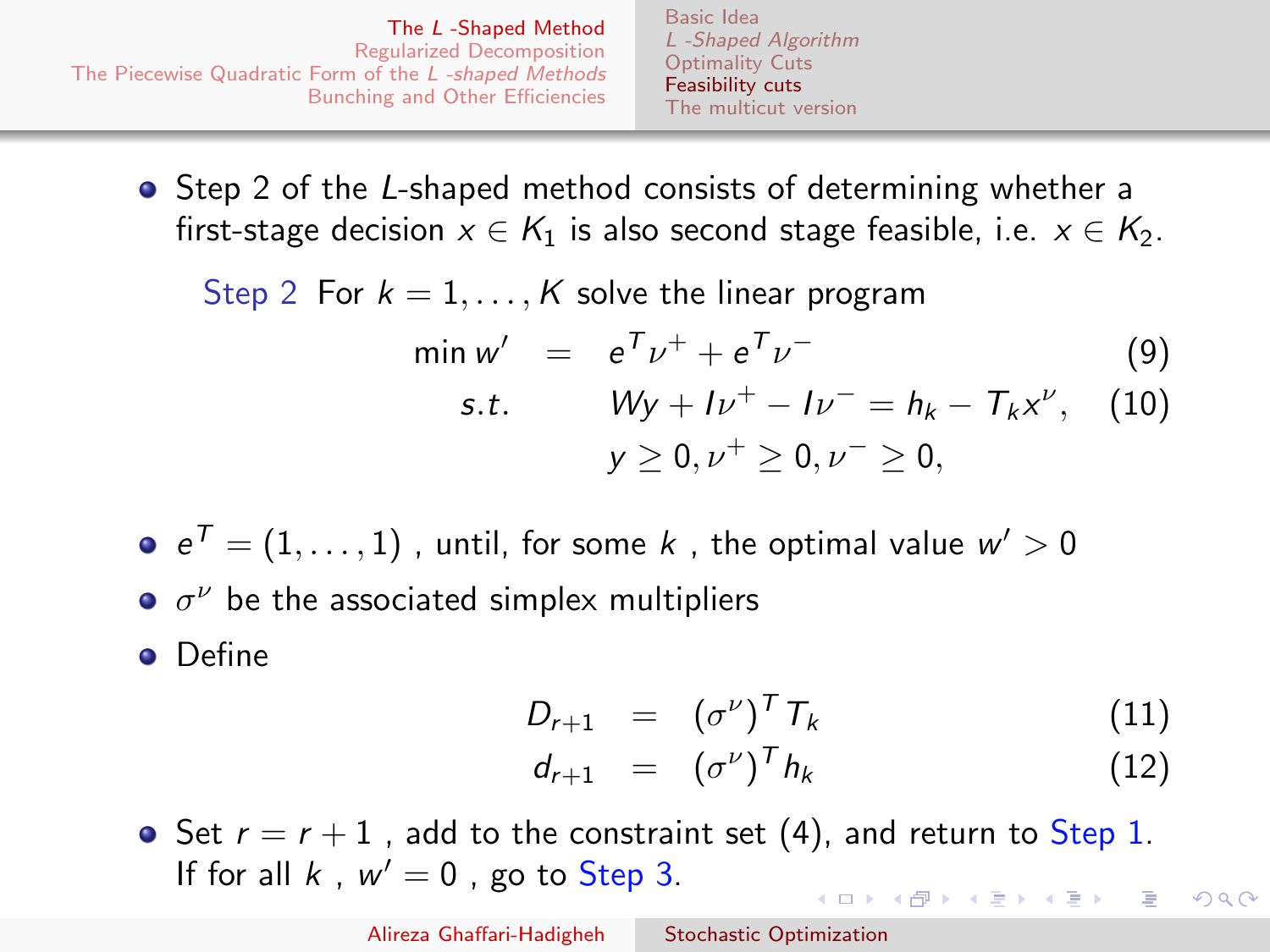The L [-Shaped Method](#page-2-0)

[Regularized Decomposition](#page-29-0) [The Piecewise Quadratic Form of the](#page-34-0) L -shaped Methods [Bunching and Other Efficiencies](#page-41-0)

[Basic Idea](#page-2-0) [L -Shaped Algorithm](#page-5-0) [Optimality Cuts](#page-8-0) [Feasibility cuts](#page-20-0) [The multicut version](#page-25-0)

### Example

| min  | $3x_1 + 2x_2 - E_{\xi}(15y_1 + 12y_2)$ |
|------|----------------------------------------|
| s.t. | $3y_1 + 2y_2 \leq x_1$                 |
|      | $2y_1 + 5y_2 \leq x_2$                 |
|      | $0.8\xi_1 \leq y_1 \leq \xi_1$ ,       |
|      | $0.8\xi_2 \leq \gamma_2 \leq \xi_2$    |
|      | $x, y \ge 0$ , a.s.,                   |

 $\blacktriangleright \xi_1 = 4$  or 6 and  $\xi_2 = 4$  or 8, independently, with probability  $\frac{1}{2}$ each and  $\xi=(\xi_1,\xi_2)^{\mathcal{T}}$  .

To keep the discussion short, assume the first considered realization of  $\xi$  is  $(6, 8)^T$ . 

つへへ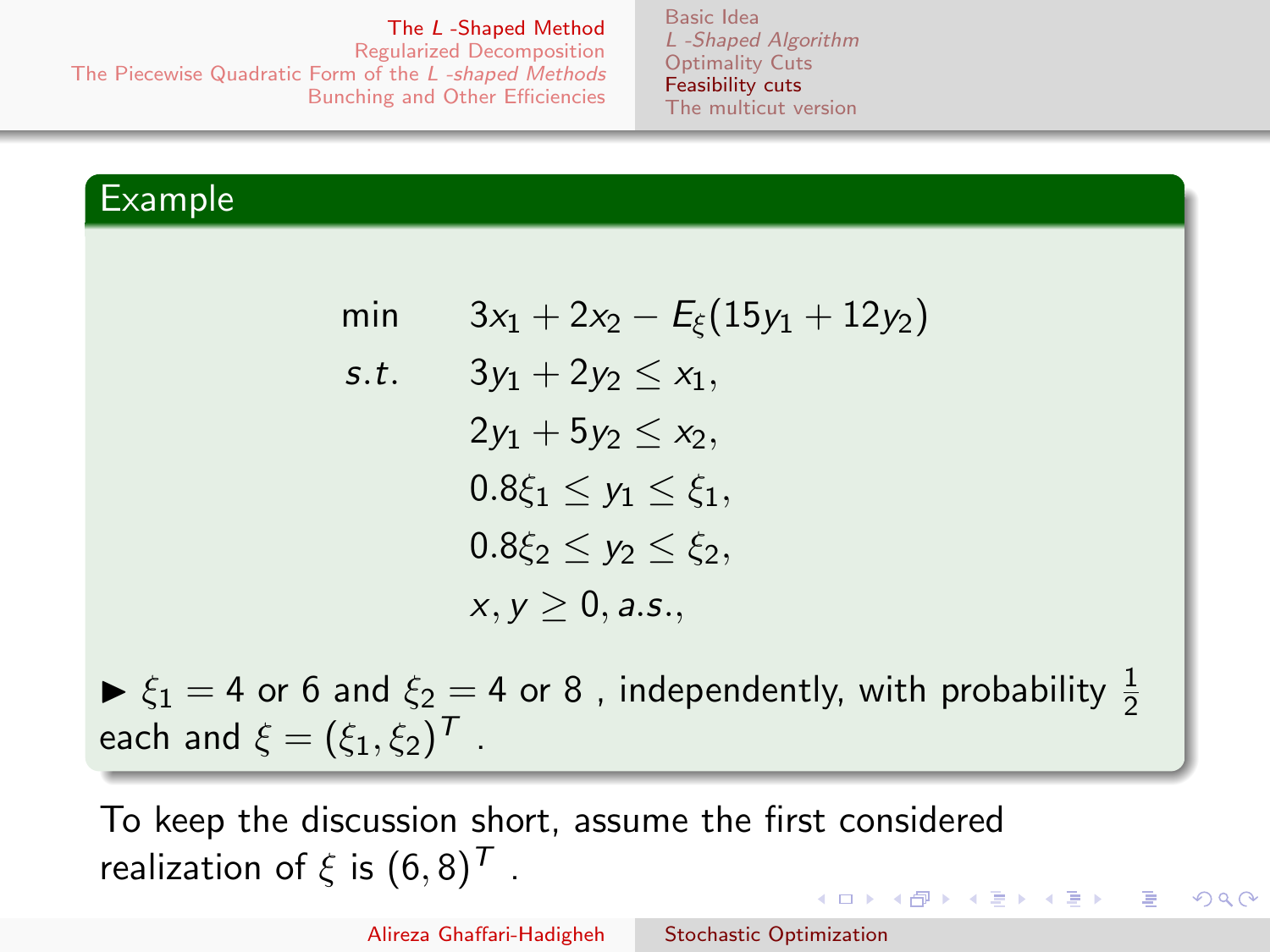[Basic Idea](#page-2-0) [L -Shaped Algorithm](#page-5-0) [Optimality Cuts](#page-8-0) [Feasibility cuts](#page-20-0) [The multicut version](#page-25-0)

Starting from an initial solution  $\mathsf{x}^1 = (0,0)^\mathsf{T}$  , Program [\(9\)](#page-20-1)-[\(10\)](#page-20-2) reads as follows

$$
w' = \min \nu_1^+ + \nu_1^- + \nu_2^+ + \nu_2^- + \nu_3^+ + \nu_3^- + \nu_4^+ + \nu_4^- + \nu_5^+ + \nu_5^- + \nu_6^+ + \nu_6^-
$$
  
s.t. 
$$
\nu_1^+ - \nu_1^- + 3y_1 + 2y_2 \le 0,
$$

$$
\nu_2^+ - \nu_2^- + 2y_1 + 5y_2 \le 0,
$$

$$
\nu_3^+ - \nu_3^- + y_1 \ge 4.8,
$$

$$
\nu_4^+ - \nu_4^- + y_2 \ge 6.4,
$$

$$
\nu_5^+ - \nu_5^- + y_1 \le 6,
$$

$$
\nu_6^+ - \nu_6^- + y_2 \le 8,
$$

$$
\nu^+, \nu^-, y \ge 0
$$

イロメ イ母メ イヨメ イヨメー

 $QQ$ 

曲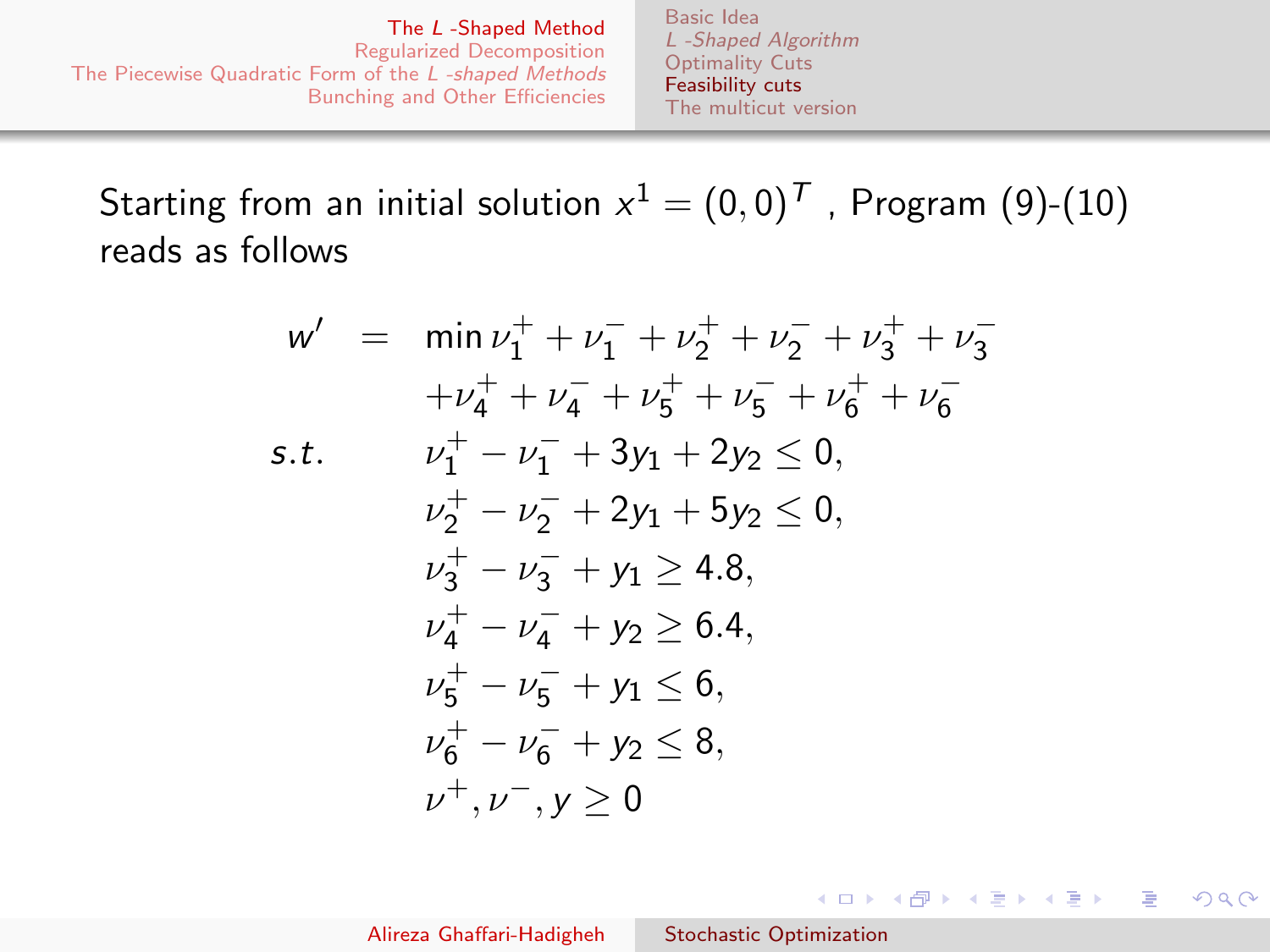- The optimal solution is  $w' = 11.2$  with non-zero variables  $\nu_3^+ = 4.8$  and  $\nu_4^+ = 6.4$  .
- The dual variables are  $\sigma^1 = (-3/11, -1/11, 1, 1, 0, 0).$
- $h = (0, 0, 4.8, 6.4, 6, 8)^T$  and T consists of the two columns  $(-1, 0, 0, 0, 0, 0)^T$  and  $(0, -1, 0, 0, 0, 0)^T$ .
- Thus,  $D_1 = (-0.273, -0.091, 1, 1, 0, 0)$   $\boldsymbol{I} = (0.273, 0.091)$ , and  $d_1 = (-0.273, -0.091, 1, 1, 0, 0)$ .  $h = 11.2$ , creating the feasibility cut  $\frac{3}{11}x_1 + \frac{1}{11}x_2 \ge 11.2$  or  $3x_1 + x_2 \ge 123.2$  .
- The first-stage solution is then  $x^2 = (41.067, 0)^T$  .
- A second feasibility cut is  $x_2 > 22.4$ .
- The first-stage solution becomes  $x^3 = (33.6, 22.4)^T$  .
- A third feasibility cut  $x^2 \ge 41.6$  is generated.
- The first-stage solution is:  $x^4 = (27.2, 41.6)^{\mathsf{T}}$  , which yields feasible second-stage decisions. イロン イ何ン イヨン イヨン

つくい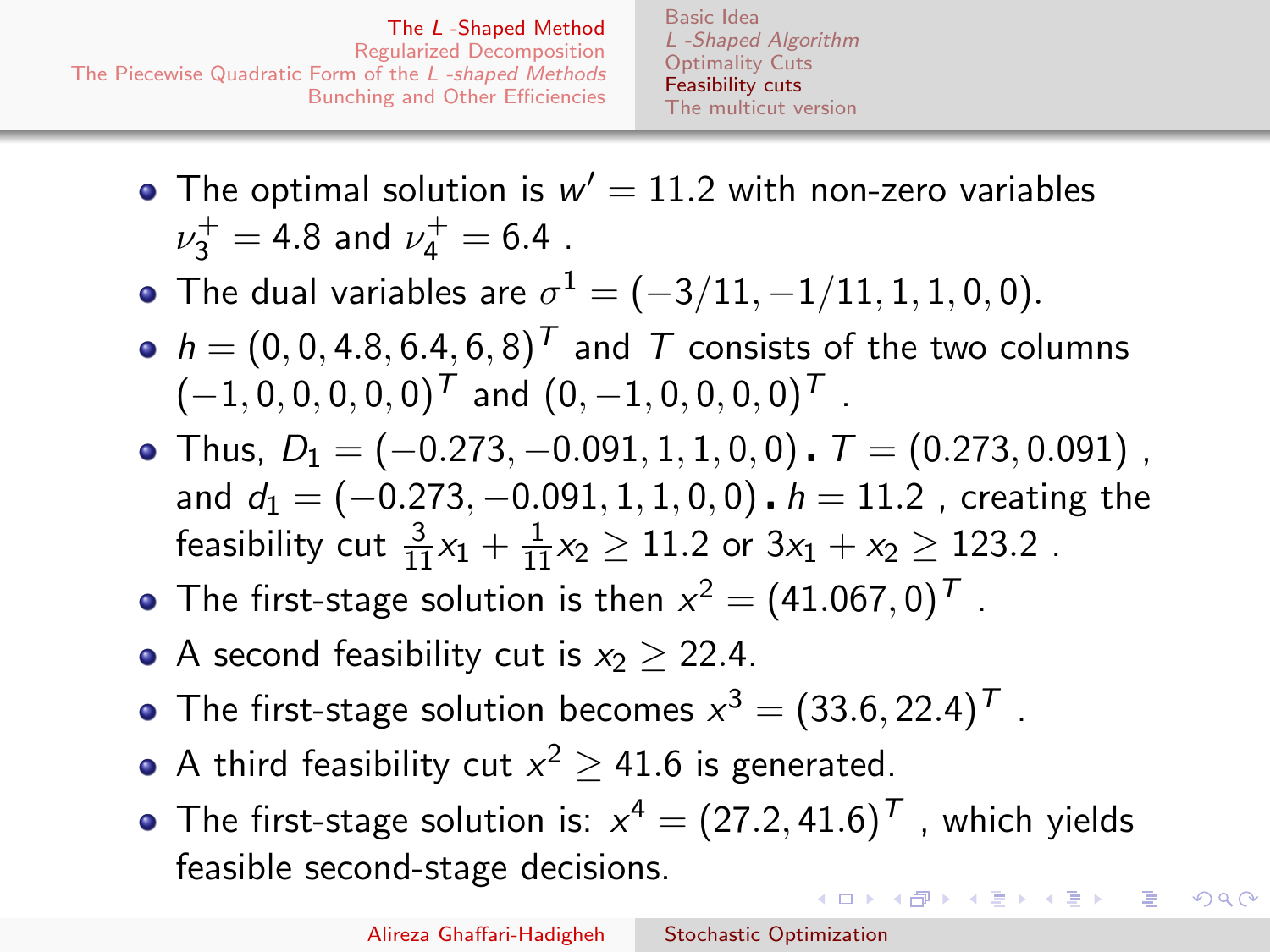[Basic Idea](#page-2-0) [L -Shaped Algorithm](#page-5-0) [Optimality Cuts](#page-8-0) [Feasibility cuts](#page-20-0) [The multicut version](#page-25-0)

In some cases, Step 2 can be simplified.

- When the second stage is always feasible. The stochastic program is then said to have complete recourse.
- When it is possible to derive some constraints that have to be satisfied to guarantee second-stage feasibility. These constraints are sometimes called induced constraints. They can be obtained from a good understanding of the model.
- When Step 2 is not required for all  $k = 1, ..., K$ , but for one  $h_k$ .

#### Theorem

When  $\xi$  is a finite random variable, the L-shaped algorithm finitely converges to an optimal solution when it exists or proves the infeasibility of Problem

$$
\min \qquad c^T x + \mathcal{Q}(x) \ns.t. \qquad x \in K_1 \cap K_2.
$$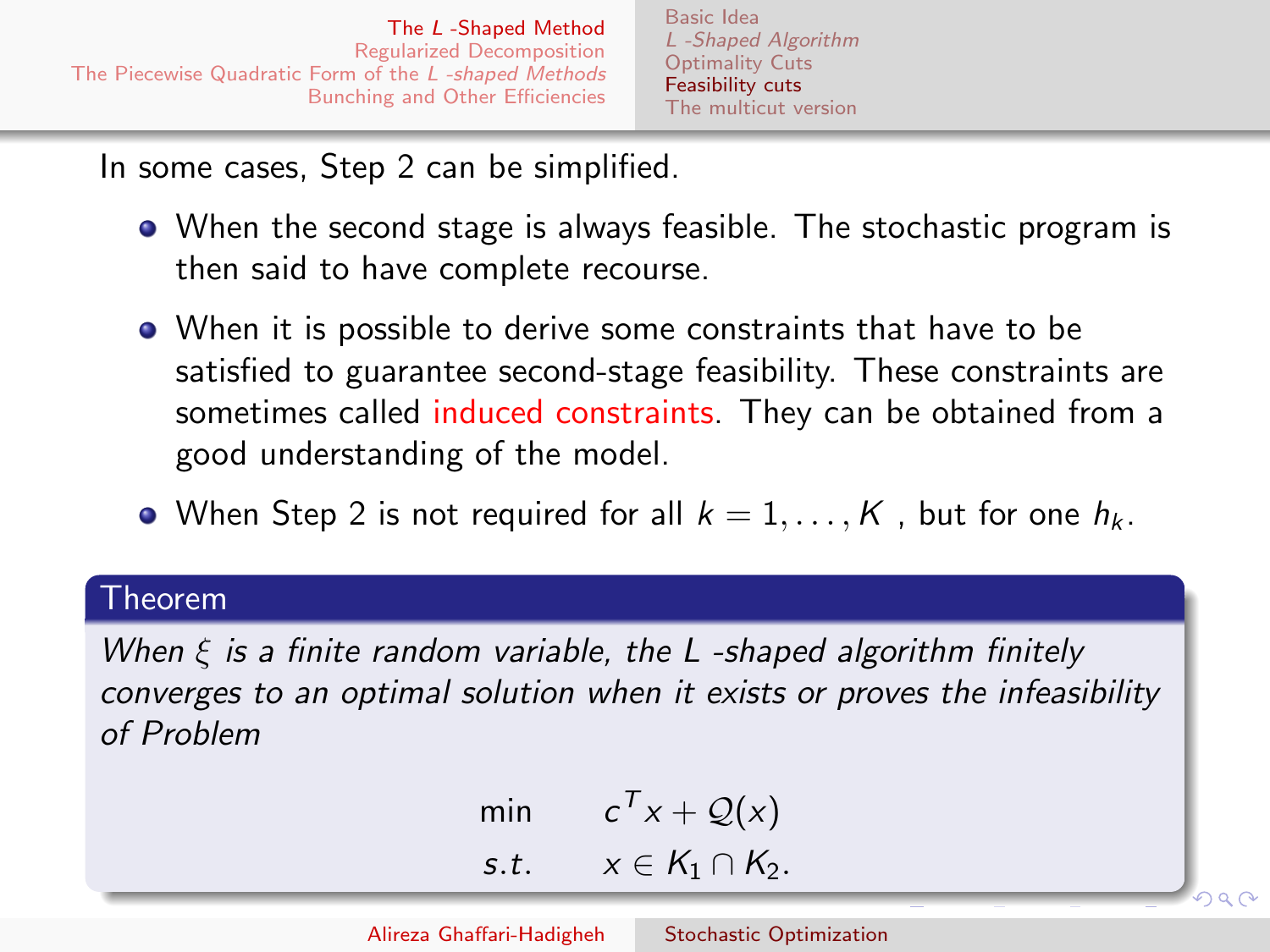- <span id="page-25-0"></span>• In Step 3 of the  $L$ -shaped method, all  $K$  realizations of the second-stage program are optimized to obtain their optimal simplex multipliers.
- These multipliers are aggregated in [\(11\)](#page-20-3) and [\(12\)](#page-20-4) to generate one cut [\(5\)](#page-5-1).
- In the multicut version, one cut per realization in the second stage is placed.
- Adding multiple cuts at each iteration corresponds to including several columns in the master program of an inner linearization algorithm.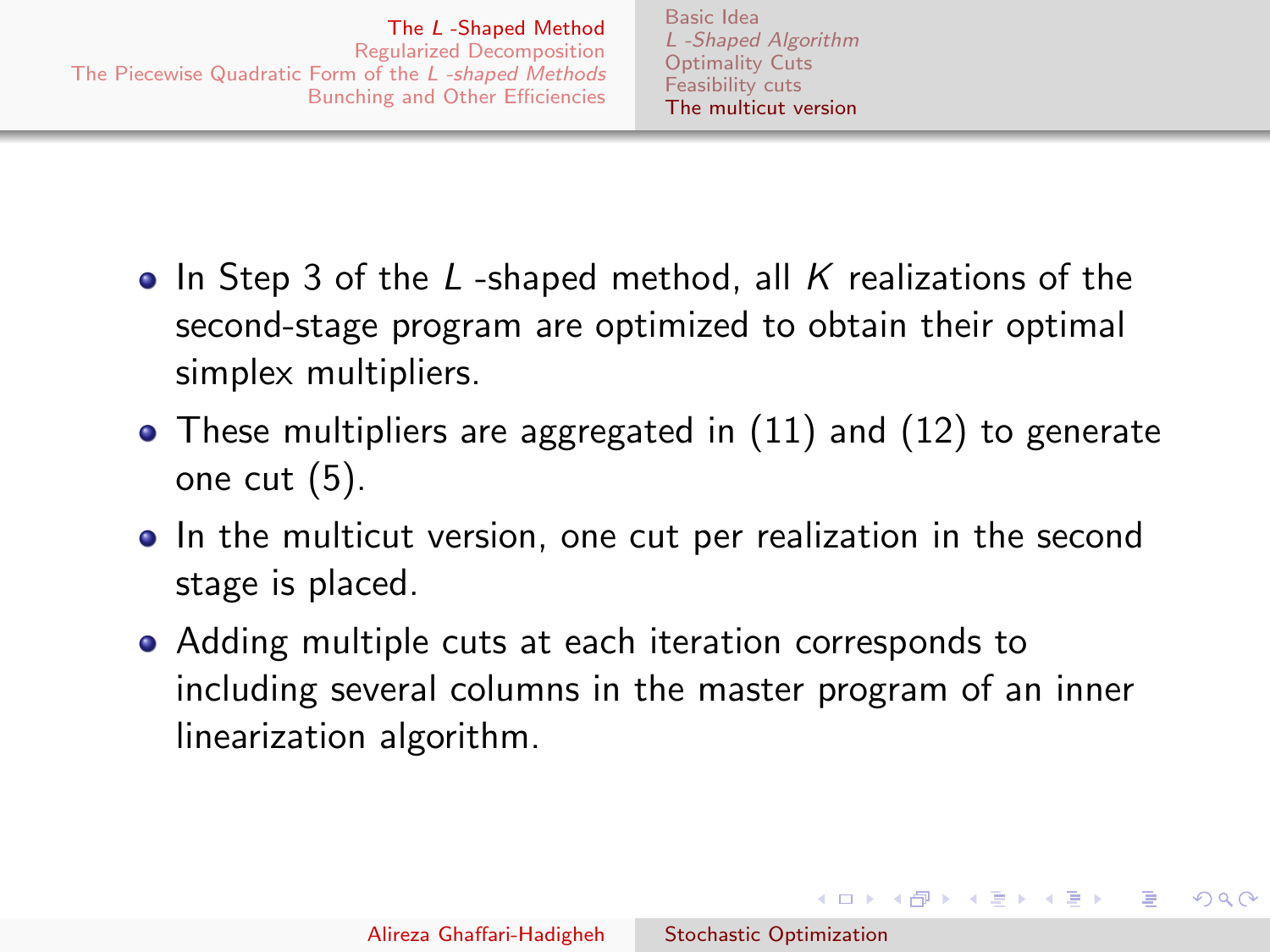[Basic Idea](#page-2-0) [L -Shaped Algorithm](#page-5-0) [Optimality Cuts](#page-8-0) [Feasibility cuts](#page-20-0) [The multicut version](#page-25-0)

# The Multicut L -Shaped Algorithm

Step 0 Set 
$$
r = \nu = 0
$$
 and  $s_k = 0$  for all  $k = 1, ..., K$ .

Step 1 Set  $\nu = \nu + 1$ . Solve the linear program [\(13\)](#page-26-0)-[\(16\)](#page-26-1):

$$
\min z = c^T x + \sum_{k=1}^K \theta_k \tag{13}
$$

$$
s.t. \tAx = b,
$$
\t(14)

<span id="page-26-0"></span>
$$
D_{\ell} x \geq d_{\ell}, \ell = 1, \ldots, r,
$$
 (15)

$$
E_{\ell(k)}x + \theta_k \ge e_{\ell(k)}, \ell(k) = 1, \ldots, s_k, (16)
$$
  

$$
x \ge 0, k = 1, \ldots, K,
$$

<span id="page-26-1"></span> $\Omega$ 

Let  $(x^{\nu}, \theta_1^{\nu}, \dots, \theta_K^{\nu})$  be an optimal solution of [\(13\)](#page-26-0)-[\(16\)](#page-26-1). If no constraint [\(16\)](#page-26-1) is presented for some  $k$  ,  $\theta_k^\nu$  is set equal to  $-\infty$  and is not considered in the computation of  $x^{\nu}$ . イロメ イ母メ イヨメ イヨメ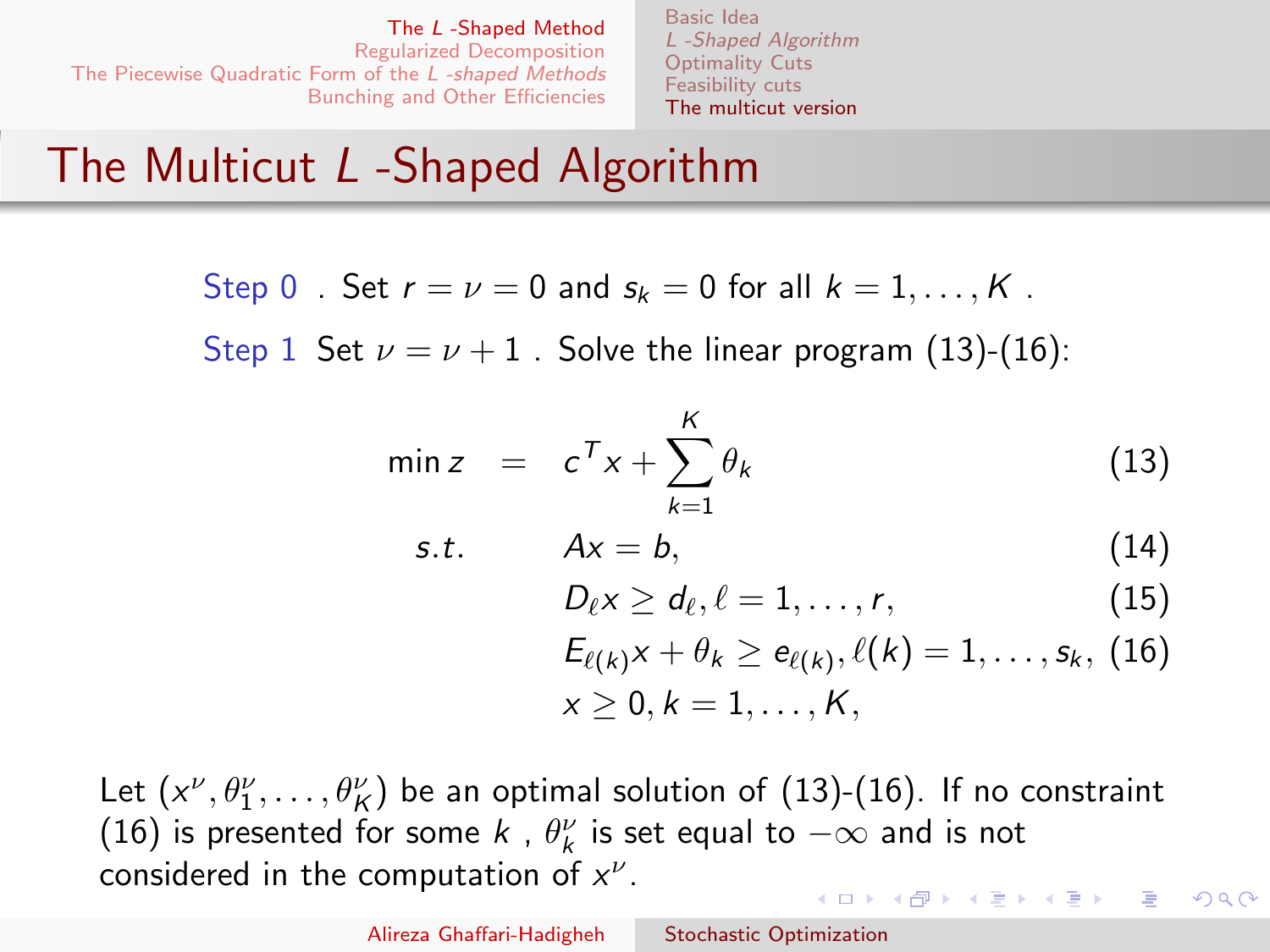[Basic Idea](#page-2-0) [L -Shaped Algorithm](#page-5-0) [Optimality Cuts](#page-8-0) [Feasibility cuts](#page-20-0) [The multicut version](#page-25-0)

Step 2 As before.

Step 3 For  $k = 1, ..., K$  solve the linear program [\(10\)](#page-20-2).

Let  $\pi_k^{\nu}$  be the simplex multipliers associated with the optimal solution of problem  $k$ . If

$$
\theta_k^{\nu} < p_k(\pi_k^{\nu})^{\mathsf{T}}(h_k - T_k x^{\nu}), \tag{17}
$$

define

<span id="page-27-0"></span>
$$
E_{s_k+1} = p_k (\pi_k^{\nu})^T T_k, \qquad (18)
$$

$$
e_{s_k+1} = p_k(\pi_k^{\nu})^T h_k, \qquad (19)
$$

<span id="page-27-2"></span><span id="page-27-1"></span>イロン イ何ン イヨン イヨン

つへへ

and set  $s_k = s_k + 1$ . If [\(17\)](#page-27-0) does not hold for any  $k = 1, ..., K$ , stop;  $x^{\nu}$  is an optimal solution. Otherwise, return to Step 1.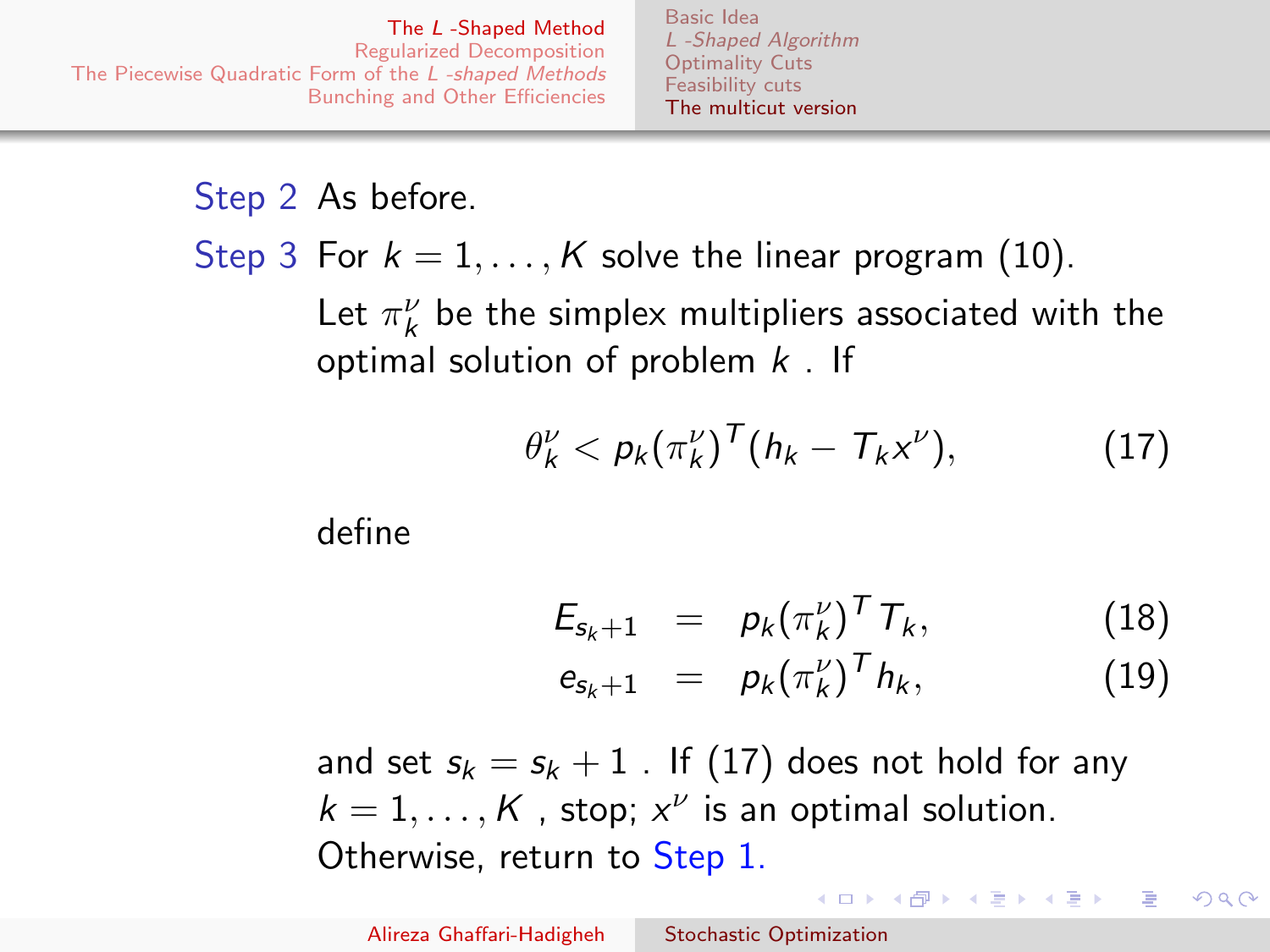[Basic Idea](#page-2-0) [L -Shaped Algorithm](#page-5-0) [Optimality Cuts](#page-8-0) [Feasibility cuts](#page-20-0) [The multicut version](#page-25-0)

<span id="page-28-0"></span>illustration on Example in Page 16. Starting from  $\mathsf{x}^1 = \mathsf{0}$  ,

Iteration 1:  $x^1$  is not optimal, add the cuts

$$
\theta_1 \geq \frac{1-x}{3}; \theta_2 \geq \frac{2-x}{3}; \theta_3 \geq \frac{4-x}{3}
$$

Iteration 2:  $x^2 = 10$  ,  $\theta_1^2 = -3$ ,  $\theta_2^2 = -\frac{8}{3}$  $\frac{8}{3}, \theta_3^2 = -2$  is not optimal; add the cuts

$$
\theta_1 \geq \frac{x-1}{3}; \theta_2 \geq \frac{x-2}{3}; \theta_3 \geq \frac{x-4}{3}
$$

 $\Omega$ 

Iteration 3:  $x^3 = 2, \theta_1^3 = \frac{1}{3}$  $\frac{1}{3}, \theta_2^3 = 0, \theta_3^3 = \frac{2}{3}$  $\frac{2}{3}$  is the optimal solution.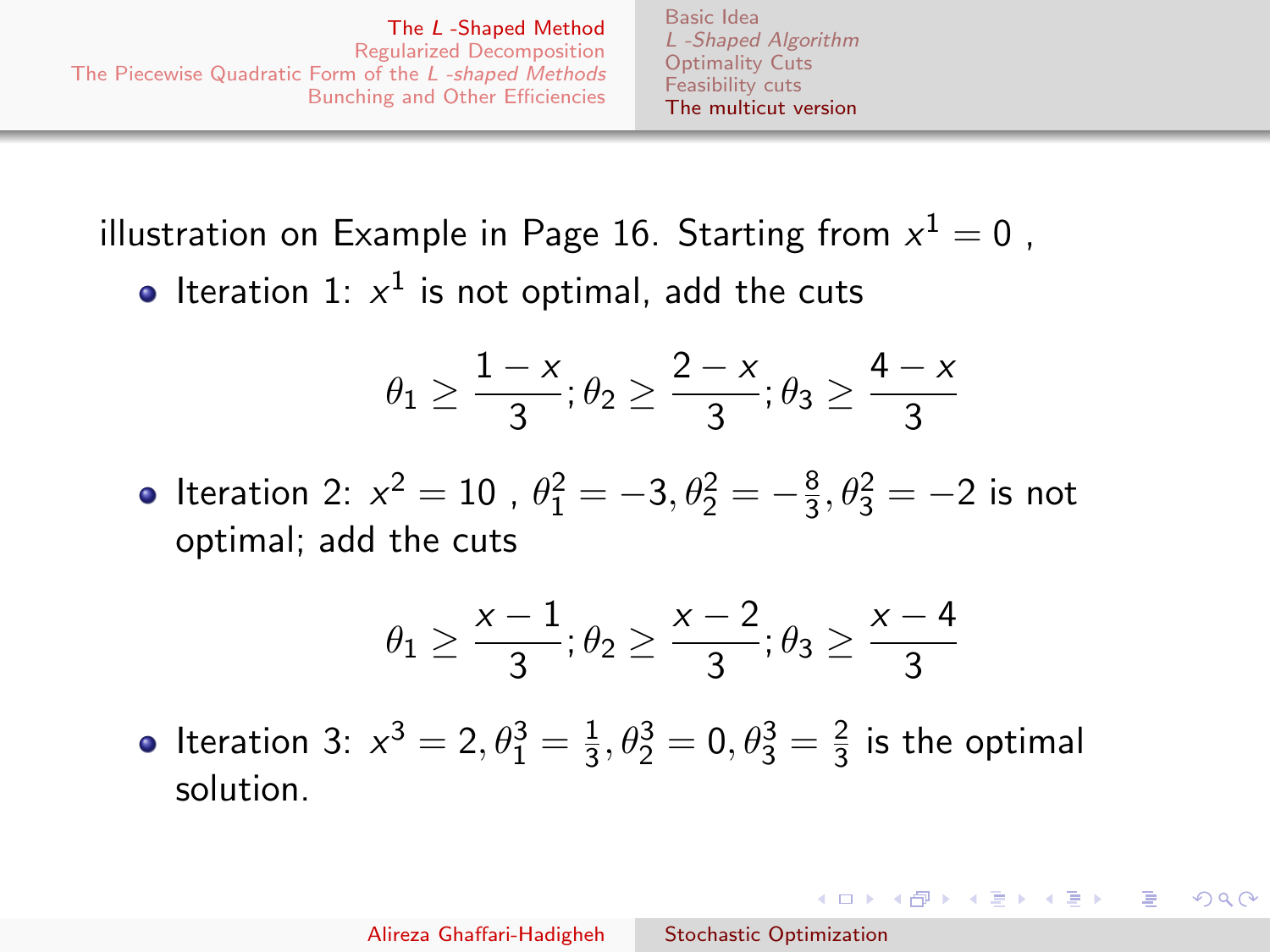メロメ メ母メ メミメメミメ

- <span id="page-29-0"></span>• Regularized decomposition is a method that combines a multicut approach for the representation of the second-stage value function with the inclusion in the objective of a quadratic regularizing term.
- This additional term is included to avoid two classical drawbacks of the cutting plane methods.
	- Initial iterations are often inefficient.
	- Iterations may become degenerate at the end of the process.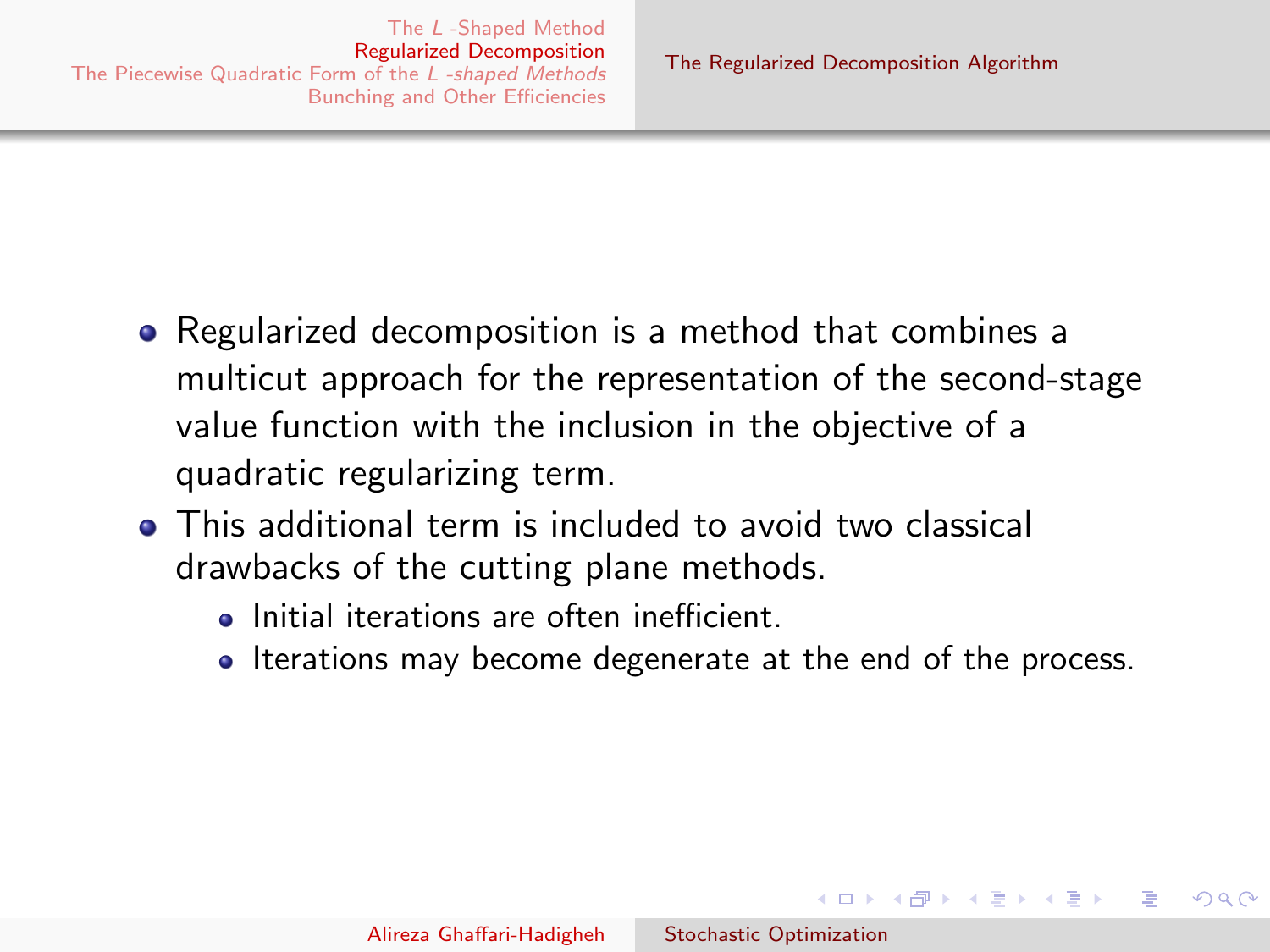<span id="page-30-0"></span>[The Regularized Decomposition Algorithm](#page-29-0)

# The Regularized Decomposition Algorithm

Step 0 Set  $r = \nu = 0, s_k = 0$  for all  $k = 1, ..., K$  . Select  $a^1$  a feasible solution.

Step 1 Set  $\nu = \nu + 1$ . Solve the regularized master program

$$
\min \qquad c^T x + \sum_{k=1}^k \theta_k + \frac{1}{2} ||x - a^{\nu}||^2 \qquad (20)
$$
\n
$$
\text{s.t.} \qquad Ax = b,
$$
\n
$$
D_{\ell} x \ge d_{\ell}, \ell = 1, \dots, r,
$$
\n
$$
E_{\ell(k)} x + \theta_k \ge e_{\ell(k)}, \ell(k) = 1, \dots, s_k, k = 1, \dots, K,
$$
\n
$$
x \ge 0.
$$

Let  $(x^\nu, \theta^\nu)$  be an optimal solution to [\(20\)](#page-30-0) where  $(\theta^\nu)^T = (\theta_1^\nu, \dots, \theta_K^\nu)^T$ . If  $s_k = 0$  for some k,  $\theta_k^{\nu}$  is ignored in the computation. If  $c^T x^{\nu} + e^T \theta^{\nu} = c^T a^{\nu} + \mathcal{Q}(a^{\nu})$  $c^T x^{\nu} + e^T \theta^{\nu} = c^T a^{\nu} + \mathcal{Q}(a^{\nu})$  $c^T x^{\nu} + e^T \theta^{\nu} = c^T a^{\nu} + \mathcal{Q}(a^{\nu})$  , stop;  $a^{\nu}$  is optimal[.](#page-31-0)  $000$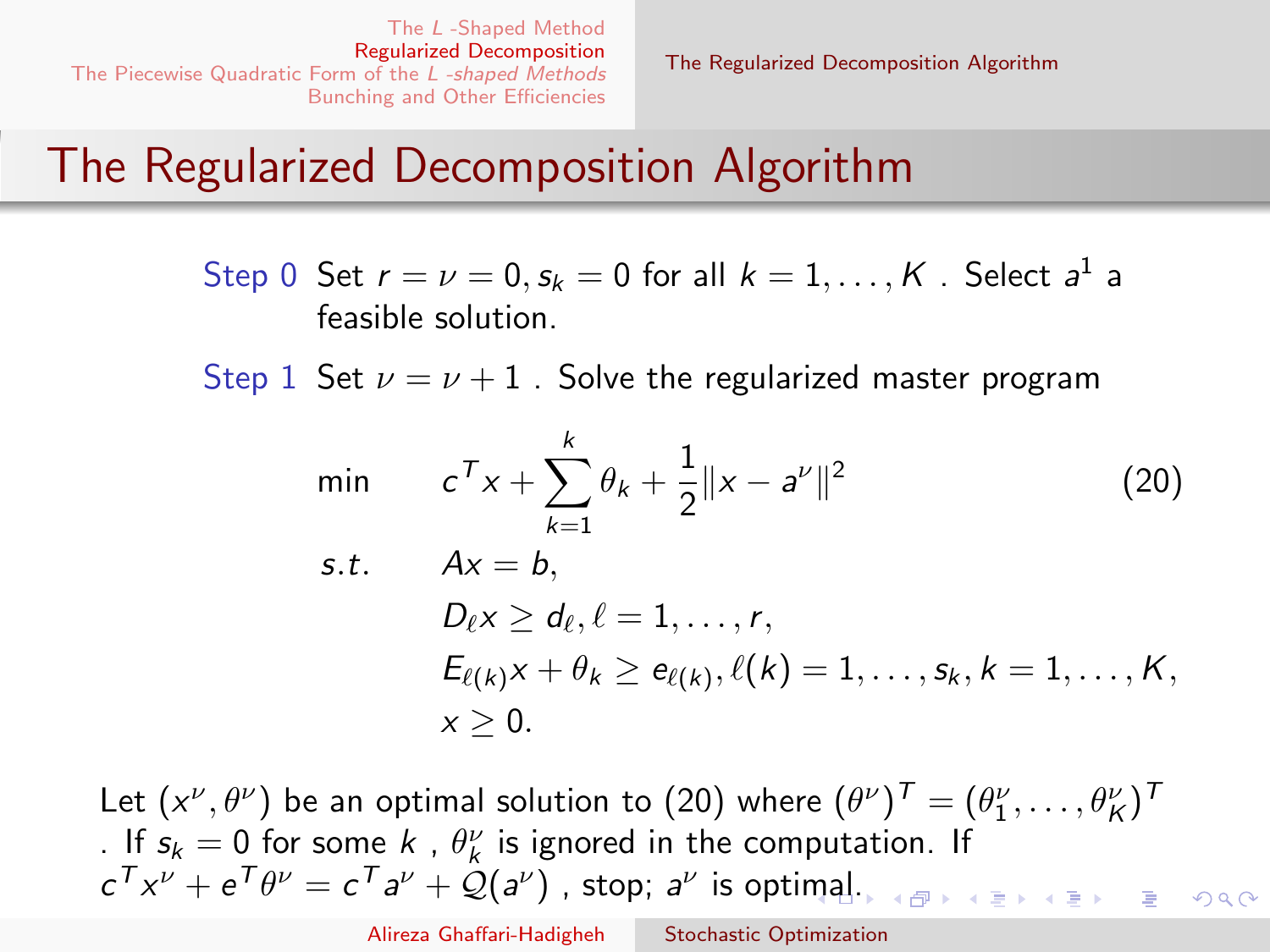- <span id="page-31-0"></span>Step 2 As before, if a feasibility cut [\(4\)](#page-5-2) is generated, set  $a^{\nu+1}=a^{\nu}$  (null infeasible step), and go to Step 1.
- Step 3 For  $k = 1, ..., K$ , solve the linear subproblem [\(10\)](#page-20-2). Compute  $\mathcal{Q}_k(x^\nu)$  . If  $(17)$  holds, add an optimality cut [\(16\)](#page-26-1) using formulas [\(18\)](#page-27-1) and [\(19\)](#page-27-2). Set  $s_k = s_k + 1$ .
- Step 4 If [\(17\)](#page-27-0) does not hold for any k, then  $a^{\nu+1} = x^{\nu}$ (exact serious step); go to Step 1.
- Step 5 . If  $c^\mathcal{T} x^\nu + \mathcal{Q}(x^\nu) \leq c^\mathcal{T} a^\nu + \mathcal{Q}(a^\nu)$  , then  $a^{\nu+1} = x^\nu$ (approximate serious step); go to Step 1. Else,  $a^{\nu+1} = a^{\nu}$  (null feasible step), go to Step 1.

When a serious step is made, the value  $\mathcal{Q}(\mathsf{a}^{\nu+1})$  should be memorized, so that no extra computation is needed in Step 1 for the test of optimality.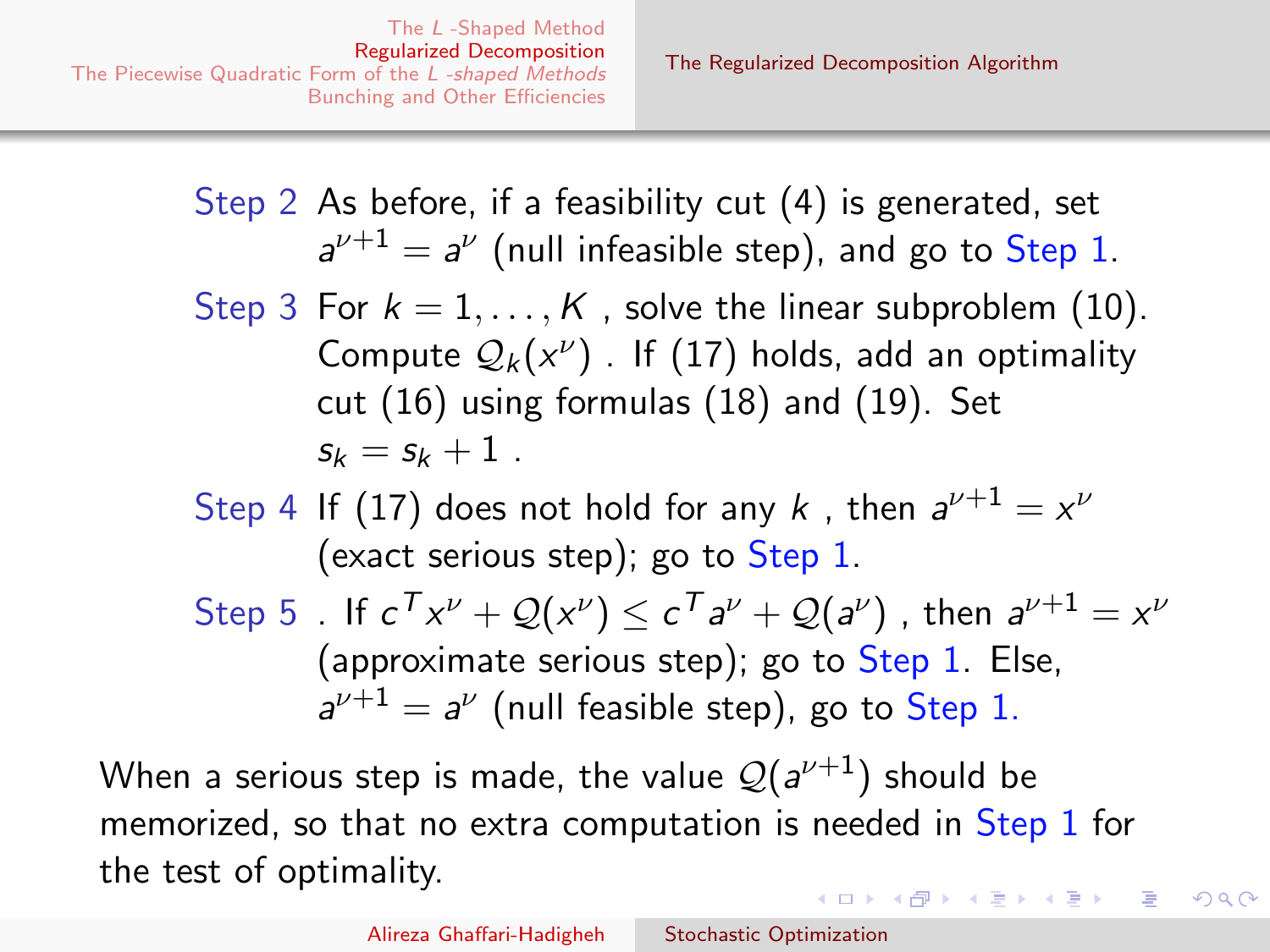# Example

- **Consider Exercise 1 of Section 5.1d.**
- Take  $a^1 = -0.5$  as a starting point. It corresponds to the solution of the problems with  $\xi = \overline{\xi}$  with probability 1.

• We have 
$$
Q(a^1) = \frac{3}{8}
$$
.

Iteration 1: Cuts  $\theta_1 \geq 0$  ,  $\theta_2 \geq -\frac{3}{4}x$  are added. Let  $a^2=a^1$  . Iteration 2: The regularized master is

$$
\begin{aligned}\n\min \qquad & \theta_1 + \theta_2 + \frac{1}{2}(x+0.5)^2 \\
\text{s.t.} \qquad & \theta_1 \ge 0, \theta_2 \ge -\frac{3}{4}x,\n\end{aligned}
$$

with solution  $x^2 = 0.25$  :  $\theta_1 = 0, \theta_2 = -\frac{3}{16}$  . A cut  $\theta_2 \ge 0$  is added. As  $\mathcal{Q}(0.25)=0<\mathcal{Q}(a^1), a^3=0.25$  (approximate serious step 1).  $\mathbf{A}$  in a subsequent of  $\mathbf{B}$  is a subsequent of  $\mathbf{B}$  is a subsequent of  $\mathbf{B}$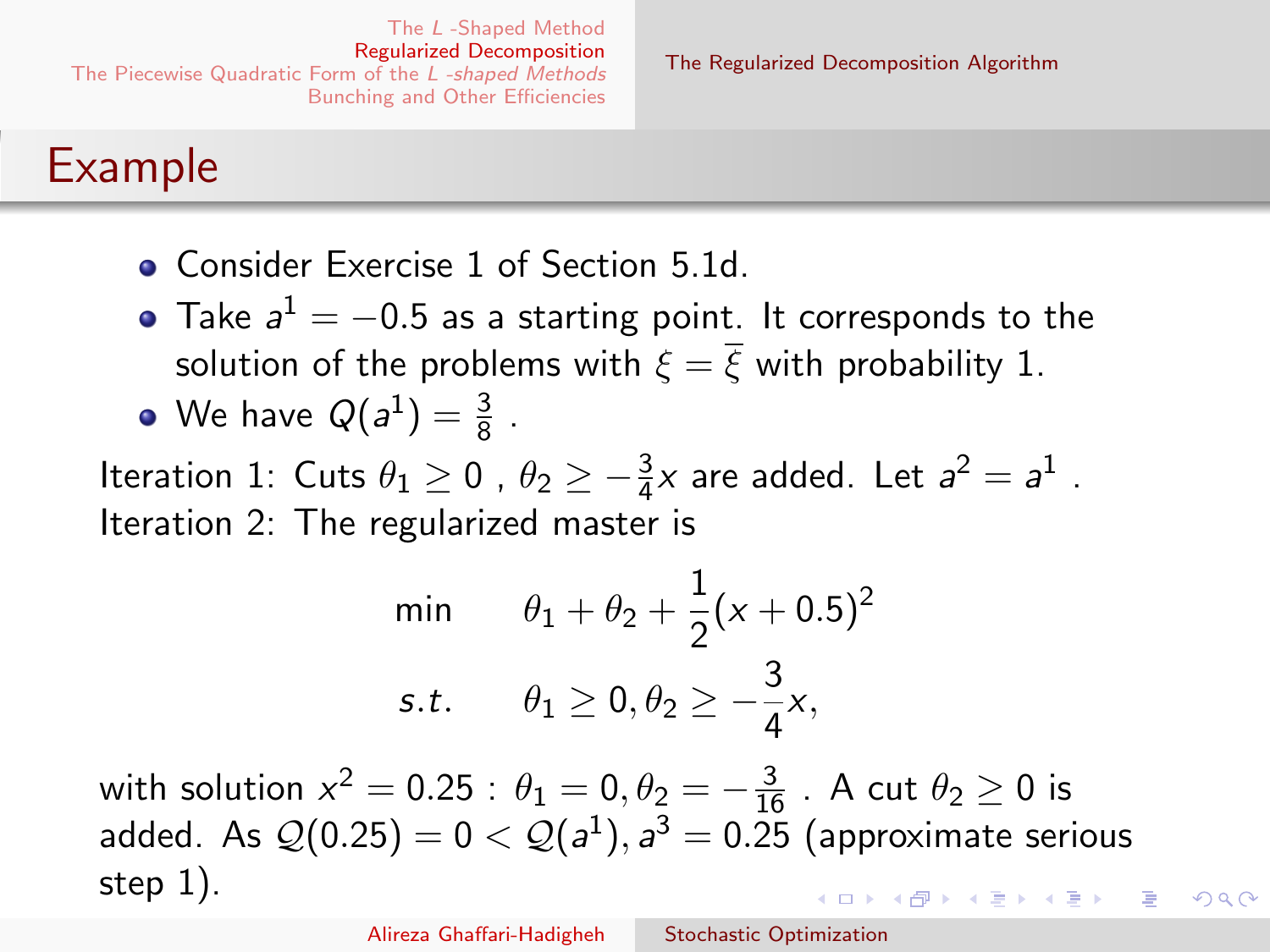$\Omega$ 

#### <span id="page-33-0"></span>Iteration 3: The regularized master is

min 
$$
\theta_1 + \theta_2 + \frac{1}{2}(x - 0.25)^2
$$
  
s.t.  $\theta_1 \ge 0, \theta_2 \ge -\frac{3}{4}x, \theta_2 \ge 0$ ,

with solution  $x^3=$  0.25,  $\theta_1=$  0 ,  $\theta_2=$  0 . Because  $\theta^\nu=\mathcal{Q}(\mathsf{a}^{\nu})$  , a solution is found.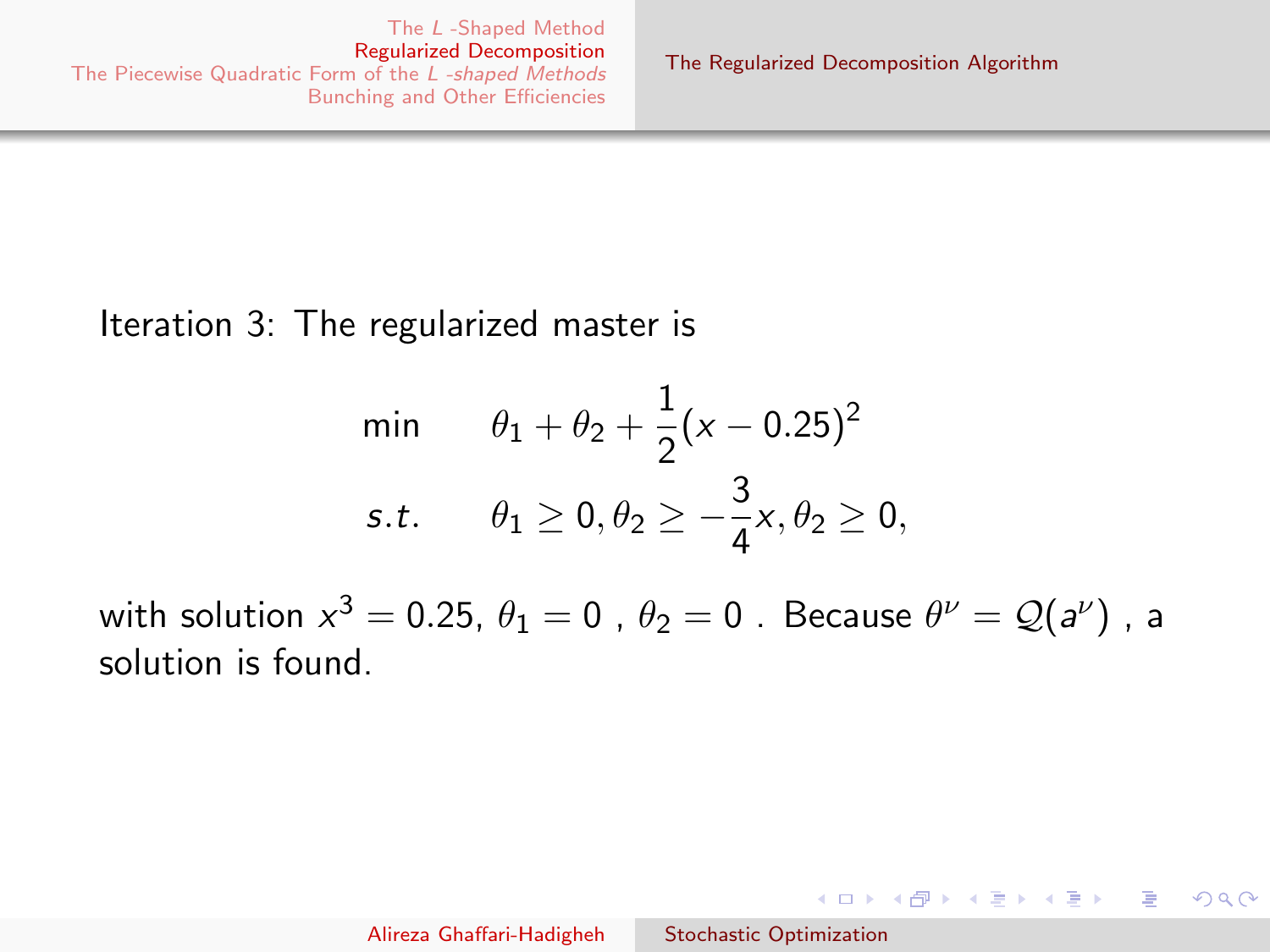**[Assumptions](#page-34-0) [Examples](#page-36-0)** [An Algorithm](#page-40-0)

# <span id="page-34-0"></span>Two-stage quadratic stochastic programs

min 
$$
z(x) = c^T x + \frac{1}{2} x^T C x
$$
  
\t\t\t\t $+ E_{\xi} [\min[q^T(\omega) y(\omega) + \frac{1}{2} y^T(\omega) D(\omega) y(\omega)]]$   
\ns.t.  $Ax = b$ ,  $T(\omega)x + Wy(\omega) = h(\omega)$ , (21)  
\t\t\t $x \ge 0$ ,  $y(\omega) \ge 0$ 

- c, C, A, b, and W are fixed matrices of size  $n_1 \times 1$ ,  $n_1 \times n_1$ ,  $m_1 \times n_1$ ,  $m_1 \times 1$ , and  $m_2 \times n_2$ , respectively
- q, D, T, and h are random matrices of size  $n_2 \times 1$  ,  $n_2 \times n_2$  ,  $m_2 \times n_1$ , and  $m_2 \times 1$ .
- The random vector  $\xi$  is obtained by piecing together the random components of  $q, D, T$ , and  $h$ [.](#page-33-0)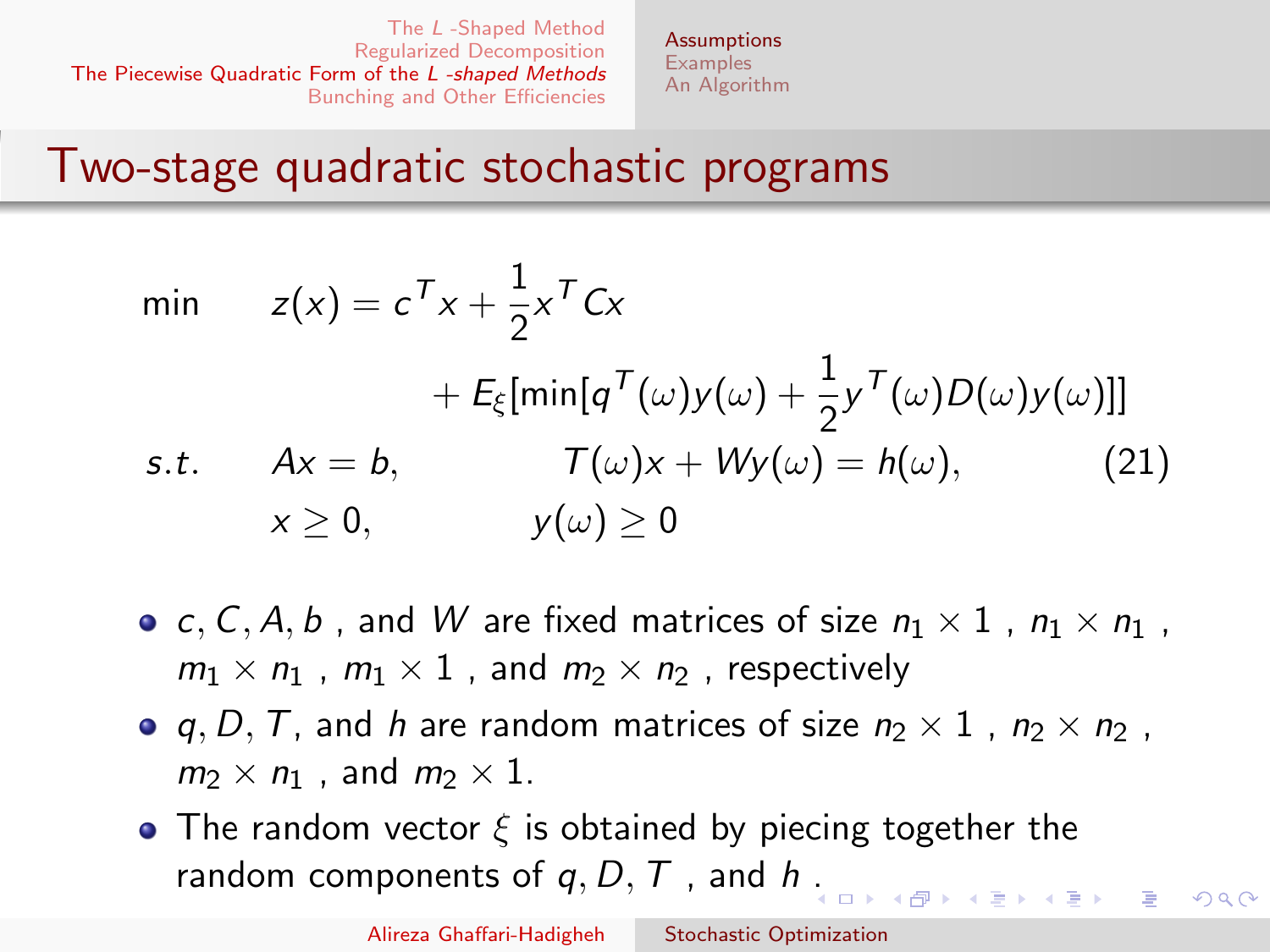**[Assumptions](#page-34-0) [Examples](#page-36-0)** [An Algorithm](#page-40-0)

#### Assumption 1

The random vector  $\xi$  has a discrete distribution.

#### Assumption 2

The matrix C is positive semi-definite and the matrices  $D(\omega)$  are positive semi-definite for all  $\omega$ . The matrix W has full row rank.

- The first assumption guarantees the existence of a finite decomposition of the second-stage feasibility set  $K_2$ .
- The second assumption guarantees that the recourse functions are convex and well-defined.

### Recourse function for a given  $\xi(\omega)$

$$
Q(x,\xi(\omega)) = \min\{q^T(\omega)y(\omega) + \frac{1}{2}y^T(\omega)D(\omega)y(\omega)|
$$
  

$$
T(\omega)x + Wy(\omega) = h(\omega), y(\omega) \ge 0\}, \qquad (22)
$$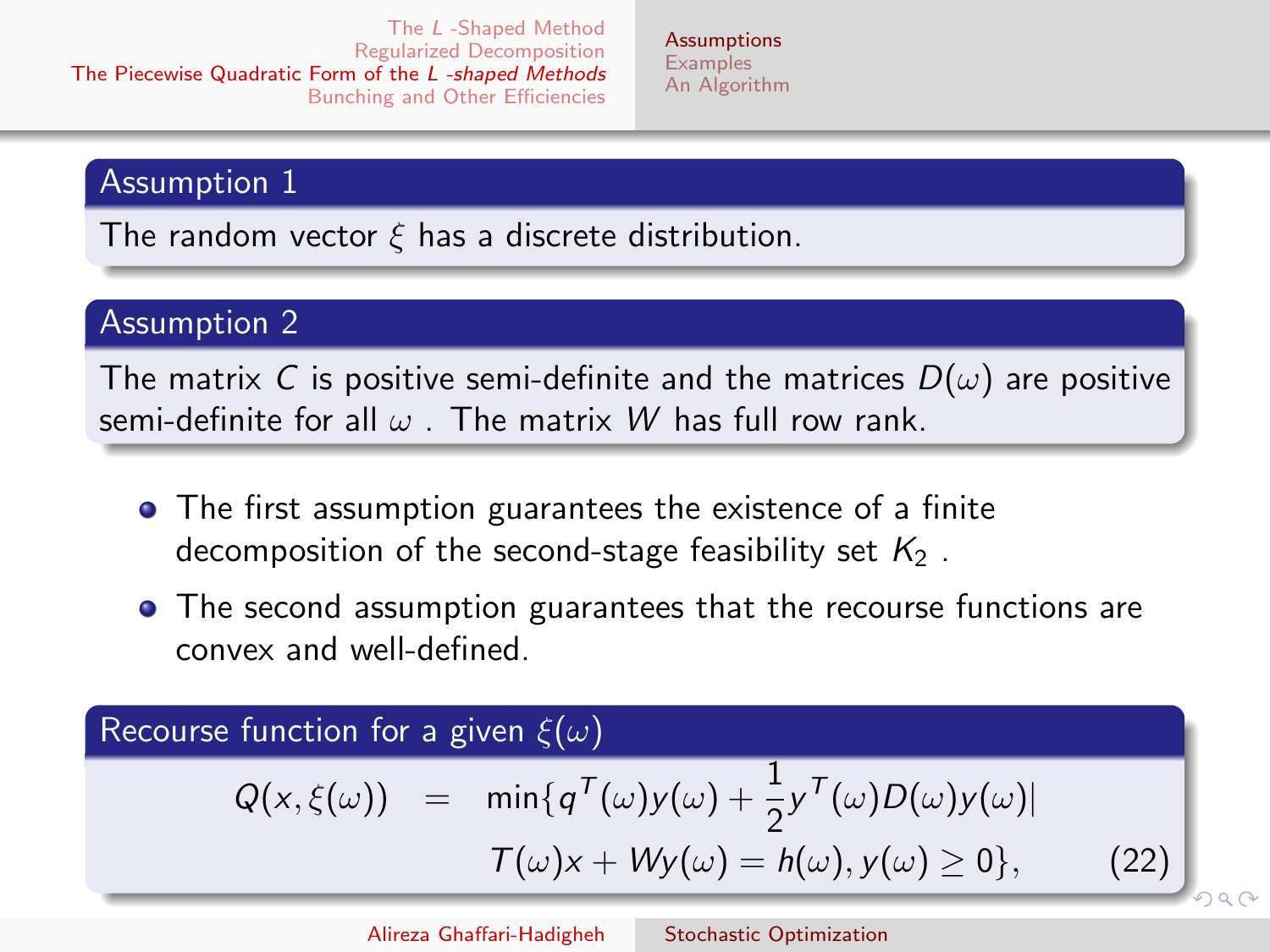**[Assumptions](#page-34-0) [Examples](#page-36-0)** [An Algorithm](#page-40-0)

### <span id="page-36-0"></span>Example

| min $z(x) = 2x_1 + 3x_2 + E_{\xi}$ min $-6.5y_1 - 7y_2 + \frac{y_1^2}{2} + y_1y_2 + \frac{y_2^2}{2}$ |  |
|------------------------------------------------------------------------------------------------------|--|
|                                                                                                      |  |

- s.t.  $3x_1 + 2x_2 < 15$ ,  $y_1 < x_1$ ,  $y_2 < x_2$  $x_1 + 2x_2 < 8, y_1 < \xi_1, y_2 < \xi_2$  $x_1 + x_2 > 0, x_1, x_2 > 0, y_1, y_2 > 0.$
- This problem consists of finding some product mix  $(x_1, x_2)$  that satisfies some first-stage technology requirements.
- In the second stage, sales cannot exceed the first-stage production and the random demand.
- In the second stage, the objective is quadratic convex because the prices are decreasing with sales.
- We might also consider financial problems where minimizing quadratic penalties on deviations from a mean value leads to efficient portfolios.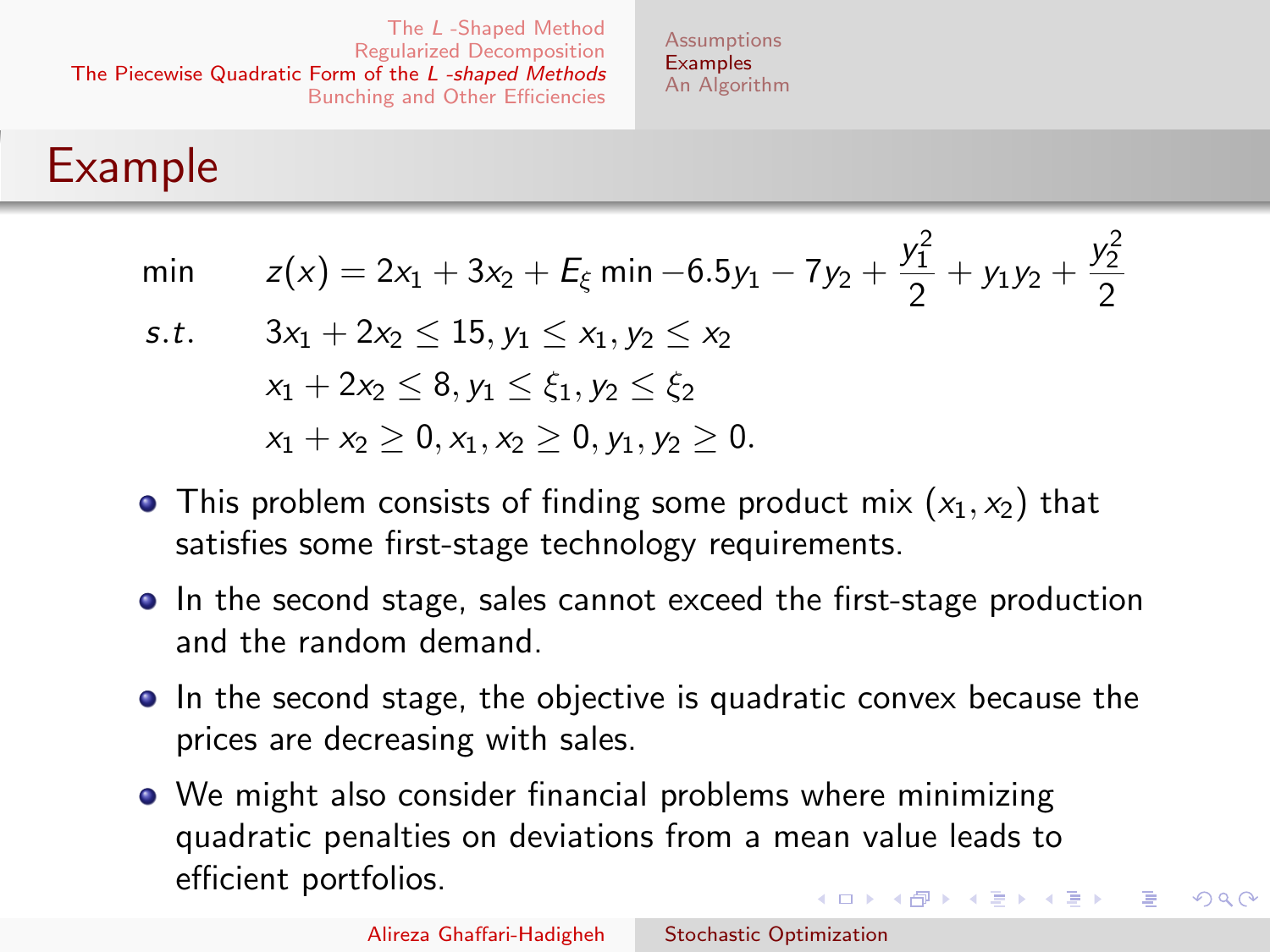- $\xi_1$  can take the three values 2, 4, and 6 with probability  $\frac{1}{3}$ ,
- $\xi_2$  can take the values 1, 3, and 5 with probability  $\frac{1}{3}$ ,
- $\xi_1$  and  $\xi_2$  are independent of each other.
- For very small values of  $x_1$  and  $x_2$ , it always is optimal in the second stage to sell the production,  $y_1 = x_1$  and  $y_2 = x_2$ .  $0 \le x_1 \le 2$  and  $0 \le x_2 \le 1$ ,  $y_1 = x_1, y_2 = x_2$  is the optimal solution of the second stage for all  $\xi$ .
- **If needed, the reader may check this using the** Karush-Kuhn-Tucker conditions.
- $Q(x,\xi) = -6.5x_1 7x_2 + \frac{x_1^2}{2} + x_1x_2 + \frac{x_2^2}{2}$  for all  $\xi$  and  $Q(x) = -6.5x_1 - 7x_2 + \frac{x_1^2}{2} + x_1x_2 + \frac{x_2^2}{2}$ .
- Here, the cell is  $\{(x_1, x_2)|0 \le x_1 \le 2, 0 \le x_2 \le 1\}$ . Within that cell,  $Q(x)$  is quadratic.

イロト イ母ト イヨト イヨト

つくい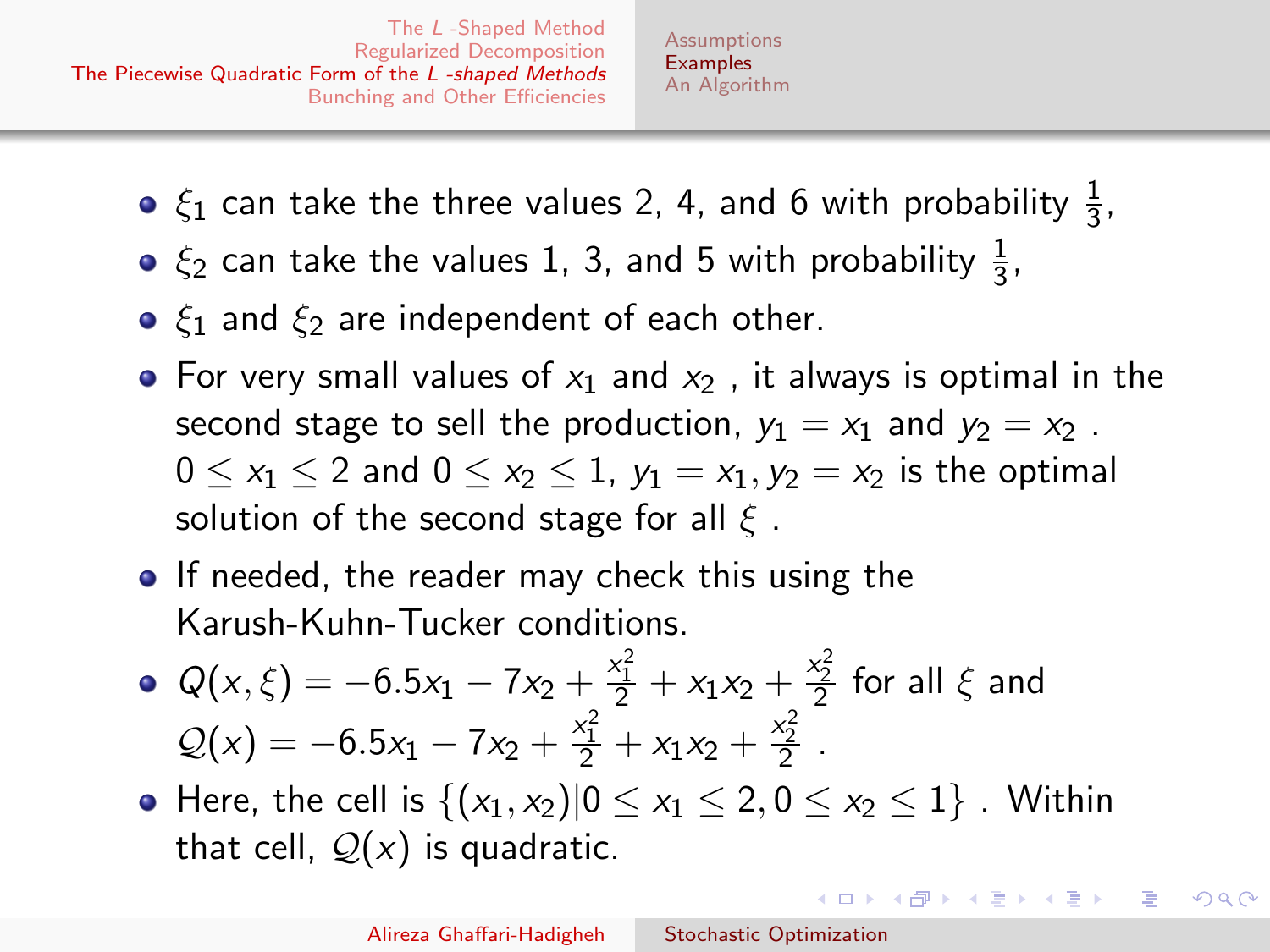#### Definition

A finite closed convex complex  $K$  is a finite collection of closed convex sets, called the cells of  $K$  , such that the intersection of two distinct cells has an empty interior.

### Definition

A piecewise convex program is a convex program of the form  $\inf\{z(x)|x\in S\}$  where f is a convex function on  $\mathbb{R}^n$  and  $S$  is a closed convex subset of the effective domain of  $f$  with nonempty interior.

The region where  $f$  is finite is called the effective domain of  $f$  $(dom f)$ .

メロメ メ母メ メミメ メミメ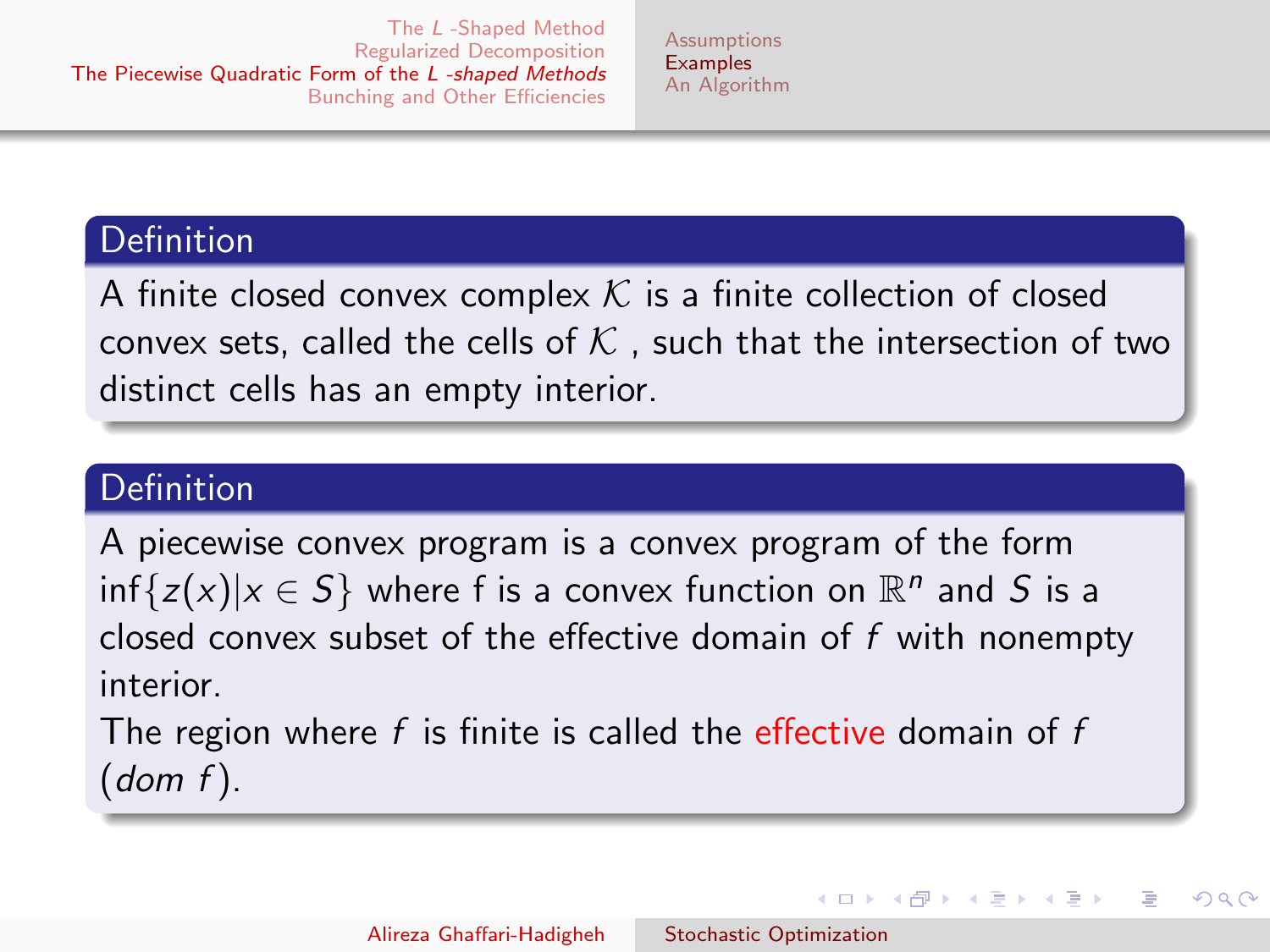### Assumption

Let  $K$  be a finite closed convex complex such that

- (a) the *n*-dimensional cells of K cover S,
- (b) either f is identically  $-\infty$  or for each cell  $C_{\nu}$  of the complex there exists a convex function  $z_{\nu}(x)$  defined on S and continuously differentiable on an open set containing  $C_{\nu}$  which satisfies

\n- $$
z(x) = z_{\nu}(x) \forall x \in C_{\nu}
$$
\n- $\nabla z_{\nu}(x) \in \partial z(x) \forall x \in C_{\nu}$
\n

### **Definition**

A piecewise quadratic function is a piecewise convex function where on each cell  $C_{\nu}$  the function  $z_{\nu}$  is a quadratic form.

イロメ イ母メ イヨメ イヨメー

つへへ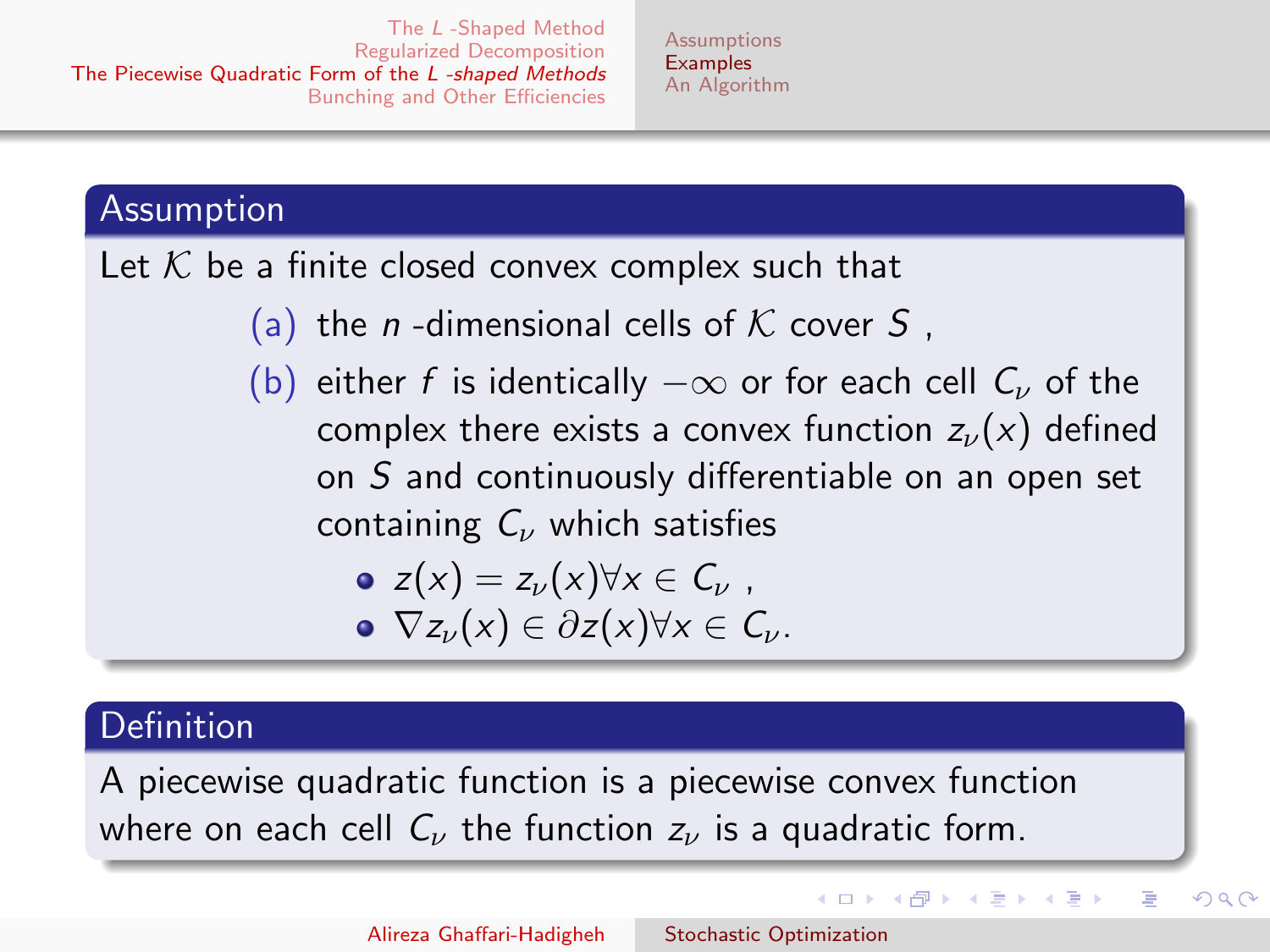**[Assumptions](#page-34-0) [Examples](#page-36-0)** [An Algorithm](#page-40-0)

<span id="page-40-0"></span>Initialization Let  $S_1 = S$ ,  $x^0 \in S$ ,  $\nu = 1$ . Step 1 Obtain  $C_{\nu}$ , a cell of the decomposition of S containing  $x^{\nu-1}$  . Let  $z_\nu(.)$  be the quadratic form on  $C_{\nu}$ . Step 2 Let  $x^{\nu} \in argmin\{z_{\nu}(x) | x \in S_{\nu}\}\)$  and  $w_{\nu} \in \text{argmin}\{z_{\nu}(x)|x \in C_{\nu}\}\.$  If  $w_{\nu}$  is the limiting point of a ray on which  $z_{\nu}(x)$  is decreasing to  $-\infty$ , the original PQP is unbounded and the algorithm terminates.

Step 3 If

$$
\nabla^{T} z_{\nu}(w^{\nu})(x^{\nu} - w^{\nu}) = 0, \qquad (23)
$$

つへへ

then stop;  $w^{\nu}$  is an optimal solution.

Step 4 Let 
$$
S_{\nu+1} = S_{\nu} \cap \{x | \nabla^T z_{\nu}(w^{\nu})x \le \nabla^T z_{\nu}(w^{\nu})w^{\nu}\}
$$
.  
Let  $\nu = \nu + 1$ ; go to Step 1.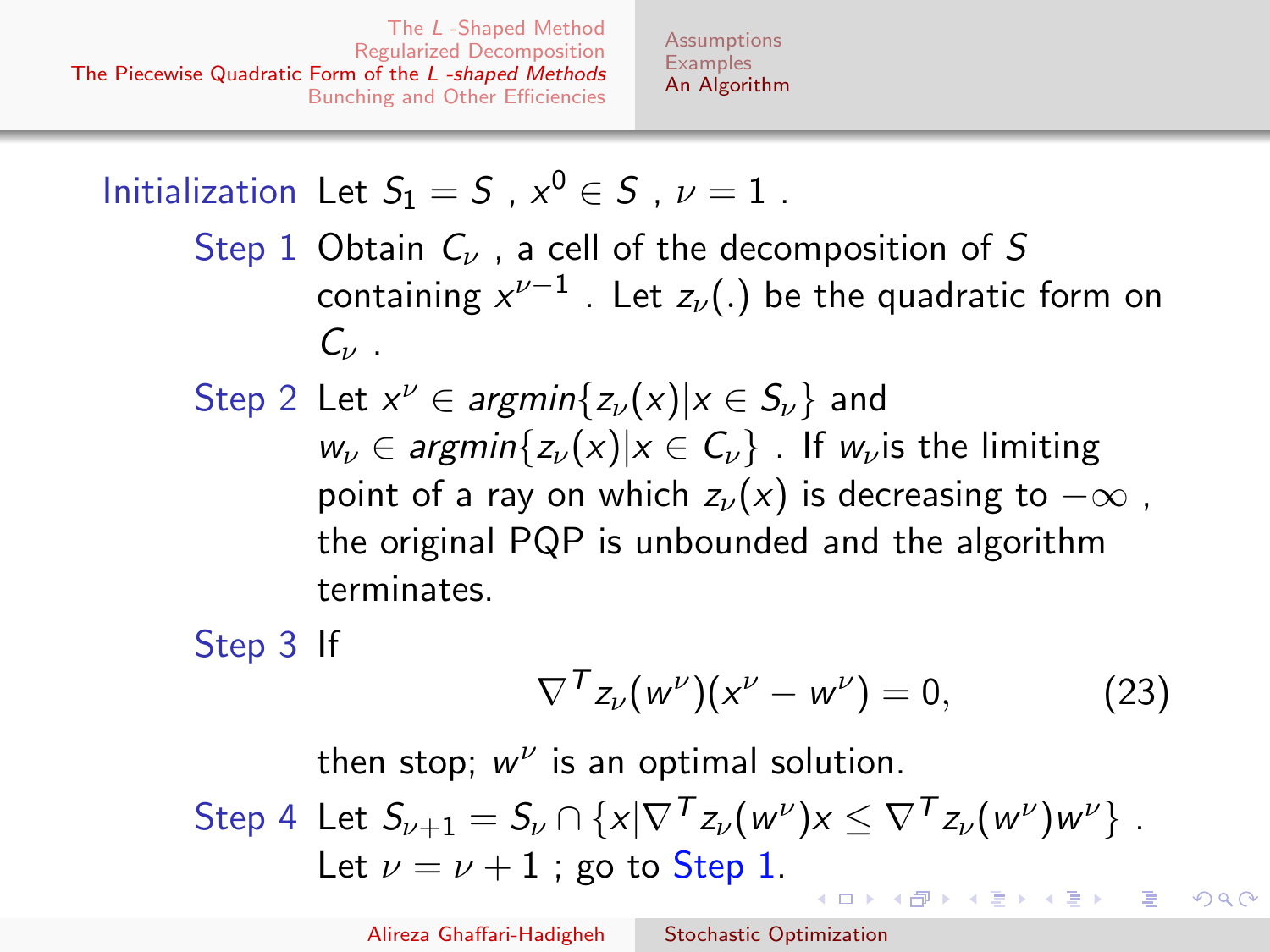- <span id="page-41-0"></span>• One big issue in the efficient implementation of the L-shaped method is in Step 3.
- The second-stage program [\(6\)](#page-6-1) has to be solved K times to obtain the optimal multipliers,  $\pi_k^{\nu}$  .
- For a given  $x^{\nu}$  and a given realization  $k$  , let  $B$  be the optimal basis of the second stage.
- $\bullet$  It is well-known from linear programming that B is a square submatrix of W such that

 $(\pi_k^{\nu})^{\mathsf{T}} = q_{k,B}^{\mathsf{T}}B^{-1}, q^{\mathsf{T}} - (\pi_k^{\nu})^{\mathsf{T}}W \geq 0, B^{-1}(h_k - T_kx^{\nu}) \geq 0$ , where  $q_{k,B}$  denotes the restriction of  $q_k$  to the selection of

columns that define B .

- Important savings can be obtained in Step 3 when the same basis  $B$  is optimal for several realizations of  $k$ .
- $\bullet$  This is especially the case when q is deterministic.
- Then, two different realizations that share the same basis also share the same multipliers  $\pi_k^{\nu}$  . イロメ イ母メ イヨメ イヨメ

 $QQ$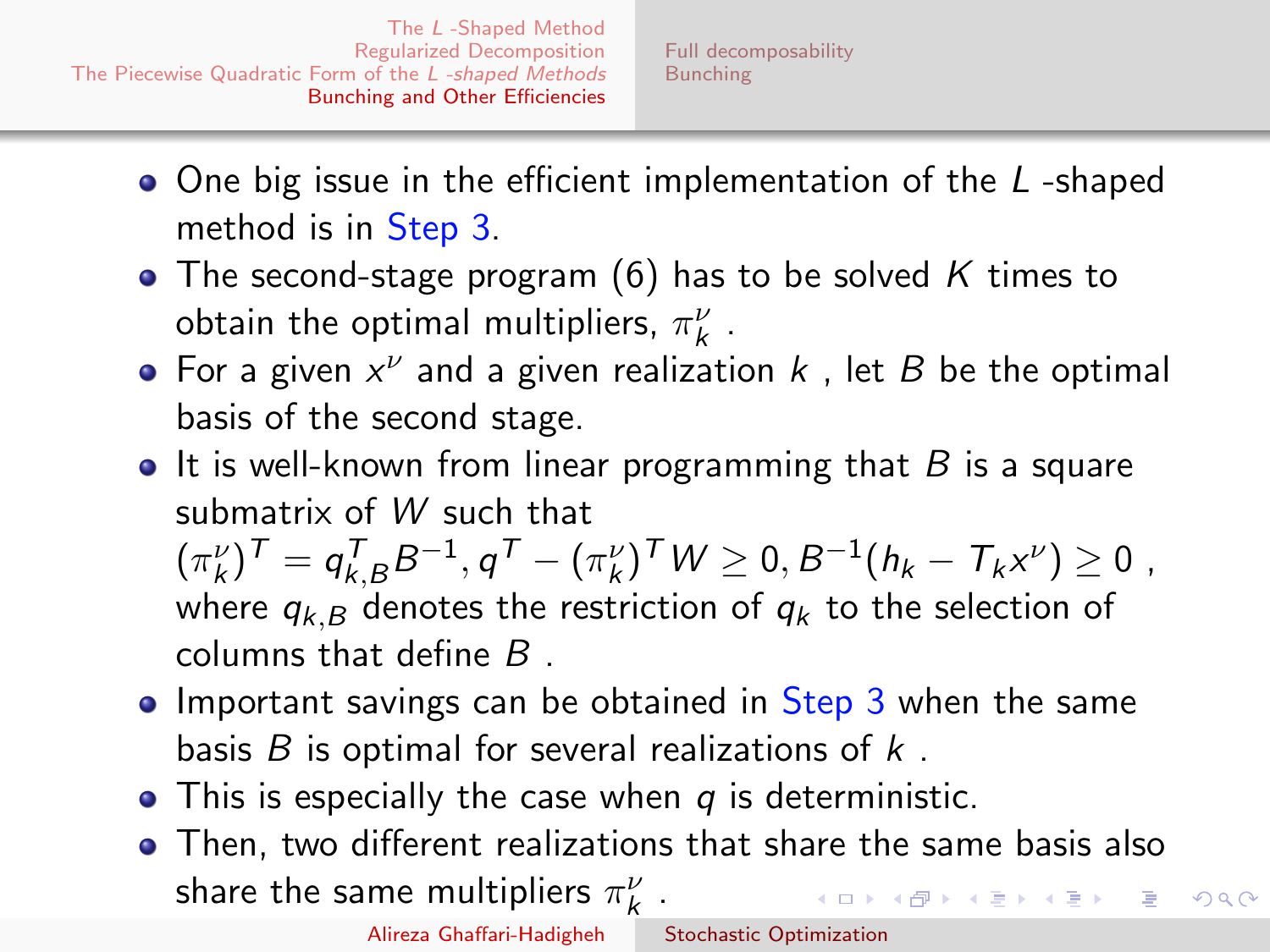[Full decomposability](#page-43-0) [Bunching](#page-46-0)

### <span id="page-42-0"></span>assumptions

- $\bullet$  q is deterministic.
- Define the set of possible right-hand sides in the second stage.

$$
\tau = \{t | t = h_k - T_k x^{\nu} \text{ for some } k = 1, \ldots, K\}
$$
 (24)

- Let  $B$  be a square submatrix and  $\pi^{\mathcal{T}} = q_B^{\mathcal{T}} B^{-1}$  .
- *B* satisfies the optimality criterion  $q^T \pi^T W \ge 0$  .
- **Q** Define a bunch as

$$
Bu = \{ t \in \tau | B^{-1} t \ge 0 \}
$$
 (25)

the set of possible right-hand sides that satisfy the feasibility condition.

- Thus,  $\pi$  is an optimal dual multiplier for all  $t \in Bu$ .
- By virtue of Step 2 of the L-shaped method, only feasible first-stage  $x^{\nu} \in K_2$  are considered.
- B[y](#page-41-0) construction,  $\tau \subseteq \text{pos } W = \{t | t = Wy, y \ge 0\}$  $\tau \subseteq \text{pos } W = \{t | t = Wy, y \ge 0\}$  $\tau \subseteq \text{pos } W = \{t | t = Wy, y \ge 0\}$  $\tau \subseteq \text{pos } W = \{t | t = Wy, y \ge 0\}$ [.](#page-42-0)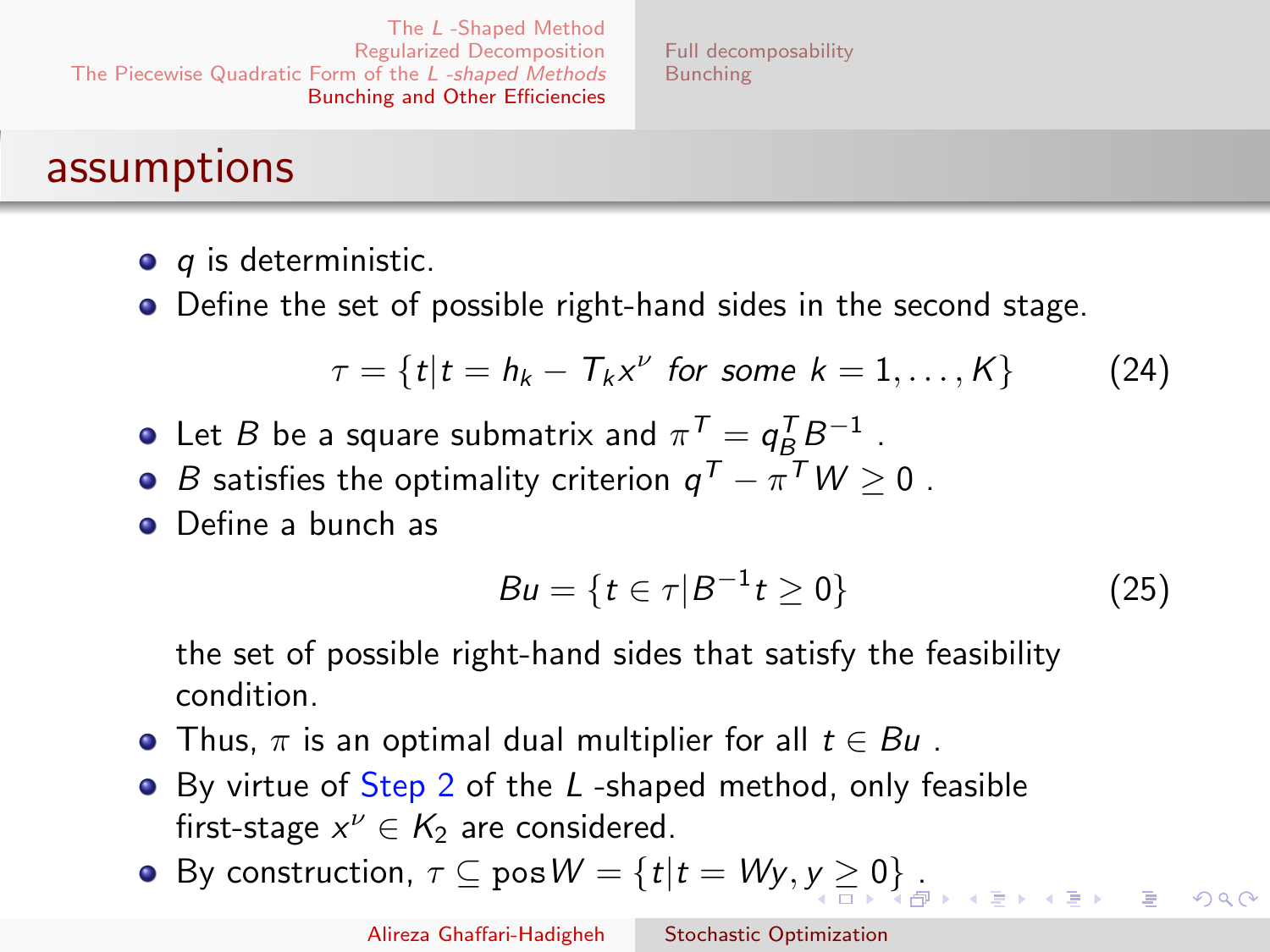# <span id="page-43-0"></span>Full decomposability

- $\bullet$  Full decomposition of pos W into component bases.
- Can only be done for small problems or problems with a well-defined structure.

Farming example: The second stage

$$
Q(x, \xi) = \min 238y_1 - 170y_2 + 210y_3 - 150y_4 - 36y_5 - 10y_6
$$
  
s.t.  $y_1 - y_2 - w_1 = 200 - \xi_1 x_1$ ,  
 $y_3 - y_4 - w_2 = 240 - \xi_2 x_2$ ,  
 $y_5 + y_6 + w_3 = \xi_3 x_3$ ,  
 $y_5 + w_4 = 6000$ ,  
 $y, w \ge 0$ ,

 $w_1$  to  $w_4$  are slack variables.

イロン イ何ン イヨン イヨン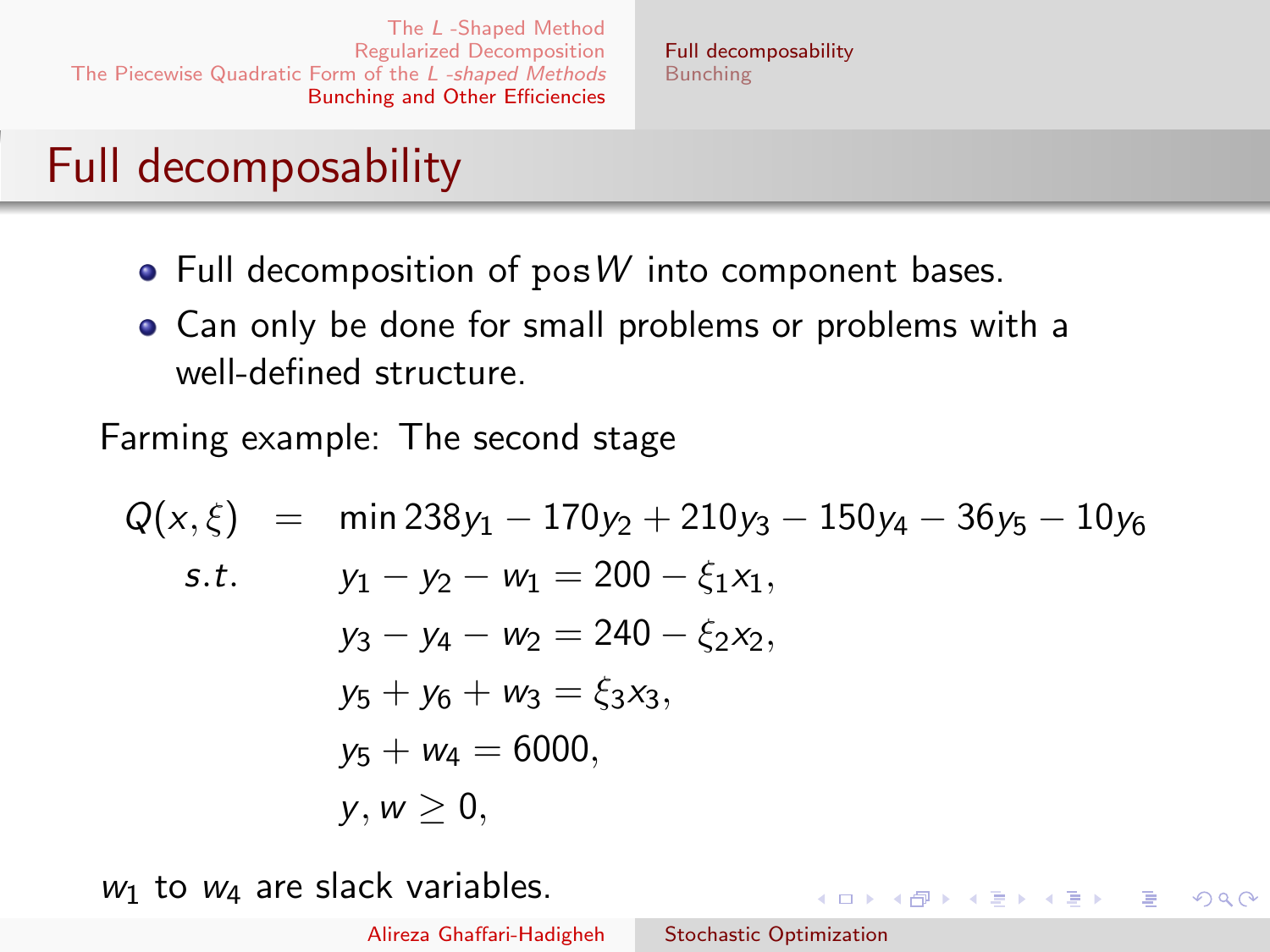- This second stage has complete recourse, so  $\mathsf{pos}\, \mathsf{W} = \mathbb{R}^4.$
- **o** The matrix

$$
w = \left(\begin{array}{cccccc} 1 & -1 & 0 & 0 & 0 & 0 & -1 & 0 & 0 & 0 \\ 0 & 0 & 1 & 0 & 0 & 0 & 0 & -1 & 0 & 0 \\ 0 & 0 & 0 & -1 & 1 & 1 & 0 & 0 & 1 & 0 \\ 0 & 0 & 0 & 0 & 1 & 0 & 0 & 0 & 0 & 1 \end{array}\right)
$$

- Theoretically,  $\binom{10}{4}$  $\binom{10}{4}$  = 210 bases could be found.
- $\bullet$   $w_1, w_2$ , and  $w_3$  are never in the basis, as they are always dominated by  $y_2, y_4$ , and  $y_6$ , respectively.
- $\bullet$   $y_5$  is always in the basis.
- $\bullet$   $y_1$  or  $y_2$  and  $y_3$  or  $y_4$  are always basic.

 $\left\{ \begin{array}{ccc} \square & \rightarrow & \left\{ \bigoplus \bullet & \leftarrow \Xi \right\} & \leftarrow \Xi \end{array} \right.$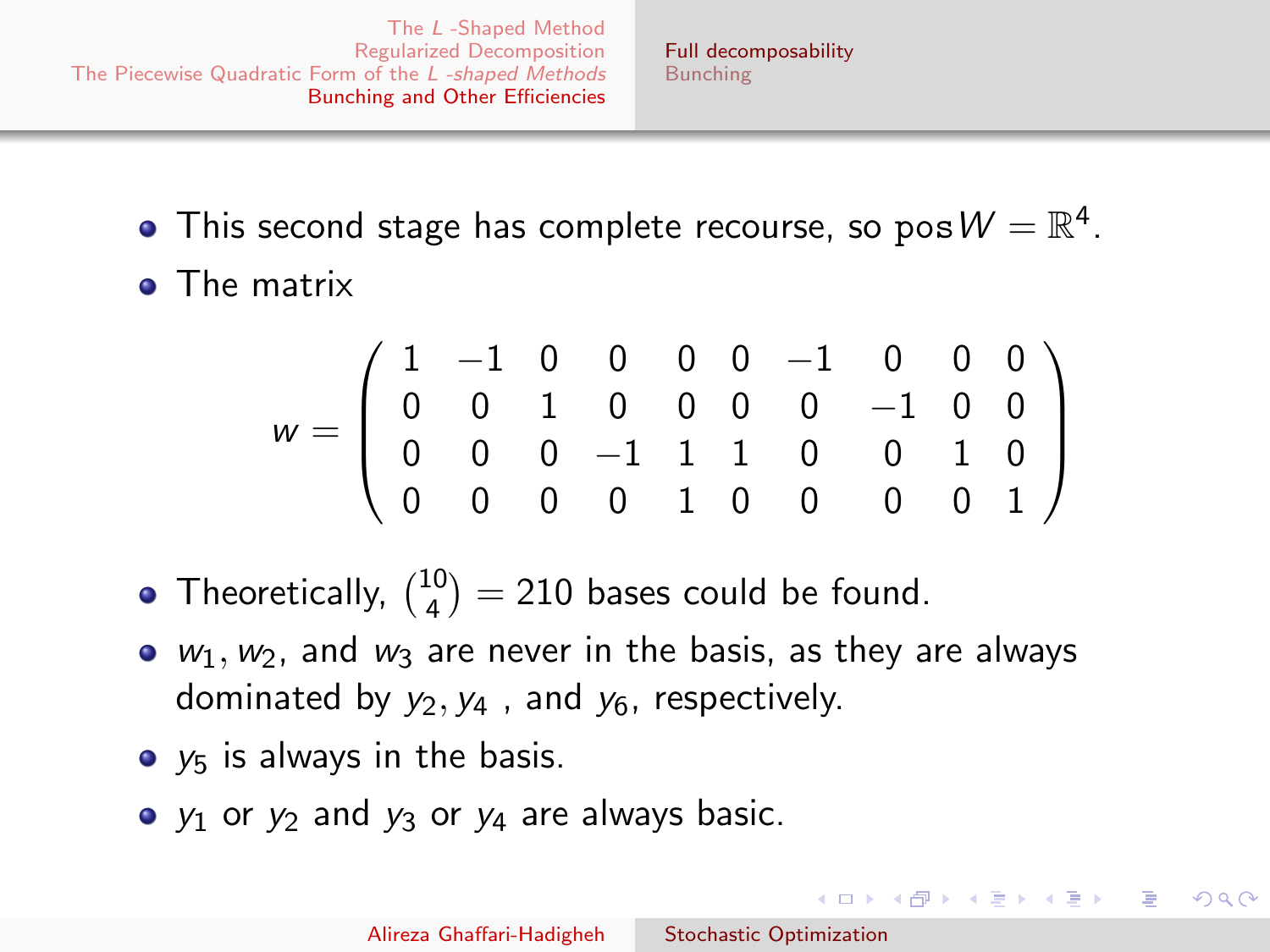[Full decomposability](#page-43-0) [Bunching](#page-46-0)

- $\bullet$  not only is a full decomposition of pos W available, but an immediate analytical expression for the multipliers is also obtained.
	- $\pi_1(\xi) = \begin{cases} 238 & \text{if } \xi_1 x_1 < 200, \\ -170 & \text{otherwise.} \end{cases}$ −170 otherwise  $\pi_2(\xi) = \begin{cases} 210 & \text{if } \xi_2 x_2 < 240, \\ -150 & \text{otherwise.} \end{cases}$ −150 otherwise  $\pi_3(\xi) = \begin{cases} -36 & \text{if } \xi_3 x_3 < 6000, \\ 0 & \text{otherwise.} \end{cases}$ 0 otherwise  $\pi_4(\xi) = \begin{cases} 10 & \text{if } \xi_3 x_3 > 6000, \\ 0 & \text{otherwise.} \end{cases}$ 0 otherwise
- The decomposition is thus  $(1,3,5,6)$  ,  $(1,3,5,10)$  ,  $(1,4,5,6)$  ,  $(1,4,5,10)$ ,  $(2,3,5,6)$ ,  $(2,3,5,10)$ ,  $(2,4,5,6)$ ,  $(2,4,5,10)$ ,
- The four variables in a basis are described by their indices (the index is  $6 + i$  for the *i*-th slack variable).

イロメ イ押メ イヨメ イヨメー

つへへ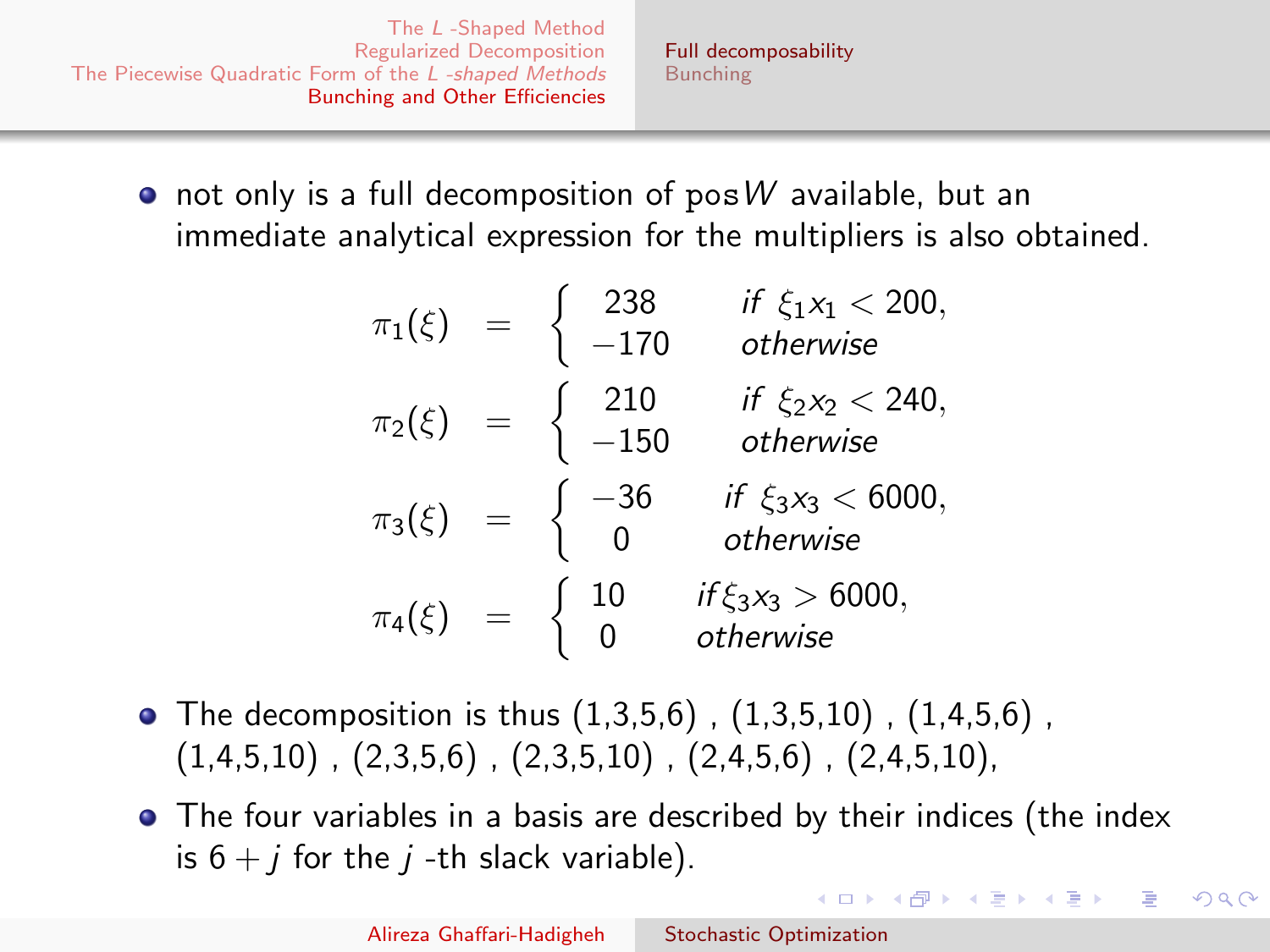<span id="page-46-0"></span>• the set of possible right-hand sides in the second stage:

$$
\tau = \{t | t = h_k - T_k x \text{ for some } k = 1, \ldots, K\}
$$

- Consider some k . Denote  $t_k = h_k T_k x$ .
- Arbitrarily be  $k = 1$ , or if available, a value of k such that  $h_k - T_k x = \overline{t}$ , the expectation of all  $t_k \in \tau$ .
- Let  $B_1$  be the corresponding optimal basis and  $\pi(1)$  the corresponding vector of simplex multipliers.
- Then,  $Bu(1) = \{t \in \tau | B_1^{-1} t \ge 0\}$  . Let  $\tau_1 = \tau \backslash Bu(1)$  .
- Repeat the same operations.
- Some element of  $\tau_1$  is chosen.
- The corresponding optimal basis  $B_2$  and its associated vector of multipliers  $\pi(2)$  are formed.
- Then,  $Bu(2) = \{ t \in \tau \mathbb{1} | B_2^{-1} t \geq 0 \}$  and  $\tau_2 = \tau_1 \backslash Bu(2)$  .
- The process is repeated until all  $t_k \in \tau$  are in one of b total bunches. イロメ イ何メ イヨメ イヨメー ヨ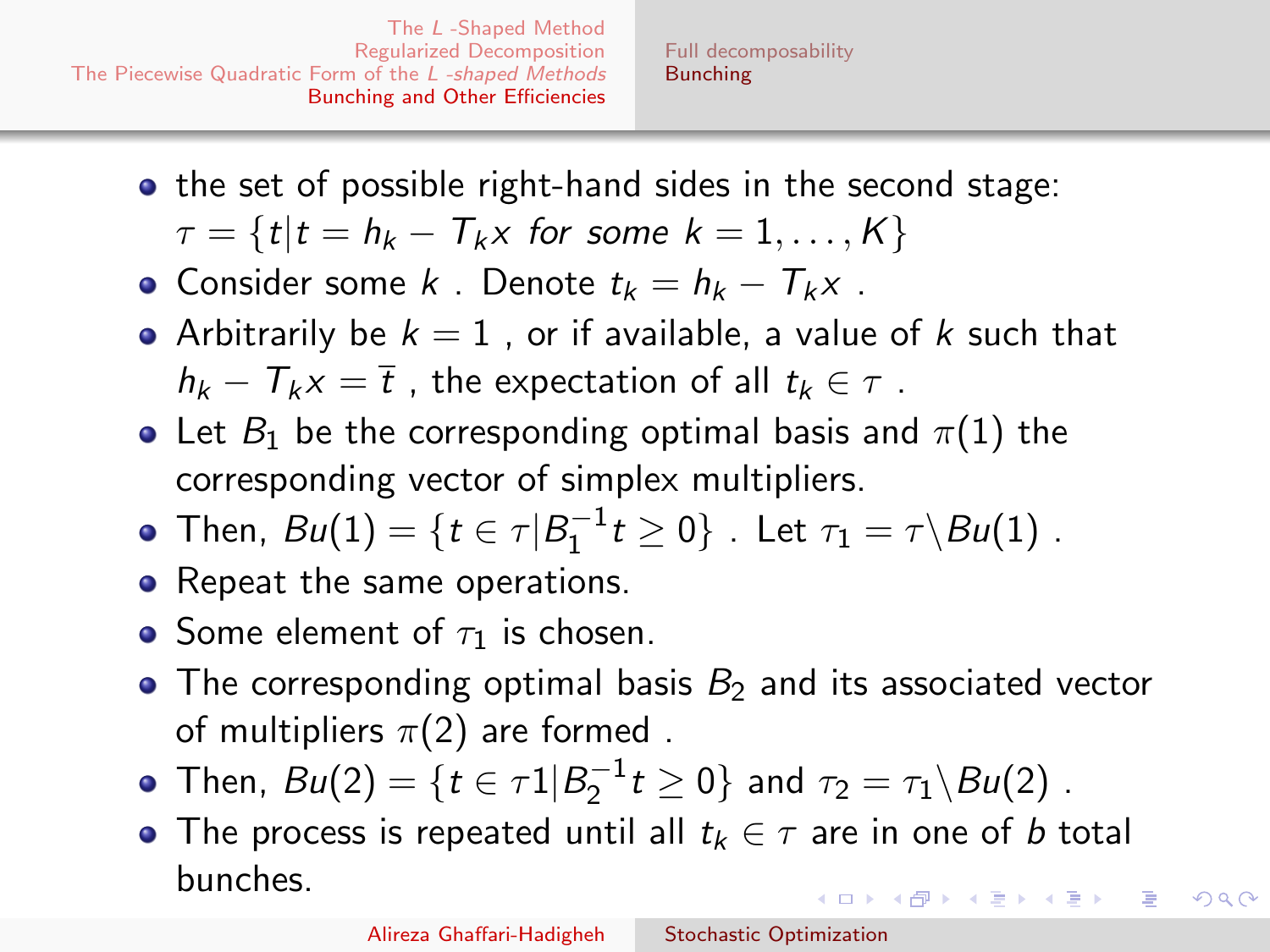[Full decomposability](#page-43-0) [Bunching](#page-46-0)

• Then, [\(7\)](#page-6-3) and [\(8\)](#page-6-2) are replaced by

$$
E_{s+1} = \sum_{\ell=1}^{b} \pi(\ell)^{\mathsf{T}} \sum_{t_k \in Bu(\ell)} p_k \mathsf{T}_k \qquad (26)
$$
  

$$
e_{s+1} = \sum_{\ell=1}^{b} \pi(\ell)^{\mathsf{T}} \sum_{t_k \in Bu(\ell)} p_k h_k \qquad (27)
$$

- This procedure still has some drawbacks.
	- The same  $t_k \in \tau$  may be checked many times against different bases.
	- A new optimization is restarted every time a new bunch is considered.
- **•** Some savings can be obtained in organizing the work in such a way that the optimal basis in the next bunch is obtained by performing only one (or a few) dual simplex iterations from the previous one.

イロメ イ何メ イヨメ イヨメー ヨ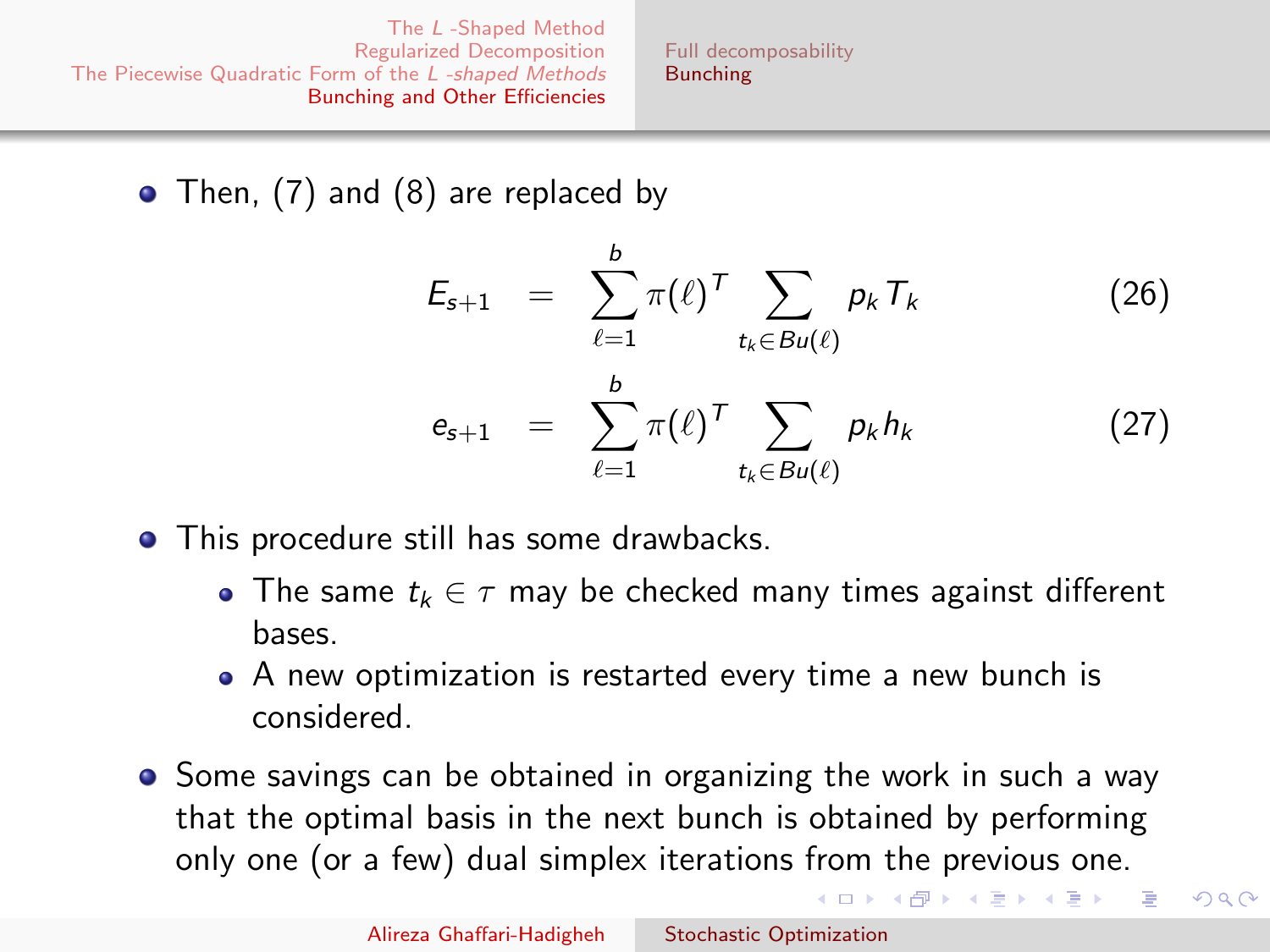[Full decomposability](#page-43-0) [Bunching](#page-46-0)

#### Example

Consider the following second stage:

max  $6y_1 + 5y_2 + 4y_3 + 3y_4$ s.t.  $2y_1 + y_2 + y_3 < \xi_1$ ,  $y_2 + y_3 + y_4 \leq \xi_2$  $y_1 + y_3 \leq x_1$ ,  $2y_2 + y_4 < x_2$ 

 $\bullet \xi_1 \in \{4, 5, 6, 7, 8\}$  with equal probability 0.2 each  $\bullet \xi_2 \in \{2, 3, 4, 5, 6\}$  with equal probability 0.2 each

イロメ イ何メ イヨメ イヨメ

つへへ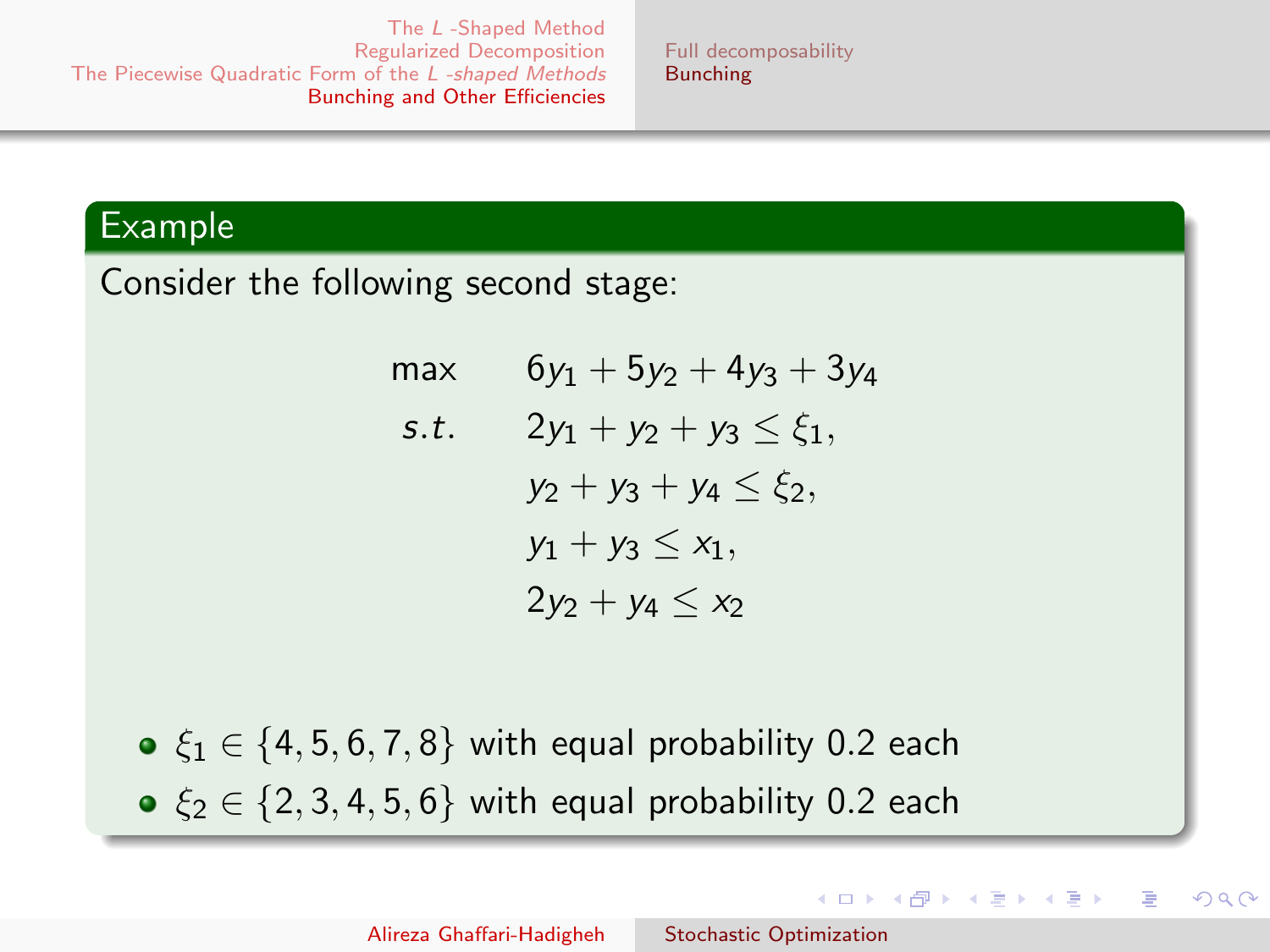[Full decomposability](#page-43-0) [Bunching](#page-46-0)

- Theoretically  $\binom{8}{4}$  $\binom{8}{4}$  = 70 different possible bases.
- In view of the possible realizations of  $\zeta$ , at most 25 different bases can be optimal.
- $t^1$  to  $t^{25}$ : the possible right-hand sides

$$
t^{1} = \begin{pmatrix} 4 \\ 2 \\ x_1 \\ x_2 \end{pmatrix}, t^{2} = \begin{pmatrix} 4 \\ 3 \\ x_1 \\ x_2 \end{pmatrix}, \dots, t^{25} = \begin{pmatrix} 8 \\ 6 \\ x_1 \\ x_2 \end{pmatrix}
$$

- Consider the case where  $x_1 = 3.1$  and  $x_2 = 4.1$ .
- Start from  $\xi = \overline{\xi} = (6, 4)^T$ .
- Represent a basis again by the variable indices with  $4 + i$  the index of the  $i$  th slack.
- The optimal basis is  $B_1 = \{1, 4, 7, 8\}$  with  $y_1 = 3$ ,  $y_4 = 4$ ,  $w_3 = 0.1$ ,  $w_4 = 0.1$ , the values of the basic variables.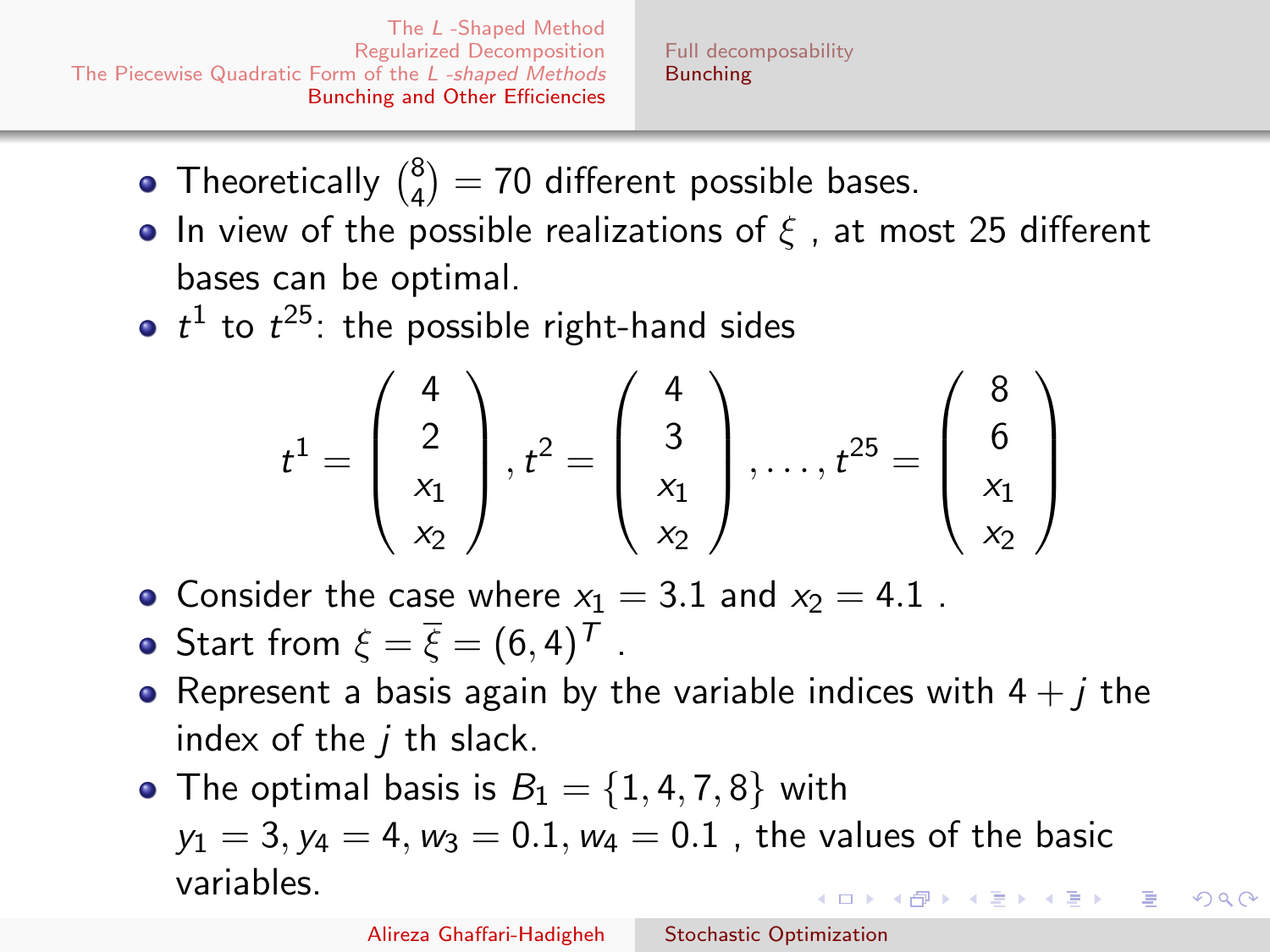[Full decomposability](#page-43-0) [Bunching](#page-46-0)

### <span id="page-50-0"></span> $\bullet$  The optimal dictionary associated with  $B_1$

$$
z = 3\xi_1 + 3\xi_2 - y_2 - 2y_3 - 3w_1 - 3w_2,
$$
  
\n
$$
y_1 = \frac{1}{2}\xi_1 - \frac{1}{2}y_2 - \frac{1}{2}y_3 - \frac{1}{2}w_1,
$$
  
\n
$$
y_4 = \xi_2 - y_2 - y_3 - w_2,
$$
  
\n
$$
w_3 = 3.1 - \frac{1}{2}\xi_1 + \frac{1}{2}y_2 - \frac{1}{2}y_3 + \frac{1}{2}w_1,
$$
  
\n
$$
w_4 = 4.1 - \xi_2 - y_2 + y_3 + w_2.
$$

This basis is optimal and feasible as long as  $\frac{\xi_1}{2} \leq 3.1$  and  $\xi_2$  < 4.1 , which in view of the possible values of  $\xi$  amounts to  $\xi_1$  < 6 and  $\xi_2$  < 4 , so that  $Bu(1) = \{t^1, t^2, t^3, t^6, t^7, t^8, t^{11}, t^{12}, t^{13}\}.$ 

 $\left\{ \begin{array}{ccc} 1 & 0 & 0 \\ 0 & 1 & 0 \end{array} \right.$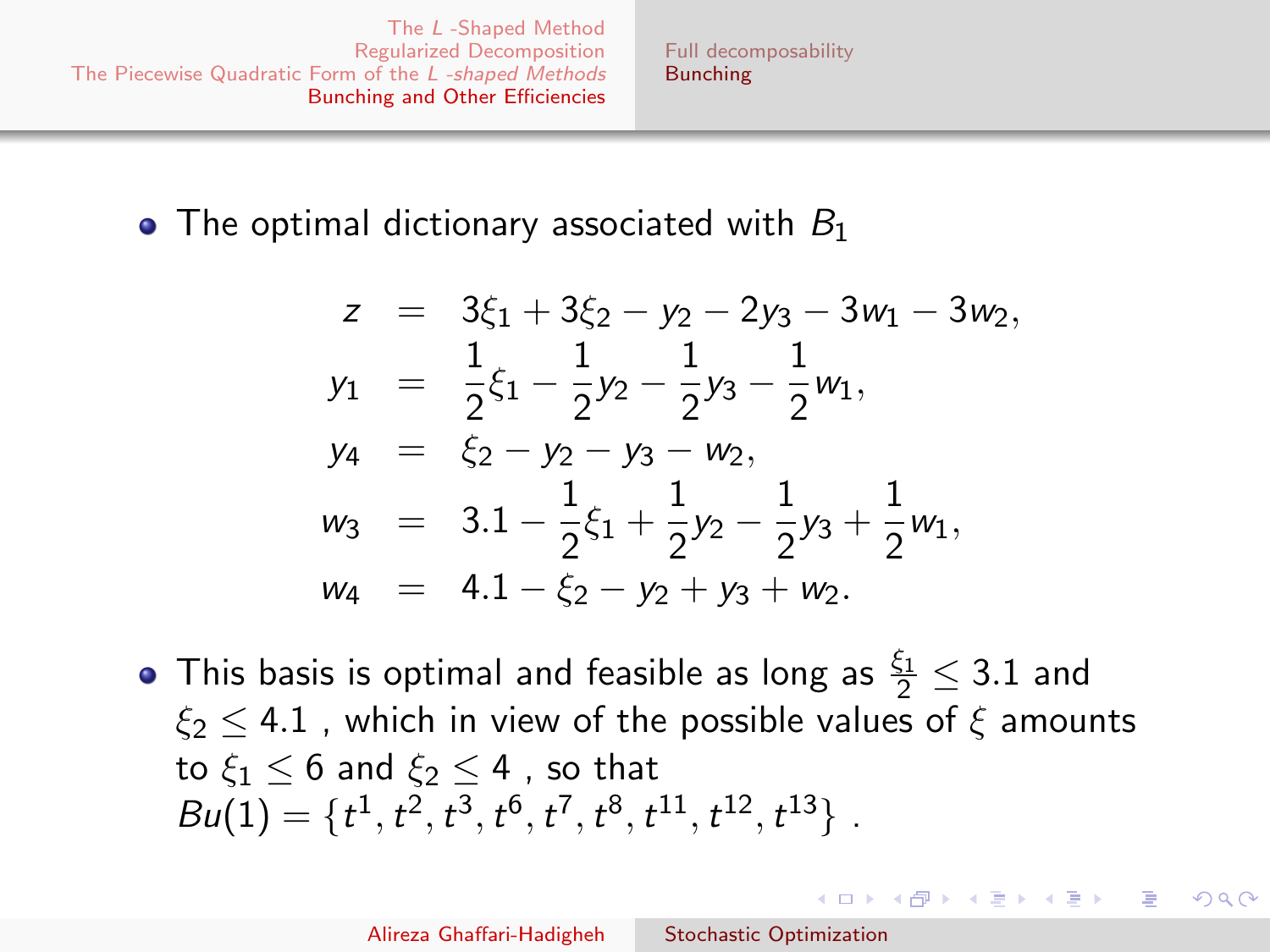- <span id="page-51-0"></span>Neighboring bases can be obtained by considering either  $\xi_1 \geq 7$  or  $\xi_2 \geq 5$ .
- Let us start with  $\xi_2 \geq 5$ .
- $\bullet$  This means that  $w_4$  becomes negative and a dual simplex pivot is required in Row 4.
- $\bullet$  This means that  $w_4$  leaves the basis, and, according to the usual dual simplex rule,  $y_3$  enters the basis.
- The new basis is  $B_2 = \{1, 3, 4, 7\}$

$$
z = 3\xi_1 + \xi_2 + 8.2 - 3y_2 - 3w_1 - w_2 - 2w_4,
$$
  
\n
$$
y_1 = \frac{\xi_1}{2} - \frac{\xi_2}{2} + 2.05 - y_2 - \frac{w_1}{2} + \frac{w_2}{2} - \frac{w_4}{2},
$$
  
\n
$$
y_3 = \xi_2 - 4.1 + y_2 - w_2 + w - 4,
$$
  
\n
$$
y_4 = 4.1 - 2y_2 - w - 4,
$$
  
\n
$$
w_3 = 5.15 - \frac{\xi_1}{2} - \frac{\xi_2}{2} + \frac{w_1}{2} + \frac{w_2}{2} - \frac{w_4}{2}.
$$